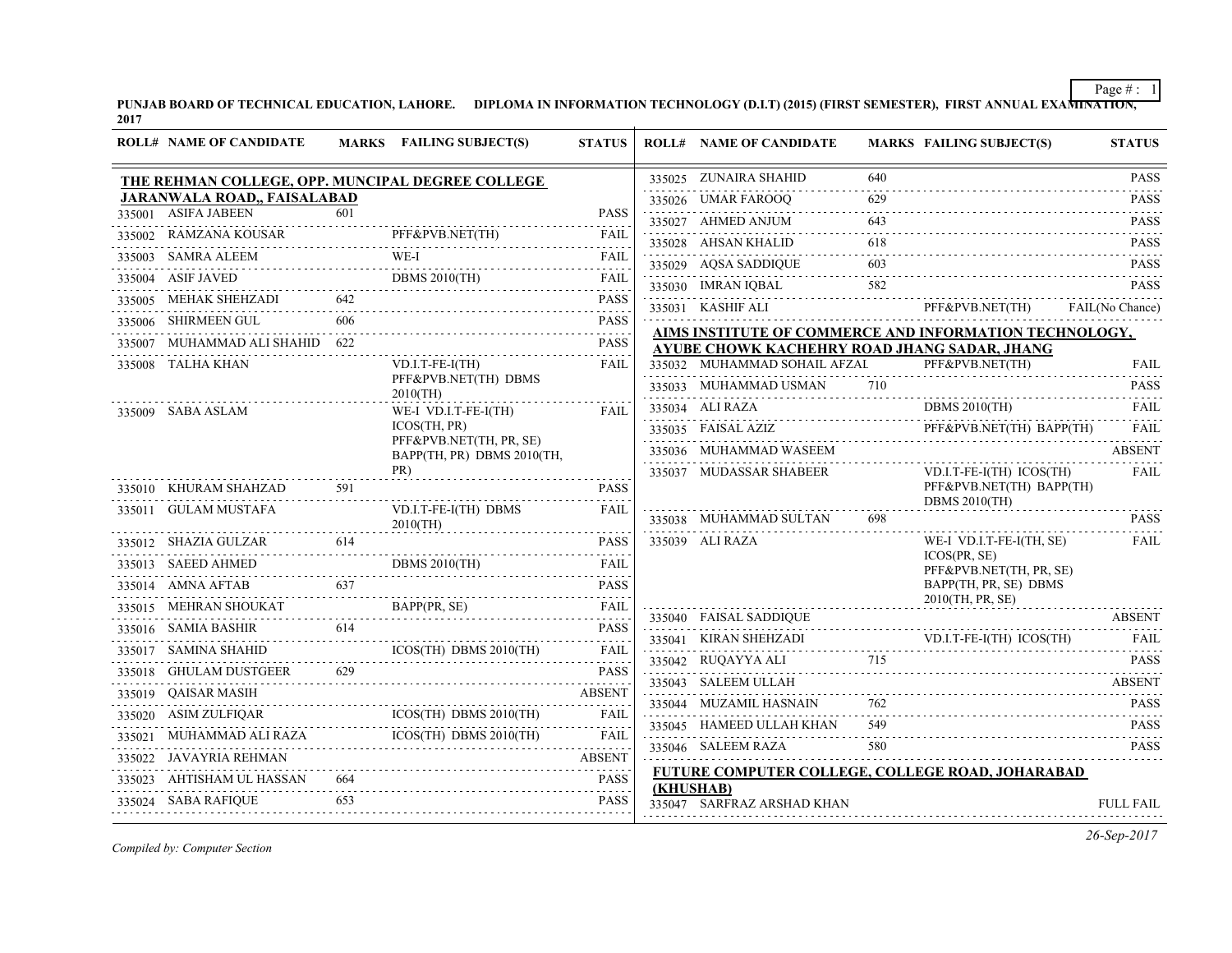**PUNJAB BOARD OF TECHNICAL EDUCATION, LAHORE. DIPLOMA IN INFORMATION TECHNOLOGY (D.I.T) (2015) (FIRST SEMESTER), FIRST ANNUAL EXAMINATION, 2017**

| <b>ROLL# NAME OF CANDIDATE</b>                             |     | MARKS FAILING SUBJECT(S)                        | <b>STATUS</b>            |   | <b>ROLL# NAME OF CANDIDATE</b>                                            |     | <b>MARKS FAILING SUBJECT(S)</b>                          | <b>STATUS</b>    |
|------------------------------------------------------------|-----|-------------------------------------------------|--------------------------|---|---------------------------------------------------------------------------|-----|----------------------------------------------------------|------------------|
| 335048 SADAF MUNIR                                         |     |                                                 | <b>FULL FAIL</b>         |   | 335071 MAH JABEEN QAZI                                                    | 736 |                                                          | <b>PASS</b>      |
| 335049 MUHAMMAD NOMAN                                      |     | WE-I VD.I.T-FE-I(TH, SE)                        | FAIL                     |   | 335072 ALI ABBAS                                                          |     | BAPP(TH)<br>$\frac{1}{2}$                                | FAII.            |
| <b>YAOOOB</b>                                              |     | ICOS(TH, PR, SE)<br>PFF&PVB.NET(PR, SE)         |                          |   | 335073 ANAM RAUF                                                          | 699 |                                                          | <b>PASS</b>      |
|                                                            |     | BAPP(TH, PR, SE) DBMS                           |                          |   | 335074 KHADIJA PERVEEN                                                    | 718 |                                                          | <b>PASS</b>      |
|                                                            |     | 2010(TH, PR, SE)                                |                          |   | 335075 ARSHIA LARAIB                                                      | 748 |                                                          | <b>PASS</b>      |
| 335050 ISRA BI                                             |     |                                                 | <b>FULL FAIL</b>         |   | 335076 RIZWANA QADIR                                                      | 781 | 781 PASS                                                 | <b>PASS</b>      |
| 335051 MUHAMMAD ASIF LATIF FULL FAIL FAIL                  |     |                                                 | <b>FULL FAIL</b>         |   | 335077 HABIB ULLAH                                                        | 746 |                                                          | <b>PASS</b>      |
| 335052 SYED MUHAMMAD<br><b>IBRAHIM</b>                     |     | DBMS 2010(TH)                                   | <b>FAIL</b>              |   | 335078 MUHAMMAD ZAHID<br><b>MASOOD</b>                                    | 669 |                                                          | .<br><b>PASS</b> |
| 335053 MUHAMMAD JAHANZEB 718<br><b>KHALID</b>              |     |                                                 | <b>PASS</b>              |   | 335079 ISRAR AHMAD                                                        |     | PFF&PVB.NET(TH)<br>$rrr\alpha\gamma$ vB.NEI(IH)          | FAIL             |
| 335054 HUSSAIN RAZA                                        | 840 |                                                 | <b>PASS</b>              |   | 335080 MUHAMMAD BILAL                                                     |     | PFF&PVB.NET(TH)                                          | FAIL             |
| 335055 ASAD ALI                                            |     |                                                 | <b>PASS</b>              |   | <b>YOUSAF</b><br>335081 MUHAMMAD HAMID                                    | 691 |                                                          | <b>PASS</b>      |
| GOVERNMENT TECHNICAL TRAINING INSTITUTE, BLOCK 16 NEAR GHQ |     |                                                 |                          |   | 335082 QALLAB ABBAS                                                       | 728 |                                                          | <b>PASS</b>      |
| HOSPITAL, JOHARABAD (KHUSHAB)                              |     |                                                 |                          | . |                                                                           |     |                                                          |                  |
| 335056 MUHAMMAD UMAIR                                      | 680 |                                                 | <b>PASS</b>              |   | 335083 MUHAMMAD ADNAN ALI                                                 |     | PFF&PVB.NET(TH) DBMS<br>$2010$ (TH)                      | FAIL             |
| 335057 MUHAMMAD AWAIS SHAH 706                             |     |                                                 | <b>PASS</b>              |   | 335084 MUHAMMAD SHAFQAT                                                   | 742 |                                                          | <b>PASS</b>      |
| 335058 ARSLAN PARVAIZ                                      |     |                                                 | <b>PASS</b>              |   | <b>AMAN</b>                                                               |     |                                                          |                  |
| 335059 SARDAR ALI SHAH                                     | 741 |                                                 | <b>PASS</b><br>2.2.2.2.2 |   |                                                                           |     | WINWARE INSTITUTE OF COMPUTER SCIENCES, NAGRI ABBAS SHAH |                  |
| 335060 MUHAMMAD MOAZAM<br><b>ATTA</b>                      | 743 |                                                 | <b>PASS</b>              |   | NEAR NADRA OFFICE, TEHSIL OFFICE G.T ROAD, KAMOKE<br>335085 IRAM SHAHZADI | 772 |                                                          | <b>PASS</b>      |
| 335061 SAIF UR REHMAN                                      |     |                                                 | <b>PASS</b>              |   | 335086 SAMRA SHOUKAT                                                      |     |                                                          | <b>PASS</b>      |
| 335062 MUHAMMAD ABUBAKAR 753                               |     |                                                 | <b>PASS</b>              |   |                                                                           |     | 335087 MARY LIAQUAT 776 PASS                             |                  |
| <b>MUSHTAQ</b><br>335063 MUHAMMAD FAISAL                   |     |                                                 |                          |   | 335088 JAVERIA BILAL                                                      | 725 |                                                          | <b>PASS</b>      |
| 335064 MUHAMMAD HASNAIN 691                                |     |                                                 | <b>PASS</b>              |   | 335725 SAIMA                                                              |     |                                                          | RL Fee           |
| 335065 MUHAMMAD BILAL                                      |     | AD HASNAIN  691                PASS<br>ICOS(TH) | FAIL                     |   | 335726 GUHLSHAN BIBI                                                      |     |                                                          | RL Fee           |
| 335066 BILAL AJMAL                                         |     | ICOS(TH) PFF&PVB.NET(TH)                        | <b>FAIL</b>              |   | 335727 KOMAL HAMEED                                                       |     |                                                          | RL Fee           |
|                                                            |     | <b>DBMS 2010(TH)</b>                            |                          |   | 335728 SYEDA SABA IMTIAZ                                                  |     |                                                          | RL Fee           |
| 335067 ASEYA QAYYUM                                        |     |                                                 | <b>ABSENT</b>            |   | 335729 MUHAMMAD AWAIS KHAN                                                |     |                                                          | RL Fee           |
| 335068 HADIQA ZAFAR                                        |     |                                                 | <b>ABSENT</b>            |   | 335730 MUHAMMAD IHTISHAM                                                  |     |                                                          | RL Fee           |
| 335069 SAIMA BIBI                                          | 757 |                                                 | <b>PASS</b>              |   | FARID                                                                     |     |                                                          |                  |
| 335070 HASEEN ULLAH                                        | 678 | HASEEN ULLAH 678 PASS                           |                          |   | <b>IOBAL ROAD, LAHORE</b>                                                 |     | PUNJAB COMPUTER COLLEGE, RAILWAY SOCIETY PLAZA 43 ALLAMA |                  |
|                                                            |     |                                                 |                          |   |                                                                           |     |                                                          |                  |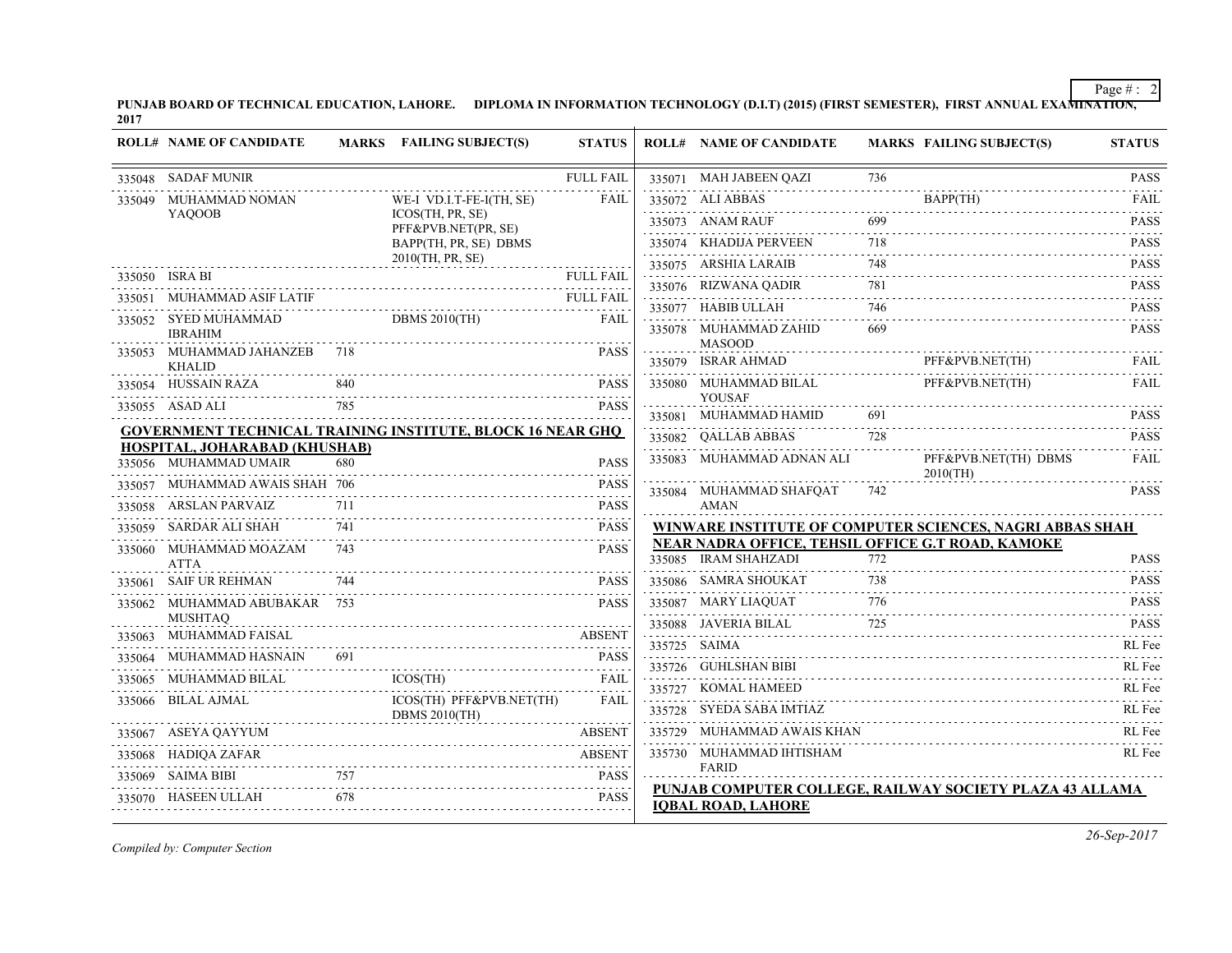**PUNJAB BOARD OF TECHNICAL EDUCATION, LAHORE. DIPLOMA IN INFORMATION TECHNOLOGY (D.I.T) (2015) (FIRST SEMESTER), FIRST ANNUAL EXAMINATION, 2017**

|        | <b>ROLL# NAME OF CANDIDATE</b>          |     | MARKS FAILING SUBJECT(S)              | <b>STATUS</b>     | <b>ROLL# NAME OF CANDIDATE</b>                |     | <b>MARKS FAILING SUBJECT(S)</b>                             | <b>STATUS</b>    |
|--------|-----------------------------------------|-----|---------------------------------------|-------------------|-----------------------------------------------|-----|-------------------------------------------------------------|------------------|
|        | 335089 SAQIB FAYYAZ                     | 752 |                                       | <b>PASS</b>       | 335114 MUHAMMAD USMAN                         | 666 |                                                             | <b>PASS</b>      |
| 335090 | ROBINA KHOKHR                           |     | ICOS(TH)                              | FAIL              | 335115 SAAD UL AZIZ                           |     |                                                             | <b>ABSENT</b>    |
| 335091 | DANISH FAROOO                           | 579 |                                       | <b>PASS</b>       | 335116 WALEED AMJAD                           |     |                                                             | <b>ABSENT</b>    |
| 335092 | <b>REHAN SHAKOOR</b>                    | 702 |                                       | <b>PASS</b>       | 335117 ALI ARSHAD                             | 622 |                                                             | <b>PASS</b>      |
| 335093 | MUHAMMAD ZAIN BUTT                      | 662 |                                       | <b>PASS</b>       | 335118 MUHAMMAD AMEER                         | 733 |                                                             | <b>PASS</b>      |
|        | 335094 NOUMAN KHAN                      | 647 |                                       | <b>PASS</b>       | <b>HAMZA</b><br>335119 IORA KHALID            | 794 |                                                             | <b>PASS</b>      |
|        | 335095 FAROOQ NAEEM                     |     |                                       | <b>ABSENT</b>     |                                               | 674 |                                                             | <b>PASS</b>      |
|        | 335096 MUHAMMAD KALEEM<br><b>ABBAS</b>  | 659 |                                       | <b>PASS</b>       | 335120 HAFIZ ABDUL OAYYUM<br><b>LONE</b>      |     |                                                             |                  |
|        | 335097 SANIA IJAZ                       | 670 |                                       | <b>PASS</b>       | 335121 UMAR DARAZ                             | 798 |                                                             | <b>PASS</b>      |
|        | 335098 TAHIR ULLAH                      |     | PFF&PVB.NET(TH)                       | <b>FAIL</b>       | 335122 MUHAMMAD YOUSAF                        | 708 |                                                             | PASS             |
|        | 335099 IMRAN                            |     | ICOS(TH) PFF&PVB.NET(TH)              | .<br>FAIL         | 335123 NADIA ANWAR                            |     |                                                             | <b>ABSENT</b>    |
|        |                                         |     | BAPP(TH)                              |                   | 335124 MUHAMMAD HAMZA                         | 685 |                                                             | <b>PASS</b>      |
|        | 335100 MUHAMMAD TOQEER<br>AWAN          | 804 |                                       | <b>PASS</b>       | 335125 MUHAMMAD FAHD ALI                      |     | PFF&PVB.NET(TH)                                             | <b>FAIL</b>      |
|        | 335101 SHUMAILA RASHEED                 | 621 |                                       | <b>PASS</b>       | 335126 ZUBAIR MASEH                           |     | PFF&PVB.NET(TH)                                             | <b>FAIL</b><br>. |
|        | 335102 RIASAT ALI                       |     |                                       | <b>ABSENT</b>     | 335127 MUHAMMAD FAIZAN                        | 639 |                                                             | <b>PASS</b>      |
|        | 335103 SAMINA LIAQAT                    | 573 |                                       | <b>PASS</b>       | 335128 HUSNAIN SABIR<br>.                     | 646 |                                                             | <b>PASS</b>      |
|        | 335104 MUHAMMAD SHAHZAIB                | 591 |                                       | <b>PASS</b>       | 335129 SALMOON MATEED                         |     | PFF&PVB.NET(TH) DBMS<br>$2010$ (TH)                         | <b>FAIL</b>      |
|        | <b>MUFTI</b><br>335105 SAIMA TUFAIL     | 633 |                                       | <b>PASS</b>       | 335130 SHAMES ZIA                             |     | <b>DBMS 2010(TH)</b>                                        | FAIL             |
|        | 335106 AAISHA ZIKAR                     |     | VD.I.T-FE-I(SE) ICOS(PR, SE)          | 2.2.2.2.2<br>FAIL | 335131 SAJID ALI                              |     |                                                             | <b>ABSENT</b>    |
|        |                                         |     | PFF&PVB.NET(PR, SE)                   |                   | 335132 ABDUL AZIZ                             |     | PFF&PVB.NET(TH)                                             | <b>FAIL</b>      |
|        |                                         |     | BAPP(PR, SE) DBMS 2010(TH,<br>PR, SE) |                   | 335133 HAFIZ MUHAMMAD<br><b>SALMAN ASGHAR</b> |     |                                                             | <b>ABSENT</b>    |
|        | 335107 RIMSHA KHAN                      |     | <b>ICOS(TH)</b>                       | FAIL              |                                               |     | SKILLS COLLEGE OF INFORMATION TECHNOLOGY & MOBILE PHONE     |                  |
|        | 335108 RIDA KHAN                        | 566 |                                       | <b>PASS</b>       | <b>ENGINEERING, 29- OUEEN'S ROAD, LAHORE</b>  |     |                                                             |                  |
|        | 335109 MUDASSAR                         | 656 |                                       | <b>PASS</b>       | 335134 MUHAMMAD HASNAIN<br><b>MUOADDAS</b>    | 701 |                                                             | <b>PASS</b>      |
|        | 335110 SYED MUHAMMAD<br><b>SHAHZAIB</b> | 617 |                                       | <b>PASS</b>       | 335135 SHERAZ YOUSAF                          | 774 |                                                             | <b>PASS</b>      |
|        | 335111 SYED WAJAHAT ALI SHAH            |     |                                       | <b>ABSENT</b>     | 335136 ASIF SHOUKAT                           | 753 |                                                             | <b>PASS</b>      |
|        | 335112 NAVEED ASGHAR                    | 771 |                                       | <b>PASS</b>       |                                               |     | SOCIETY COLLEGE OF COMPUTER SCIENCES, 5-JAHANGIR ROAD, GUNJ |                  |
|        | 335113 AKHTAR HASSAN GILLANI 643        |     |                                       | <b>PASS</b>       | MUGHALPURA, LAHORE<br>335137 MARIA SHEHZADI   | 873 |                                                             | <b>PASS</b>      |

*Compiled by: Computer Section*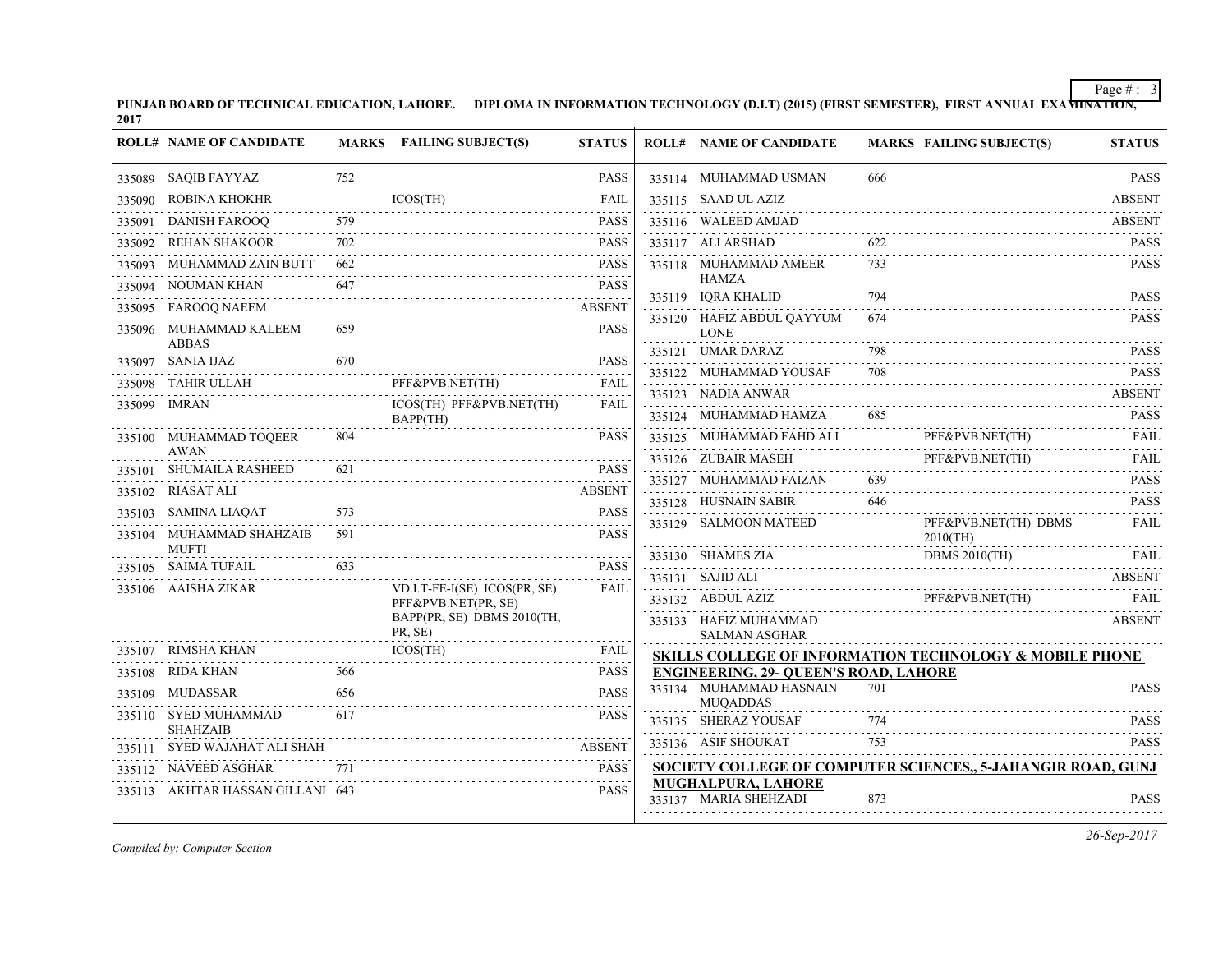**PUNJAB BOARD OF TECHNICAL EDUCATION, LAHORE. DIPLOMA IN INFORMATION TECHNOLOGY (D.I.T) (2015) (FIRST SEMESTER), FIRST ANNUAL EXAMINATION, 2017**

|        | <b>ROLL# NAME OF CANDIDATE</b>             |     | MARKS FAILING SUBJECT(S)                                                   | <b>STATUS</b> |        | <b>ROLL# NAME OF CANDIDATE</b>                           |     | <b>MARKS FAILING SUBJECT(S)</b>                                            | <b>STATUS</b>                                                                                                                                                               |
|--------|--------------------------------------------|-----|----------------------------------------------------------------------------|---------------|--------|----------------------------------------------------------|-----|----------------------------------------------------------------------------|-----------------------------------------------------------------------------------------------------------------------------------------------------------------------------|
|        | 335138 NABILA KANWAL                       | 862 |                                                                            | <b>PASS</b>   |        | 335159 MUHAMMAD UZAIR                                    |     | PFF&PVB.NET(TH)                                                            | <b>FAIL</b>                                                                                                                                                                 |
|        | 335139 QAIMAH KALEEM                       | 732 |                                                                            | <b>PASS</b>   |        | <b>FAROOQ</b><br>335160 MUHAMMAD ANAS                    |     | PFF&PVB.NET(TH)                                                            | <b>FAIL</b>                                                                                                                                                                 |
|        | 335140 AYSHA TANVEER                       | 776 |                                                                            | <b>PASS</b>   |        | <b>MASOOD</b>                                            |     |                                                                            |                                                                                                                                                                             |
| 335141 | <b>FAQIHA DAOUD</b>                        |     |                                                                            | <b>ABSENT</b> |        | 335161 MUHAMMAD IMRAN                                    |     | WE-I VD.I.T-FE-I(TH)                                                       | <b>FAIL</b>                                                                                                                                                                 |
|        | 335142 UZMA HUSSAIN                        | 795 |                                                                            | <b>PASS</b>   |        |                                                          |     | ICOS(TH) PFF&PVB.NET(TH)<br>BAPP(TH) DBMS 2010(TH)                         |                                                                                                                                                                             |
|        |                                            |     | THE BRAINS COLLEGE OF INFORMATION TECHNOLOGY & HARDWARE                    |               |        | 335162 SHAHBAZ AHMAD                                     | 777 |                                                                            | <b>PASS</b>                                                                                                                                                                 |
|        | <b>ENGINEERING, 26 QUEENS ROAD, LAHORE</b> |     |                                                                            |               |        | 335163 MUHAMMAD MUBEEN                                   |     | PFF&PVB.NET(TH)                                                            | FAIL                                                                                                                                                                        |
|        | 335143 YASIR BUTT                          | 804 |                                                                            | <b>PASS</b>   |        | <b>KHAN</b>                                              |     |                                                                            |                                                                                                                                                                             |
|        | 335144 MUHAMMAD RIZWAN<br><b>SHAKOOR</b>   |     | WE-I VD.I.T-FE-I(TH)<br>ICOS(TH) PFF&PVB.NET(TH)<br>BAPP(TH) DBMS 2010(TH) | FAIL          |        | 335164 ANSIR MEHMOOD                                     |     | WE-I VD.I.T-FE-I(TH)<br>ICOS(TH) PFF&PVB.NET(TH)<br>BAPP(TH) DBMS 2010(TH) | FAIL                                                                                                                                                                        |
|        | 335145 SALMAN MUFEED                       |     | <b>DBMS 2010(TH)</b>                                                       | FAIL          | 335165 | MUHAMMAD NUH ALI DAR 773                                 |     |                                                                            | <b>PASS</b>                                                                                                                                                                 |
|        | 335146 SAJJAD BASHIR                       | 776 |                                                                            | PASS          |        | 335166 MIAN AZIZ UR REHMAN                               |     | PFF&PVB.NET(TH)                                                            | .<br><b>FAIL</b>                                                                                                                                                            |
|        | 335147 TAUSEEF ANWAR                       |     | WE-I VD.I.T-FE-I(TH)                                                       | FAIL          |        | 335167 ROHAAN SOHAIL                                     |     | BAPP(TH)                                                                   | <b>FAIL</b>                                                                                                                                                                 |
|        |                                            |     | PFF&PVB.NET(TH) BAPP(TH)<br>DBMS $2010$ (TH)                               |               |        |                                                          |     | GOVERNMENT VOCATIONAL TRAINING INSTITUTE FOR WOMEN                         |                                                                                                                                                                             |
|        | 335148 HAMZA BIN IMTIAZ                    | 780 |                                                                            | <b>PASS</b>   |        |                                                          |     | (ABAD), NEAR RAILWAY CROSSING, KUNDIAN LINK ROAD, SULTAN                   |                                                                                                                                                                             |
|        | 335149 SOHAIL SHABBER                      |     | <b>DBMS 2010(TH)</b>                                                       | FAIL          |        | TOWN, WANDHI GHUNDWALI, MIANWALI<br>335168 SIDRA PARVEEN | 770 |                                                                            | <b>PASS</b>                                                                                                                                                                 |
|        | 335150 MEHAK ABDUL HAMEED 750              |     |                                                                            | <b>PASS</b>   |        | 335169 AASIA LARAIB                                      |     | PFF&PVB.NET(TH)                                                            | <b>FAIL</b>                                                                                                                                                                 |
|        | 335151 HARIS SHAHZAD                       |     | WE-I VD.I.T-FE-I(TH)                                                       | <b>FAIL</b>   |        | 335170 SEHRISH IQBAL                                     | 796 |                                                                            | <b>PASS</b>                                                                                                                                                                 |
|        |                                            |     | ICOS(TH) PFF&PVB.NET(TH)<br>BAPP(TH) DBMS 2010(TH)                         |               |        | 335171 AMNA BIBI                                         | 733 |                                                                            | $\label{eq:2.1} \begin{array}{cccccccccc} \mathbb{L} & \mathbb{L} & \mathbb{L} & \mathbb{L} & \mathbb{L} & \mathbb{L} & \mathbb{L} & \mathbb{L} \end{array}$<br><b>PASS</b> |
|        | 335152 MOMINA ISLAM                        |     | WE-I VD.I.T-FE-I(TH)                                                       | FAIL          |        | 335172 AMNA BIBI                                         | 808 |                                                                            | <b>PASS</b>                                                                                                                                                                 |
|        |                                            |     | ICOS(TH) PFF&PVB.NET(TH)                                                   |               |        | 335173 SIDRA TARIO                                       | 759 |                                                                            | <b>PASS</b>                                                                                                                                                                 |
|        | 335153 SHAHZAD NAZIER                      | 774 | BAPP(TH) DBMS 2010(TH)                                                     | <b>PASS</b>   |        | 335174 ZAHIDA PERVEEN                                    | 816 |                                                                            | 2.2.2.2.2.1<br><b>PASS</b>                                                                                                                                                  |
| 335154 | USMAN JAVED KHAN                           |     |                                                                            | <b>ABSENT</b> |        | 335175 HAMNA NOREEN                                      | 790 |                                                                            | .<br><b>PASS</b>                                                                                                                                                            |
|        | 335155 SHAMSHAD ALI                        |     | PFF&PVB.NET(TH)                                                            | FAII          |        | 335176 SHAH BANO                                         | 796 |                                                                            | <b>PASS</b>                                                                                                                                                                 |
|        |                                            |     | 335156 HAMZA TOUSEEF AWAN PFF&PVB.NET(1H) BAPP(1H)                         |               |        | 335177 SHADAB MEHBOOB                                    | 742 |                                                                            | 2.2.2.2.2.1<br><b>PASS</b>                                                                                                                                                  |
|        | 335157 MUHAMMAD ALI HAIDER                 |     | <b>DBMS 2010(TH)</b>                                                       | FAIL          |        | 335178 FARZANA BIBI                                      | 751 |                                                                            | .<br><b>PASS</b>                                                                                                                                                            |
|        |                                            |     | UNIQUE INSTITUTE OF TECHNOLOGY, 107-A WAHDAT ROAD, NEW                     |               |        | 335179 NAJMA BIBI                                        | 734 |                                                                            | <b>PASS</b>                                                                                                                                                                 |
|        | <b>MUSLIM TOWN, LAHORE</b>                 |     |                                                                            |               |        | 335180 SANA SHEIKH                                       | 828 |                                                                            | $-2 - 2 - 2 - 2$<br><b>PASS</b>                                                                                                                                             |
|        | 335158 SAAD ABDULLAH                       | 716 |                                                                            | <b>PASS</b>   |        | 335181 LARAIB SHEIKH                                     | 760 |                                                                            | <b>PASS</b>                                                                                                                                                                 |
|        |                                            |     |                                                                            |               |        | 335182 AAKASHA NOOR                                      | 776 |                                                                            | <b>PASS</b>                                                                                                                                                                 |

*Compiled by: Computer Section*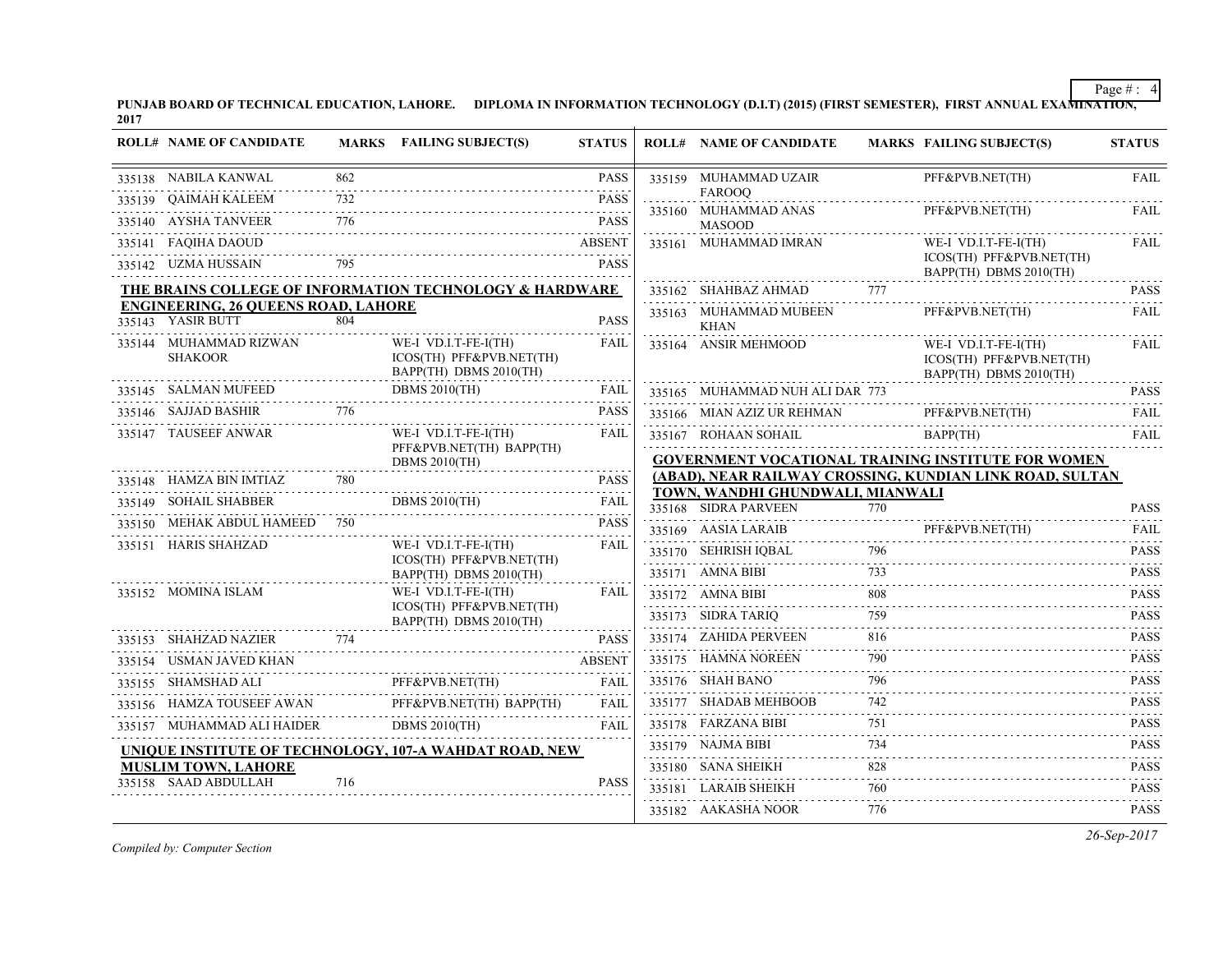**PUNJAB BOARD OF TECHNICAL EDUCATION, LAHORE. DIPLOMA IN INFORMATION TECHNOLOGY (D.I.T) (2015) (FIRST SEMESTER), FIRST ANNUAL EXAMINATION, 2017**

| <b>ROLL# NAME OF CANDIDATE</b>                    |     | MARKS FAILING SUBJECT(S)                                                                                                                                                                                                       | <b>STATUS</b> | <b>ROLL# NAME OF CANDIDATE</b>               |                     | <b>MARKS FAILING SUBJECT(S)</b>     | <b>STATUS</b>    |
|---------------------------------------------------|-----|--------------------------------------------------------------------------------------------------------------------------------------------------------------------------------------------------------------------------------|---------------|----------------------------------------------|---------------------|-------------------------------------|------------------|
| 335183 MARIA IQBAL                                | 831 |                                                                                                                                                                                                                                | <b>PASS</b>   | 335202 MARYAM ISHFAQ                         | 716                 |                                     | <b>PASS</b>      |
| 335184 AFSHEEN IQBAL                              | 780 |                                                                                                                                                                                                                                | <b>PASS</b>   | 335203 SADIA MASOOD                          |                     | WE-I VD.I.T-FE-I(TH)                | <b>FAIL</b>      |
| 335185 HIFZA YAQOOB                               |     | DB PFF&PVB.NET(TH) FAIL                                                                                                                                                                                                        |               |                                              |                     | ICOS(TH, PR)<br>PFF&PVB.NET(TH, PR) |                  |
|                                                   |     | <b>GOVERNMENT COLLEGE OF TECHNOLOGY, FAROOO-E-AZAM ROAD</b>                                                                                                                                                                    |               |                                              |                     | BAPP(TH, PR) DBMS 2010(TH,<br>PR)   |                  |
| NEAR SHAMSABAD, RAWALPINDI<br>335186 MARIA MAZHAR | 736 |                                                                                                                                                                                                                                | <b>PASS</b>   | 335204 SHAZIA BIBI                           | 749                 |                                     | <b>PASS</b>      |
| 335187 SHAHLA NAZ                                 |     | WE-I VD.I.T-FE-I(TH)                                                                                                                                                                                                           | <b>FAIL</b>   | 335205 KANEEZ FATIMA                         | 786                 |                                     | <b>PASS</b>      |
|                                                   |     | <b>ICOS(TH. PR)</b>                                                                                                                                                                                                            |               | 335206 SIDRA IJAZ                            | 809                 |                                     | <b>PASS</b>      |
|                                                   |     | PFF&PVB.NET(TH, PR)<br>BAPP(TH, PR) DBMS 2010(TH,                                                                                                                                                                              |               | 335207 ABDUL REHMAN                          | 713                 |                                     | .<br><b>PASS</b> |
|                                                   |     | PR)                                                                                                                                                                                                                            |               | 335208 PEERZADA FIRDOUS                      | 680                 |                                     | <b>PASS</b>      |
| 335188 MUHAMMAD QASIM IJAZ 655<br><b>OURESHI</b>  |     |                                                                                                                                                                                                                                | <b>PASS</b>   | 335209 MOHSIN RAZA                           | 809                 |                                     | <b>PASS</b>      |
| 335189 HASEEB UR REHMAN                           | 717 |                                                                                                                                                                                                                                | <b>PASS</b>   | 335210 MUHAMMAD RIZWAN<br><b>YOUNUS</b>      |                     | PFF&PVB.NET(TH)                     | <b>FAIL</b>      |
| 335190 HAFIZ MUHAMMAD UMER 711<br><b>ZAMAN</b>    |     |                                                                                                                                                                                                                                | <b>PASS</b>   | 335211 MUHAMMAD ZEESHAN                      |                     | PFF&PVB.NET(TH)                     | FAII.<br>.       |
| 335191 USAMA HABIB                                | 754 |                                                                                                                                                                                                                                | <b>PASS</b>   | 335212 ANWAR UL HAQ                          | 781                 |                                     | <b>PASS</b>      |
| 335192 MALIK UMER IQBAL                           |     | WE-I PFF&PVB.NET(TH)                                                                                                                                                                                                           | <b>FAIL</b>   | 335213 MOHSIN ALI                            | 713                 |                                     | <b>PASS</b><br>. |
|                                                   |     | BAPP(TH)                                                                                                                                                                                                                       |               | 335214 HARIS BUTT                            | 690                 |                                     | <b>PASS</b>      |
| 335193 MUHAMMAD NAUMAN<br><b>SIDDIOUE</b>         | 714 |                                                                                                                                                                                                                                | <b>PASS</b>   | 335215 QASIM ALI                             | 770                 |                                     | <b>PASS</b>      |
| 335194 KHALEEQ UR REHMAN                          | 723 |                                                                                                                                                                                                                                | <b>PASS</b>   | 335216 MUHAMMAD SOHAIL                       | 707                 |                                     | <b>PASS</b><br>. |
| 335195 ADNAN JAVAID                               | 713 | \\right\\sqrt{\math{\math{\math{\math{\math{\math{\math{\math{\math{\math{\math{\math{\math{\math{\math{\math{\math{\math{\math{\math{\math{\math{\math{\math{\math{\math{\math{\math{\math{\math{\math{\math{\math{\math{\mat | <b>PASS</b>   | 335217 MUHAMMAD SHOAIB                       | 710                 |                                     | <b>PASS</b>      |
| 335196 SHAHZAIB                                   |     | WE-I                                                                                                                                                                                                                           | <b>FAIL</b>   | 335218 MUQADDAR HUSSAIN SHAH717              |                     |                                     | <b>PASS</b>      |
| 335197 FARRUKH RAFIQUE                            | 730 |                                                                                                                                                                                                                                | <b>PASS</b>   | 335219 WARIS MEHMOOD                         | 739                 |                                     | <b>PASS</b><br>. |
| 335198 AHTISHAM ZAHID                             | 735 |                                                                                                                                                                                                                                | <b>PASS</b>   | 335220 ARSALAN AHMED                         | 706                 |                                     | <b>PASS</b>      |
| 335199 MUHAMMAD WASIQ KIYANI693                   |     |                                                                                                                                                                                                                                | <b>PASS</b>   | 335221 R MEHMOOD                             |                     | PFF&PVB.NET(TH)                     | FAII             |
| 335200 SHAH TABRAIZ                               | 703 |                                                                                                                                                                                                                                | <b>PASS</b>   | 335222 ZEESHAN ALTAF                         | 720                 |                                     | <b>PASS</b>      |
|                                                   |     | GOVERNMENT INSTITUTE OF INFORMATION TECHNOLOGY, KOHATI                                                                                                                                                                         |               | 335223 HAFIZ MUHAMMAD<br><b>RAHEEL AFZAL</b> |                     | PFF&PVB.NET(TH) BAPP(TH)            | <b>FAIL</b>      |
| <b>BAZAR., RAWALPINDI</b><br>335201 SYED MUHAMMAD |     | WE-I VD.I.T-FE-I(TH)                                                                                                                                                                                                           | <b>FAIL</b>   | 335224 ZAIN UL ABDIN JAFRI                   | 731                 |                                     | <b>PASS</b>      |
| <b>HUSSAIN</b>                                    |     | ICOS(TH, PR)                                                                                                                                                                                                                   |               | 335225 MUHAMMAD MUNEEB                       | 655<br>$-1 - 1 - 1$ |                                     | <b>PASS</b>      |
|                                                   |     | PFF&PVB.NET(TH, PR)<br>BAPP(TH, PR) DBMS 2010(TH,                                                                                                                                                                              |               | 335226 USAMA RIAZ                            | 687                 |                                     | <b>PASS</b><br>. |
|                                                   |     | PR)                                                                                                                                                                                                                            |               | 335227 WAQAR RAFIQ                           | 707                 |                                     | <b>PASS</b>      |
|                                                   |     |                                                                                                                                                                                                                                |               |                                              |                     |                                     |                  |

*Compiled by: Computer Section*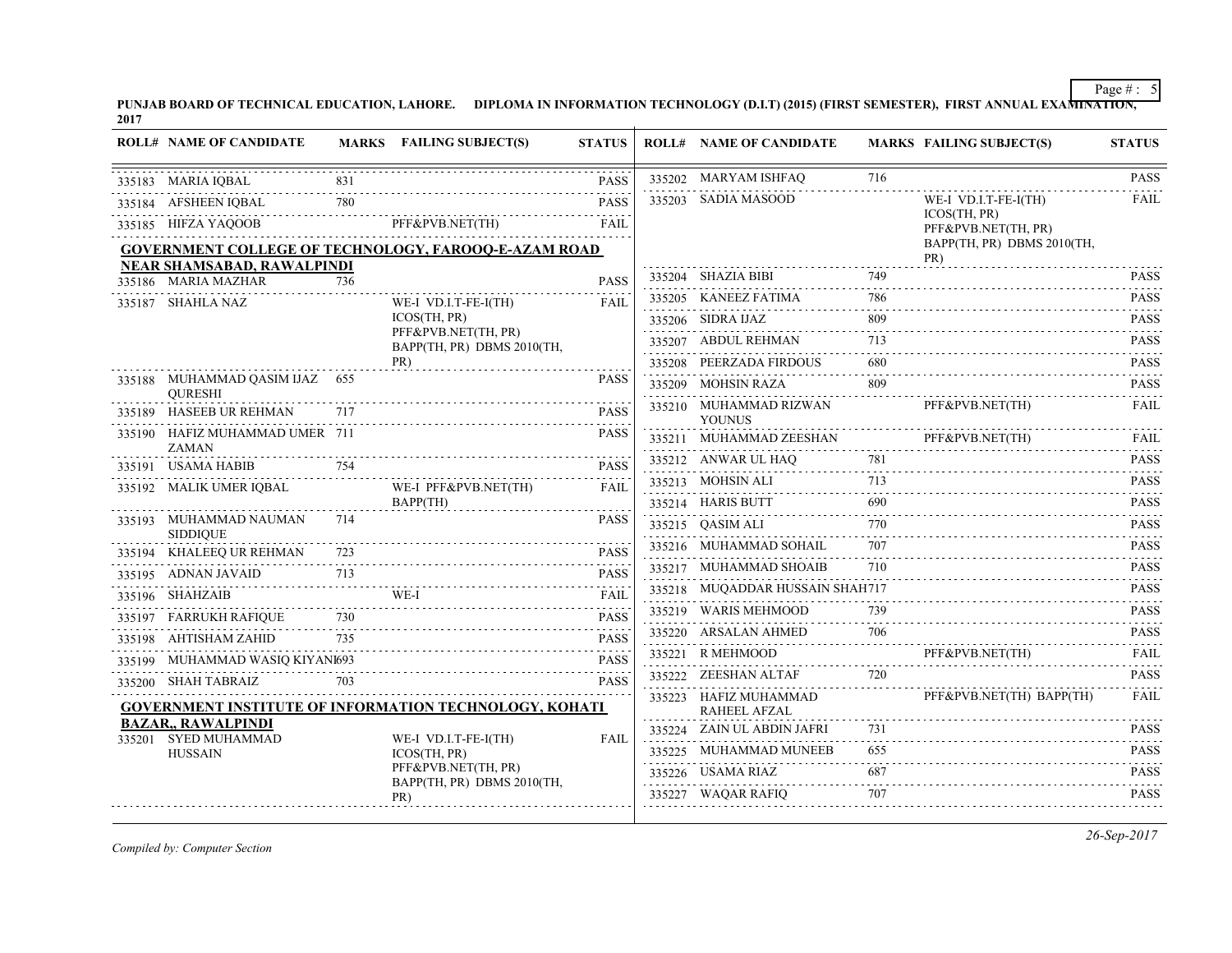**PUNJAB BOARD OF TECHNICAL EDUCATION, LAHORE. DIPLOMA IN INFORMATION TECHNOLOGY (D.I.T) (2015) (FIRST SEMESTER), FIRST ANNUAL EXAMINATION, 2017**

| 335228 AQIB NAZIR<br>PFF&PVB.NET(TH, PR)<br>335252 ADNAN ALTAF<br>FAIL<br>VD.I.T-FE-I(TH, SE) ICOS(PR,<br>SE) PFF&PVB.NET(TH, PR, SE)<br>335229 USAMA JAVED<br>657<br><b>PASS</b><br>BAPP(TH, PR, SE) DBMS<br>VD.I.T-FE-I(TH) FAIL<br>335230 BILAL ARSHAD<br>2010(TH, PR, SE)<br>.<br>335253 ANAYAT UR REHMAN<br>557<br>631<br>335231 TALHA AKBAR<br><b>PASS</b><br>335254 MUHAMMAD JUNAID KHAN 671<br>701<br><b>PASS</b><br>335232 BILAWAL MEHMOOD<br>335255 IKRAM UL HAQ<br>649<br><b>PASS</b><br>335233 MUHAMMAD ZAMAN<br>335256 MUHAMMAD NOUMAN<br>335234 UZAIR AHMAD<br>WE-I VD.I.T-FE-I(TH)<br><b>FAIL</b><br><b>ASHRAF</b><br>ICOS(TH, PR)<br>PFF&PVB.NET(TH, PR)<br>$\mathbf{R}$ $\mathbf{S}$ $\mathbf{S}$ $\mathbf{S}$ $\mathbf{S}$ $\mathbf{S}$ $\mathbf{S}$ $\mathbf{S}$ $\mathbf{S}$ $\mathbf{S}$ $\mathbf{S}$ $\mathbf{S}$ $\mathbf{S}$ $\mathbf{S}$ $\mathbf{S}$ $\mathbf{S}$ $\mathbf{S}$ $\mathbf{S}$ $\mathbf{S}$ $\mathbf{S}$ $\mathbf{S}$ $\mathbf{S}$ $\mathbf{S}$ $\mathbf{S}$ $\mathbf{$<br>335257 ATTEEQ UR REHMAN<br>BAPP(TH, PR) DBMS 2010(TH,<br><b>DBMS 2010(TH)</b><br>335258 MUHAMMAD FAISAL<br>PR)<br><b>HAFEEZ</b><br>335235 FAZAL E AZEEM<br>ICOS(TH)<br>EM ICOS(TH) FAIL<br>335259 ADNAN KHAN<br>335259 ADNAN KHAN 775 PASS<br>335236 MUHAMMAD TAHIR NASIR 764 PASS<br>335260 SYED ASIM JAVED<br>722<br>PFF&PVB.NET(TH)<br>335237 QADEER AHMAD<br>FAIL<br>728<br>335261 RAB NAWAZ<br>335261 RAB NAWAZ 728 PASS<br>335238 MUHAMMAD ZUBAIR<br><b>PASS</b><br>335262 ASAD NAWAZ<br>724<br>PASS PASS PASS PASS PASS<br>335239 WAQAR RAZAQ<br>335263 SAJJAD AHMED<br>ICOS(PR, SE)<br>335240 LUBNA KANWAL RAJA 759<br>PFF&PVB.NET(TH, PR, SE)<br><b>PASS</b><br><b>DBMS 2010(PR, SE)</b><br>D<br>DBMS 2010(TH, PR) FAIL<br>335241 IFRA SAJID<br>335264 MUHAMMAD QAISER JAVED736<br><b>PASS</b><br>626<br>335242 SAAD ULLAH SHAH<br>$626$ PASS<br>335265 MUHAMMAD ASIM PFF&PVB.NET(TH)<br><b>FAIL</b><br>335243 ABDUL REHMAN NOOR<br>DR 663 PASS<br><b>PASS</b><br>$\begin{tabular}{c} 735 \\ \hline \end{tabular} \begin{tabular}{c} \hline \textbf{735} \\ \hline \end{tabular} \begin{tabular}{c} \hline \textbf{735} \\ \hline \end{tabular} \end{tabular} \begin{tabular}{c} \hline \textbf{735} \\ \hline \end{tabular} \end{tabular} \begin{tabular}{c} \hline \textbf{735} \\ \hline \end{tabular} \end{tabular} \begin{tabular}{c} \hline \textbf{735} \\ \hline \end{tabular} \end{tabular} \begin{tabular}{c} \hline \textbf{735} \\ \hline \end{tabular}$<br>335266 SHUJA WALI<br>335244 MUHAMMAD GHYAS KHAN<br>335267 NABEEL AHMED<br>601<br><b>PASS</b><br>335267 NABEEL AHMED 601 PASS<br>335245 ARSLAN AHMED<br><u>IED 581</u> PASS<br>633<br>335268 ZAHID NAWAZ KHAN<br><b>PASS</b><br>335246 NEGAH AHMAD<br><b>CYBRONIC COMPUTER INSTITUTE, ALBEHBOOD PLAZA, WAH CANTT</b><br>335247 SAAD ULLAH QURESHI<br>H QURESHI 581 PASS<br>335269 SAHIBZADA IHTASHAM UD<br>PFF&PVB.NET(TH) DBMS<br><b>FAIL</b><br>814<br>335731 ZARA FAROOQ<br><b>PASS</b><br><b>DIN</b><br>$\frac{2010(\text{TH})}{4\text{RSENT}}$<br>NATIONAL INSTIT <u>UTE OF COMPUTER SCIENCES, BILAL PLAZA HAIDER</u><br>335270 MUHAMMAD SHERYAN ABSENT<br><b>SADAR, RAWALPINDI</b><br>AHAT JAVED PFF&PVB.NET(TH) FAIL<br>335271 SABAHAT JAVED<br>335248 BABAR MIR<br>719<br><b>PASS</b><br>335272 BUSHRA RAFIQUE<br>335249 TALHA BIN SALEEM<br><b>FULL FAIL</b><br>$\begin{tabular}{ccccc} 335273 & MAHAM AKRAM & 855 & PASS \\ \hline 335273 & IRFAN ZAFAR & & PFF&PVB.NET(TH) BAPP(TH) & FAIL \\ \end{tabular}$<br>N 622 PASS<br>335250 ADNAN AMIN<br>335251 MUHAMMAD FAIZAN ALI 690<br><b>PASS</b><br>335275 MUHAMMAD HUSSAIN 771 | <b>ROLL# NAME OF CANDIDATE</b> | MARKS FAILING SUBJECT(S) | <b>STATUS</b> | <b>ROLL# NAME OF CANDIDATE</b> | <b>MARKS FAILING SUBJECT(S)</b> | <b>STATUS</b>    |
|----------------------------------------------------------------------------------------------------------------------------------------------------------------------------------------------------------------------------------------------------------------------------------------------------------------------------------------------------------------------------------------------------------------------------------------------------------------------------------------------------------------------------------------------------------------------------------------------------------------------------------------------------------------------------------------------------------------------------------------------------------------------------------------------------------------------------------------------------------------------------------------------------------------------------------------------------------------------------------------------------------------------------------------------------------------------------------------------------------------------------------------------------------------------------------------------------------------------------------------------------------------------------------------------------------------------------------------------------------------------------------------------------------------------------------------------------------------------------------------------------------------------------------------------------------------------------------------------------------------------------------------------------------------------------------------------------------------------------------------------------------------------------------------------------------------------------------------------------------------------------------------------------------------------------------------------------------------------------------------------------------------------------------------------------------------------------------------------------------------------------------------------------------------------------------------------------------------------------------------------------------------------------------------------------------------------------------------------------------------------------------------------------------------------------------------------------------------------------------------------------------------------------------------------------------------------------------------------------------------------------------------------------------------------------------------------------------------------------------------------------------------------------------------------------------------------------------------------------------------------------------------------------------------------------------------------------------------------------------------------------------------------------------------------------------------------------------------------------------------------------------------------------------------------------------------------------------------------------------------------------------------------------------------------------------------------------------------------------------------------------------------------------------------------------------------------------------------------------------------------------------------------------------------------------------------------------------------------------------------------------------------------|--------------------------------|--------------------------|---------------|--------------------------------|---------------------------------|------------------|
|                                                                                                                                                                                                                                                                                                                                                                                                                                                                                                                                                                                                                                                                                                                                                                                                                                                                                                                                                                                                                                                                                                                                                                                                                                                                                                                                                                                                                                                                                                                                                                                                                                                                                                                                                                                                                                                                                                                                                                                                                                                                                                                                                                                                                                                                                                                                                                                                                                                                                                                                                                                                                                                                                                                                                                                                                                                                                                                                                                                                                                                                                                                                                                                                                                                                                                                                                                                                                                                                                                                                                                                                                                              |                                |                          |               |                                |                                 | <b>FAIL</b>      |
|                                                                                                                                                                                                                                                                                                                                                                                                                                                                                                                                                                                                                                                                                                                                                                                                                                                                                                                                                                                                                                                                                                                                                                                                                                                                                                                                                                                                                                                                                                                                                                                                                                                                                                                                                                                                                                                                                                                                                                                                                                                                                                                                                                                                                                                                                                                                                                                                                                                                                                                                                                                                                                                                                                                                                                                                                                                                                                                                                                                                                                                                                                                                                                                                                                                                                                                                                                                                                                                                                                                                                                                                                                              |                                |                          |               |                                |                                 |                  |
|                                                                                                                                                                                                                                                                                                                                                                                                                                                                                                                                                                                                                                                                                                                                                                                                                                                                                                                                                                                                                                                                                                                                                                                                                                                                                                                                                                                                                                                                                                                                                                                                                                                                                                                                                                                                                                                                                                                                                                                                                                                                                                                                                                                                                                                                                                                                                                                                                                                                                                                                                                                                                                                                                                                                                                                                                                                                                                                                                                                                                                                                                                                                                                                                                                                                                                                                                                                                                                                                                                                                                                                                                                              |                                |                          |               |                                |                                 |                  |
|                                                                                                                                                                                                                                                                                                                                                                                                                                                                                                                                                                                                                                                                                                                                                                                                                                                                                                                                                                                                                                                                                                                                                                                                                                                                                                                                                                                                                                                                                                                                                                                                                                                                                                                                                                                                                                                                                                                                                                                                                                                                                                                                                                                                                                                                                                                                                                                                                                                                                                                                                                                                                                                                                                                                                                                                                                                                                                                                                                                                                                                                                                                                                                                                                                                                                                                                                                                                                                                                                                                                                                                                                                              |                                |                          |               |                                |                                 | <b>PASS</b>      |
|                                                                                                                                                                                                                                                                                                                                                                                                                                                                                                                                                                                                                                                                                                                                                                                                                                                                                                                                                                                                                                                                                                                                                                                                                                                                                                                                                                                                                                                                                                                                                                                                                                                                                                                                                                                                                                                                                                                                                                                                                                                                                                                                                                                                                                                                                                                                                                                                                                                                                                                                                                                                                                                                                                                                                                                                                                                                                                                                                                                                                                                                                                                                                                                                                                                                                                                                                                                                                                                                                                                                                                                                                                              |                                |                          |               |                                |                                 | <b>PASS</b>      |
|                                                                                                                                                                                                                                                                                                                                                                                                                                                                                                                                                                                                                                                                                                                                                                                                                                                                                                                                                                                                                                                                                                                                                                                                                                                                                                                                                                                                                                                                                                                                                                                                                                                                                                                                                                                                                                                                                                                                                                                                                                                                                                                                                                                                                                                                                                                                                                                                                                                                                                                                                                                                                                                                                                                                                                                                                                                                                                                                                                                                                                                                                                                                                                                                                                                                                                                                                                                                                                                                                                                                                                                                                                              |                                |                          |               |                                |                                 |                  |
|                                                                                                                                                                                                                                                                                                                                                                                                                                                                                                                                                                                                                                                                                                                                                                                                                                                                                                                                                                                                                                                                                                                                                                                                                                                                                                                                                                                                                                                                                                                                                                                                                                                                                                                                                                                                                                                                                                                                                                                                                                                                                                                                                                                                                                                                                                                                                                                                                                                                                                                                                                                                                                                                                                                                                                                                                                                                                                                                                                                                                                                                                                                                                                                                                                                                                                                                                                                                                                                                                                                                                                                                                                              |                                |                          |               |                                |                                 | <b>FULL FAIL</b> |
|                                                                                                                                                                                                                                                                                                                                                                                                                                                                                                                                                                                                                                                                                                                                                                                                                                                                                                                                                                                                                                                                                                                                                                                                                                                                                                                                                                                                                                                                                                                                                                                                                                                                                                                                                                                                                                                                                                                                                                                                                                                                                                                                                                                                                                                                                                                                                                                                                                                                                                                                                                                                                                                                                                                                                                                                                                                                                                                                                                                                                                                                                                                                                                                                                                                                                                                                                                                                                                                                                                                                                                                                                                              |                                |                          |               |                                |                                 |                  |
|                                                                                                                                                                                                                                                                                                                                                                                                                                                                                                                                                                                                                                                                                                                                                                                                                                                                                                                                                                                                                                                                                                                                                                                                                                                                                                                                                                                                                                                                                                                                                                                                                                                                                                                                                                                                                                                                                                                                                                                                                                                                                                                                                                                                                                                                                                                                                                                                                                                                                                                                                                                                                                                                                                                                                                                                                                                                                                                                                                                                                                                                                                                                                                                                                                                                                                                                                                                                                                                                                                                                                                                                                                              |                                |                          |               |                                |                                 | FAIL             |
|                                                                                                                                                                                                                                                                                                                                                                                                                                                                                                                                                                                                                                                                                                                                                                                                                                                                                                                                                                                                                                                                                                                                                                                                                                                                                                                                                                                                                                                                                                                                                                                                                                                                                                                                                                                                                                                                                                                                                                                                                                                                                                                                                                                                                                                                                                                                                                                                                                                                                                                                                                                                                                                                                                                                                                                                                                                                                                                                                                                                                                                                                                                                                                                                                                                                                                                                                                                                                                                                                                                                                                                                                                              |                                |                          |               |                                |                                 |                  |
|                                                                                                                                                                                                                                                                                                                                                                                                                                                                                                                                                                                                                                                                                                                                                                                                                                                                                                                                                                                                                                                                                                                                                                                                                                                                                                                                                                                                                                                                                                                                                                                                                                                                                                                                                                                                                                                                                                                                                                                                                                                                                                                                                                                                                                                                                                                                                                                                                                                                                                                                                                                                                                                                                                                                                                                                                                                                                                                                                                                                                                                                                                                                                                                                                                                                                                                                                                                                                                                                                                                                                                                                                                              |                                |                          |               |                                |                                 | <b>PASS</b>      |
|                                                                                                                                                                                                                                                                                                                                                                                                                                                                                                                                                                                                                                                                                                                                                                                                                                                                                                                                                                                                                                                                                                                                                                                                                                                                                                                                                                                                                                                                                                                                                                                                                                                                                                                                                                                                                                                                                                                                                                                                                                                                                                                                                                                                                                                                                                                                                                                                                                                                                                                                                                                                                                                                                                                                                                                                                                                                                                                                                                                                                                                                                                                                                                                                                                                                                                                                                                                                                                                                                                                                                                                                                                              |                                |                          |               |                                |                                 |                  |
|                                                                                                                                                                                                                                                                                                                                                                                                                                                                                                                                                                                                                                                                                                                                                                                                                                                                                                                                                                                                                                                                                                                                                                                                                                                                                                                                                                                                                                                                                                                                                                                                                                                                                                                                                                                                                                                                                                                                                                                                                                                                                                                                                                                                                                                                                                                                                                                                                                                                                                                                                                                                                                                                                                                                                                                                                                                                                                                                                                                                                                                                                                                                                                                                                                                                                                                                                                                                                                                                                                                                                                                                                                              |                                |                          |               |                                |                                 | <b>PASS</b>      |
|                                                                                                                                                                                                                                                                                                                                                                                                                                                                                                                                                                                                                                                                                                                                                                                                                                                                                                                                                                                                                                                                                                                                                                                                                                                                                                                                                                                                                                                                                                                                                                                                                                                                                                                                                                                                                                                                                                                                                                                                                                                                                                                                                                                                                                                                                                                                                                                                                                                                                                                                                                                                                                                                                                                                                                                                                                                                                                                                                                                                                                                                                                                                                                                                                                                                                                                                                                                                                                                                                                                                                                                                                                              |                                |                          |               |                                |                                 | FAIL             |
|                                                                                                                                                                                                                                                                                                                                                                                                                                                                                                                                                                                                                                                                                                                                                                                                                                                                                                                                                                                                                                                                                                                                                                                                                                                                                                                                                                                                                                                                                                                                                                                                                                                                                                                                                                                                                                                                                                                                                                                                                                                                                                                                                                                                                                                                                                                                                                                                                                                                                                                                                                                                                                                                                                                                                                                                                                                                                                                                                                                                                                                                                                                                                                                                                                                                                                                                                                                                                                                                                                                                                                                                                                              |                                |                          |               |                                |                                 |                  |
|                                                                                                                                                                                                                                                                                                                                                                                                                                                                                                                                                                                                                                                                                                                                                                                                                                                                                                                                                                                                                                                                                                                                                                                                                                                                                                                                                                                                                                                                                                                                                                                                                                                                                                                                                                                                                                                                                                                                                                                                                                                                                                                                                                                                                                                                                                                                                                                                                                                                                                                                                                                                                                                                                                                                                                                                                                                                                                                                                                                                                                                                                                                                                                                                                                                                                                                                                                                                                                                                                                                                                                                                                                              |                                |                          |               |                                |                                 |                  |
|                                                                                                                                                                                                                                                                                                                                                                                                                                                                                                                                                                                                                                                                                                                                                                                                                                                                                                                                                                                                                                                                                                                                                                                                                                                                                                                                                                                                                                                                                                                                                                                                                                                                                                                                                                                                                                                                                                                                                                                                                                                                                                                                                                                                                                                                                                                                                                                                                                                                                                                                                                                                                                                                                                                                                                                                                                                                                                                                                                                                                                                                                                                                                                                                                                                                                                                                                                                                                                                                                                                                                                                                                                              |                                |                          |               |                                |                                 |                  |
|                                                                                                                                                                                                                                                                                                                                                                                                                                                                                                                                                                                                                                                                                                                                                                                                                                                                                                                                                                                                                                                                                                                                                                                                                                                                                                                                                                                                                                                                                                                                                                                                                                                                                                                                                                                                                                                                                                                                                                                                                                                                                                                                                                                                                                                                                                                                                                                                                                                                                                                                                                                                                                                                                                                                                                                                                                                                                                                                                                                                                                                                                                                                                                                                                                                                                                                                                                                                                                                                                                                                                                                                                                              |                                |                          |               |                                |                                 |                  |
|                                                                                                                                                                                                                                                                                                                                                                                                                                                                                                                                                                                                                                                                                                                                                                                                                                                                                                                                                                                                                                                                                                                                                                                                                                                                                                                                                                                                                                                                                                                                                                                                                                                                                                                                                                                                                                                                                                                                                                                                                                                                                                                                                                                                                                                                                                                                                                                                                                                                                                                                                                                                                                                                                                                                                                                                                                                                                                                                                                                                                                                                                                                                                                                                                                                                                                                                                                                                                                                                                                                                                                                                                                              |                                |                          |               |                                |                                 |                  |
|                                                                                                                                                                                                                                                                                                                                                                                                                                                                                                                                                                                                                                                                                                                                                                                                                                                                                                                                                                                                                                                                                                                                                                                                                                                                                                                                                                                                                                                                                                                                                                                                                                                                                                                                                                                                                                                                                                                                                                                                                                                                                                                                                                                                                                                                                                                                                                                                                                                                                                                                                                                                                                                                                                                                                                                                                                                                                                                                                                                                                                                                                                                                                                                                                                                                                                                                                                                                                                                                                                                                                                                                                                              |                                |                          |               |                                |                                 |                  |
|                                                                                                                                                                                                                                                                                                                                                                                                                                                                                                                                                                                                                                                                                                                                                                                                                                                                                                                                                                                                                                                                                                                                                                                                                                                                                                                                                                                                                                                                                                                                                                                                                                                                                                                                                                                                                                                                                                                                                                                                                                                                                                                                                                                                                                                                                                                                                                                                                                                                                                                                                                                                                                                                                                                                                                                                                                                                                                                                                                                                                                                                                                                                                                                                                                                                                                                                                                                                                                                                                                                                                                                                                                              |                                |                          |               |                                |                                 |                  |
|                                                                                                                                                                                                                                                                                                                                                                                                                                                                                                                                                                                                                                                                                                                                                                                                                                                                                                                                                                                                                                                                                                                                                                                                                                                                                                                                                                                                                                                                                                                                                                                                                                                                                                                                                                                                                                                                                                                                                                                                                                                                                                                                                                                                                                                                                                                                                                                                                                                                                                                                                                                                                                                                                                                                                                                                                                                                                                                                                                                                                                                                                                                                                                                                                                                                                                                                                                                                                                                                                                                                                                                                                                              |                                |                          |               |                                |                                 |                  |
|                                                                                                                                                                                                                                                                                                                                                                                                                                                                                                                                                                                                                                                                                                                                                                                                                                                                                                                                                                                                                                                                                                                                                                                                                                                                                                                                                                                                                                                                                                                                                                                                                                                                                                                                                                                                                                                                                                                                                                                                                                                                                                                                                                                                                                                                                                                                                                                                                                                                                                                                                                                                                                                                                                                                                                                                                                                                                                                                                                                                                                                                                                                                                                                                                                                                                                                                                                                                                                                                                                                                                                                                                                              |                                |                          |               |                                |                                 |                  |
|                                                                                                                                                                                                                                                                                                                                                                                                                                                                                                                                                                                                                                                                                                                                                                                                                                                                                                                                                                                                                                                                                                                                                                                                                                                                                                                                                                                                                                                                                                                                                                                                                                                                                                                                                                                                                                                                                                                                                                                                                                                                                                                                                                                                                                                                                                                                                                                                                                                                                                                                                                                                                                                                                                                                                                                                                                                                                                                                                                                                                                                                                                                                                                                                                                                                                                                                                                                                                                                                                                                                                                                                                                              |                                |                          |               |                                |                                 |                  |
|                                                                                                                                                                                                                                                                                                                                                                                                                                                                                                                                                                                                                                                                                                                                                                                                                                                                                                                                                                                                                                                                                                                                                                                                                                                                                                                                                                                                                                                                                                                                                                                                                                                                                                                                                                                                                                                                                                                                                                                                                                                                                                                                                                                                                                                                                                                                                                                                                                                                                                                                                                                                                                                                                                                                                                                                                                                                                                                                                                                                                                                                                                                                                                                                                                                                                                                                                                                                                                                                                                                                                                                                                                              |                                |                          |               |                                |                                 |                  |
|                                                                                                                                                                                                                                                                                                                                                                                                                                                                                                                                                                                                                                                                                                                                                                                                                                                                                                                                                                                                                                                                                                                                                                                                                                                                                                                                                                                                                                                                                                                                                                                                                                                                                                                                                                                                                                                                                                                                                                                                                                                                                                                                                                                                                                                                                                                                                                                                                                                                                                                                                                                                                                                                                                                                                                                                                                                                                                                                                                                                                                                                                                                                                                                                                                                                                                                                                                                                                                                                                                                                                                                                                                              |                                |                          |               |                                |                                 | <b>ABSENT</b>    |
|                                                                                                                                                                                                                                                                                                                                                                                                                                                                                                                                                                                                                                                                                                                                                                                                                                                                                                                                                                                                                                                                                                                                                                                                                                                                                                                                                                                                                                                                                                                                                                                                                                                                                                                                                                                                                                                                                                                                                                                                                                                                                                                                                                                                                                                                                                                                                                                                                                                                                                                                                                                                                                                                                                                                                                                                                                                                                                                                                                                                                                                                                                                                                                                                                                                                                                                                                                                                                                                                                                                                                                                                                                              |                                |                          |               |                                |                                 |                  |
|                                                                                                                                                                                                                                                                                                                                                                                                                                                                                                                                                                                                                                                                                                                                                                                                                                                                                                                                                                                                                                                                                                                                                                                                                                                                                                                                                                                                                                                                                                                                                                                                                                                                                                                                                                                                                                                                                                                                                                                                                                                                                                                                                                                                                                                                                                                                                                                                                                                                                                                                                                                                                                                                                                                                                                                                                                                                                                                                                                                                                                                                                                                                                                                                                                                                                                                                                                                                                                                                                                                                                                                                                                              |                                |                          |               |                                |                                 |                  |
|                                                                                                                                                                                                                                                                                                                                                                                                                                                                                                                                                                                                                                                                                                                                                                                                                                                                                                                                                                                                                                                                                                                                                                                                                                                                                                                                                                                                                                                                                                                                                                                                                                                                                                                                                                                                                                                                                                                                                                                                                                                                                                                                                                                                                                                                                                                                                                                                                                                                                                                                                                                                                                                                                                                                                                                                                                                                                                                                                                                                                                                                                                                                                                                                                                                                                                                                                                                                                                                                                                                                                                                                                                              |                                |                          |               |                                |                                 | <b>PASS</b>      |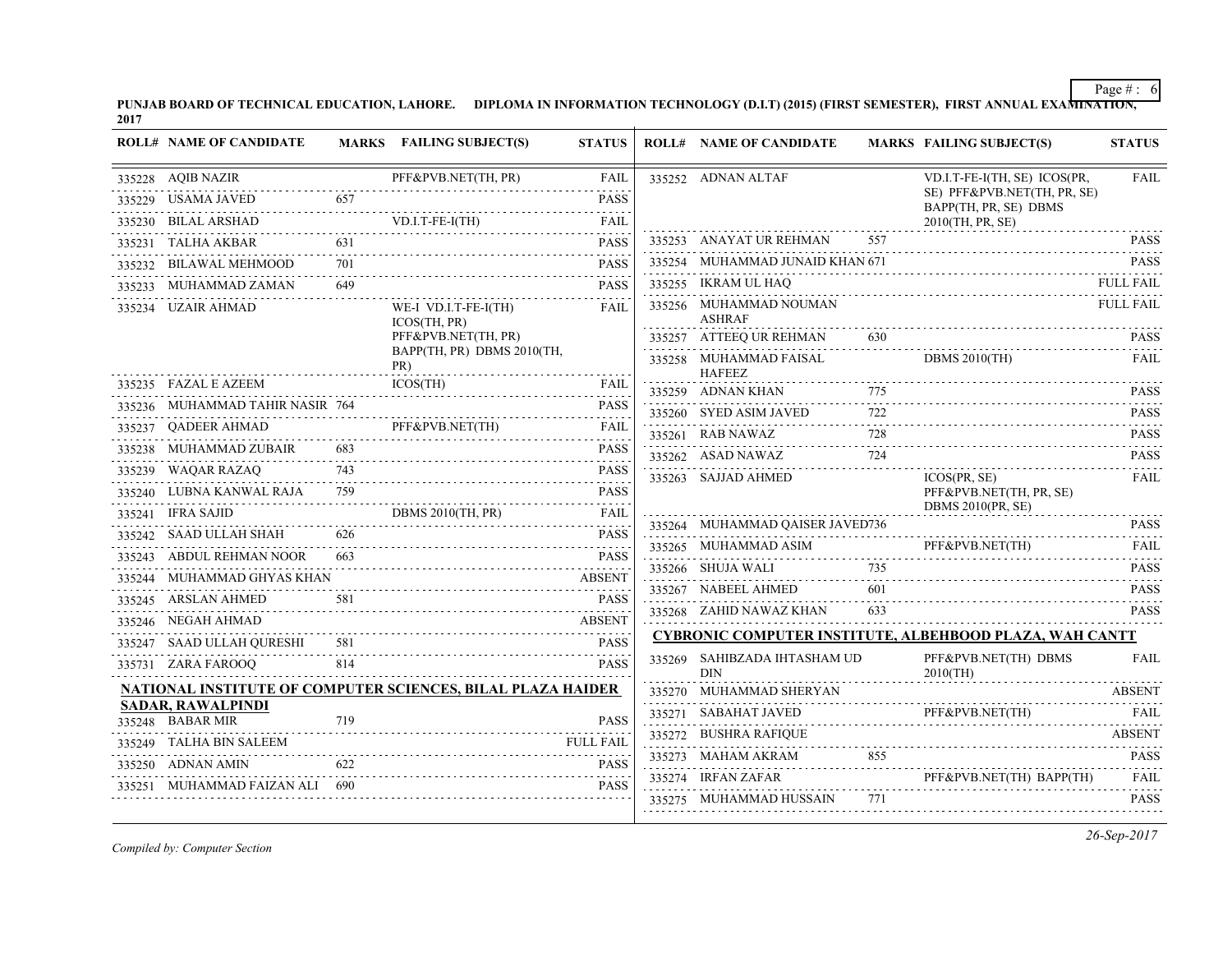**PUNJAB BOARD OF TECHNICAL EDUCATION, LAHORE. DIPLOMA IN INFORMATION TECHNOLOGY (D.I.T) (2015) (FIRST SEMESTER), FIRST ANNUAL EXAMINATION, 2017**

|        | <b>ROLL# NAME OF CANDIDATE</b>         |     | MARKS FAILING SUBJECT(S)                                      | <b>STATUS</b>            | <b>ROLL# NAME OF CANDIDATE</b>           |          | <b>MARKS FAILING SUBJECT(S)</b>                               | <b>STATUS</b>                                                                                                                                                                               |
|--------|----------------------------------------|-----|---------------------------------------------------------------|--------------------------|------------------------------------------|----------|---------------------------------------------------------------|---------------------------------------------------------------------------------------------------------------------------------------------------------------------------------------------|
|        | 335276 HINA WAHEED                     | 851 |                                                               | <b>PASS</b>              | 335303 OWAIS KHAN                        | 708      |                                                               | <b>PASS</b>                                                                                                                                                                                 |
|        | 335277 SAIM TARIQ ABBASI               |     | PFF&PVB.NET(TH) DBMS<br>$2010$ (TH)                           | FAIL                     | 335304 MUHAMMAD SUMRAIZ<br><b>MUOEET</b> |          | PFF&PVB.NET(TH)                                               | FAIL                                                                                                                                                                                        |
|        | 335278 MALAIKA KAZMI                   |     | PFF&PVB.NET(TH) DBMS<br>$2010$ (TH)                           | FAIL                     | 335305 MUHAMMAD USMAN<br>KHALIL          | 848      |                                                               | <b>PASS</b>                                                                                                                                                                                 |
|        | 335279 HABIBA FIRDOUS                  |     | PFF&PVB.NET(TH)                                               | FAIL                     |                                          |          | DIGITEC COMPUTER TRAINING CENTER, B-69, NEAR POST OFFICE LALA |                                                                                                                                                                                             |
|        | 335280 AZKA FIRDOUS                    |     | FIRDOUS 768                                                   | <b>PASS</b><br>.         | <b>RUKH, WAH CANTT</b>                   |          |                                                               |                                                                                                                                                                                             |
|        | 335281 AHMED ALI                       | 765 |                                                               | <b>PASS</b>              | 335306 MISBAH MEHWISH                    |          | WE-I VD.I.T-FE-I(TH)<br>ICOS(TH, PR)                          | <b>FAIL</b>                                                                                                                                                                                 |
|        | 335282 MIAN MUHAMMAD HASEEB            |     | $ICOS(TH)$ DBMS $2010(TH)$<br>. <i>.</i>                      | FAIL                     |                                          |          | PFF&PVB.NET(TH, PR)                                           |                                                                                                                                                                                             |
| 335283 | MALIK DANIYAL HAIDER                   |     | PFF&PVB.NET(TH)                                               | FAIL                     |                                          |          | BAPP(TH, PR) DBMS 2010(TH,<br>PR)                             |                                                                                                                                                                                             |
|        | 335284 ZEESHAN HASSAN                  | 838 |                                                               | <b>PASS</b>              | 335307 SHAHID PARVEEN                    | 735      |                                                               | <b>PASS</b>                                                                                                                                                                                 |
|        | 335285 HEBROON JAMAL                   |     | PFF&PVB.NET(TH)                                               | FAIL                     | 335308 HAJRA UMER                        | 846      |                                                               | <b>PASS</b>                                                                                                                                                                                 |
|        |                                        |     |                                                               | <b>PASS</b><br>2.2.2.2.2 | 335309 PALWASHA                          | 776      | rado <i>rado</i>                                              | <b>PASS</b>                                                                                                                                                                                 |
|        | 335287 SHAHBAZ AHMAD                   |     | ICOS(TH) PFF&PVB.NET(TH)                                      | FAIL                     | 335310 WAJIHA TUL AIN                    | 774      |                                                               | <b>PASS</b>                                                                                                                                                                                 |
|        | 335288 HAFIZ KHAWER KHAN               |     | PFF&PVB.NET(TH)<br><b>x khan</b> PFF <b>&amp;PVB.NET</b> (TH) | FAIL                     | 335311 SYEDA MISBAH ANWAR                | 735      |                                                               | .<br><b>PASS</b>                                                                                                                                                                            |
|        | 335289 SYED MOHTASHIM KAZMI 834        |     |                                                               | <b>PASS</b>              | 335312 RABEET ZAHEER                     | 795      |                                                               | <b>PASS</b>                                                                                                                                                                                 |
|        | 335290 USMAN ALI                       | 795 |                                                               | <b>PASS</b>              | 335313 AMNA KANWAL                       | 866      |                                                               | <b>PASS</b>                                                                                                                                                                                 |
|        |                                        |     | 335291 SYED ALI RAZA PFF&PVB.NET(TH) BAPP(TH)                 | FAIL                     | 335314 RABIA GILANI                      | 786      |                                                               | $\mathcal{L}^{\mathcal{A}}\left( \mathcal{L}^{\mathcal{A}}\left( \mathcal{L}^{\mathcal{A}}\right) \right) =\mathcal{L}^{\mathcal{A}}\left( \mathcal{L}^{\mathcal{A}}\right)$<br><b>PASS</b> |
|        | 335292 ZARTASHIA YAQOOB 760            |     |                                                               | <b>PASS</b>              | 335315 MARIA SARWER                      |          | PFF&PVB.NET(TH)                                               | <b>FAIL</b>                                                                                                                                                                                 |
|        | 335293 FAIZAN RAZA                     |     | ICOS(TH) PFF&PVB.NET(TH)                                      | FAIL                     | 335316 UROOJ                             | 802<br>. |                                                               | 1.1.1.1.1.1<br><b>PASS</b>                                                                                                                                                                  |
|        | 335294 SHARJEEL AHMAD                  | 774 | BAPP(TH) DBMS 2010(TH)                                        | <b>PASS</b>              | 335317 ZOMAN KHAN                        | 768      |                                                               | $\sim$ $\sim$ $\sim$ $\sim$ $\sim$ $\sim$<br><b>PASS</b>                                                                                                                                    |
|        | 335295 MUHAMMAD USMAN<br><b>JAVAID</b> | 739 |                                                               | <b>PASS</b>              | 335318 HASNAT MEHMOOD<br><b>MUGHAL</b>   | 798      |                                                               | <b>PASS</b>                                                                                                                                                                                 |
|        | 335296 MUHAMMAD ARSLAN                 |     | <b>DBMS 2010(TH)</b>                                          | <b>FAIL</b>              | 335319 RAJA MUHAMMAD BILAL 787           |          |                                                               | <b>PASS</b>                                                                                                                                                                                 |
|        | 335297 MUHAMMAD TUFAIL                 |     | ICOS(TH) PFF&PVB.NET(TH)<br>BAPP(TH) DBMS 2010(TH)            | <b>FAIL</b>              | 335320 HAMZA IMRAN                       |          | WE-I VD.I.T-FE-I(TH)<br>ICOS(TH, PR)                          | <b>FAIL</b>                                                                                                                                                                                 |
|        | 335298 USAMA YOUNUS                    | 794 |                                                               | <b>PASS</b>              |                                          |          | PFF&PVB.NET(TH, PR)<br>BAPP(TH, PR) DBMS 2010(TH,             |                                                                                                                                                                                             |
|        | 335299 SABIR ULLAH SABIR               |     |                                                               | <b>PASS</b>              |                                          |          | $PR$ )                                                        |                                                                                                                                                                                             |
|        | 335300 QURBAN ALI                      |     |                                                               | <b>PASS</b>              | 335321 MUHAMMAD IBRAHIM                  | 736      |                                                               | <b>PASS</b>                                                                                                                                                                                 |
| 335301 | HALEEMA JAVAID                         | 801 |                                                               | <b>PASS</b>              | 335322 ZEESHAN SADIO                     | 792      |                                                               | <b>PASS</b>                                                                                                                                                                                 |
|        | 335302 SURRAYA AZAM                    | 832 |                                                               | <b>PASS</b>              | 335323 IRFAN AHMED                       |          | PFF&PVB.NET(TH)                                               | <b>FAIL</b>                                                                                                                                                                                 |
|        |                                        |     |                                                               |                          | 335324 IMRAN AHMED                       | 801      |                                                               | <b>PASS</b>                                                                                                                                                                                 |

*Compiled by: Computer Section*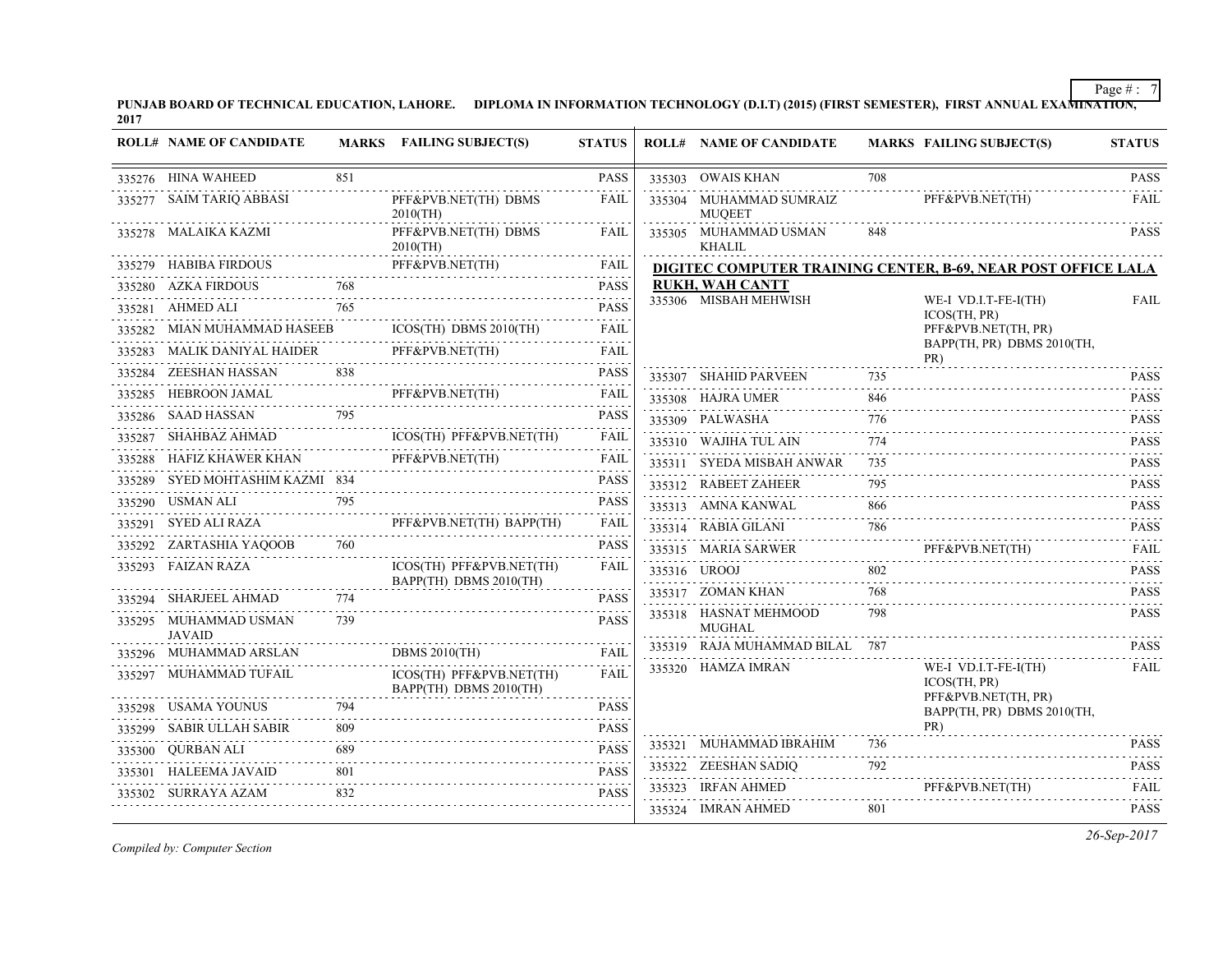**PUNJAB BOARD OF TECHNICAL EDUCATION, LAHORE. DIPLOMA IN INFORMATION TECHNOLOGY (D.I.T) (2015) (FIRST SEMESTER), FIRST ANNUAL EXAMINATION, 2017**  $\overline{1}$ 

| <b>ROLL# NAME OF CANDIDATE</b>             |     | MARKS FAILING SUBJECT(S)                               | <b>STATUS</b>    | <b>ROLL# NAME OF CANDIDATE</b>            |     | <b>MARKS FAILING SUBJECT(S)</b>                                                  | <b>STATUS</b>              |
|--------------------------------------------|-----|--------------------------------------------------------|------------------|-------------------------------------------|-----|----------------------------------------------------------------------------------|----------------------------|
| 335325 NABEEL AHMAD                        |     | PFF&PVB.NET(TH)                                        | <b>FAIL</b>      | 335345 MUBEEN AFZAL                       | 814 |                                                                                  | <b>PASS</b>                |
| 335326 MUHAMMAD ARIF                       |     |                                                        | <b>PASS</b>      | 335346 FIZA HAFEEZ                        | 863 |                                                                                  | <b>PASS</b><br>.           |
| 335327 MUHAMMAD KHALIL                     | 766 |                                                        | <b>PASS</b>      | 335347 IQRA KANWAL                        |     | PFF&PVB.NET(TH)<br>ANWAL PFF&PVB.NET(TH) FAIL                                    | FAII.                      |
| 335328 USMAN FAROOQ                        |     | WE-I VD.I.T-FE-I(TH)                                   | FAIL             | 335348 ZOHRA QURRAT UL AIN                |     | PFF&PVB.NET(TH)<br>PFF&PVB.NET(TH)                                               | <b>FAIL</b>                |
|                                            |     | ICOS(TH, PR)<br>PFF&PVB.NET(TH, PR)                    |                  | 335349 SAMIA BIBI                         | 740 |                                                                                  | <b>PASS</b><br>.           |
|                                            |     | BAPP(TH, PR) DBMS 2010(TH,                             |                  |                                           |     | 335350 AYESHA IQBAL $769$ PASS                                                   |                            |
|                                            |     | PR)                                                    |                  | 335351 AMBREEN AKHTER                     |     | BAPP(TH) DBMS 2010(TH)                                                           | <b>FAIL</b>                |
| 335329 MASOOD AHMED                        |     | SOOD AHMED 798                                         | <b>PASS</b><br>. | 335352 AIMAN IMRAN                        | 778 |                                                                                  | <b>PASS</b><br>.           |
| 335330 AMMAR AHMAD                         | 762 |                                                        | <b>PASS</b>      | 335353 ZARTASHA LAEEQ                     | 788 |                                                                                  | <b>PASS</b>                |
| 335331 NISHAT MEHDI                        |     | ICOS(TH) PFF&PVB.NET(TH)                               | <b>FAIL</b>      | 335354 NATASHA LAEEQ                      | 819 |                                                                                  | <b>PASS</b>                |
|                                            |     | 335332 MUJADDAD AHRAR BAPP(TH) FAIL                    |                  | 335355 JAVERIA ASIF                       | 804 |                                                                                  | <b>PASS</b>                |
| 335333 SHAHZAIB IBRAR                      |     | B IBRAR PFF&PVB.NET(TH)                                | <b>FAIL</b>      | 335356 MOMINA NIAZ                        | 826 |                                                                                  | <b>PASS</b>                |
| 335334 ZAHEER AHMED                        |     |                                                        | <b>ABSENT</b>    | 335357 GULSHAN BIBI                       | 772 |                                                                                  | 1.1.1.1.1.1<br><b>PASS</b> |
|                                            |     | 335335 SANA ASLAM 730 PASS                             |                  | 335358 SAMINA BIBI                        |     | PFF&PVB.NET(TH) BAPP(TH)                                                         | <b>FAIL</b>                |
| 335336 SEHRISH GUL                         |     | PFF&PVB.NET(TH) BAPP(TH)                               | <b>FAIL</b>      | 335359 SUMAIRA SHAHEEN                    |     | ICOS(TH) PFF&PVB.NET(TH)                                                         | FAIL                       |
| 335337 SHAH MEHMOOD KHAN 772               |     |                                                        | <b>PASS</b>      |                                           |     | BAPP(TH) DBMS 2010(TH)                                                           |                            |
| 335722 NAILA AZAM                          | 859 |                                                        | <b>PASS</b>      | 335360 IRAM AROOJ                         |     | ICOS(TH) PFF&PVB.NET(TH)<br>BAPP(TH)                                             | FAIL                       |
| 335723 MUHAMMAD HAROON                     |     | WE-I VD.I.T-FE-I(TH)<br>ICOS(TH, PR)                   | FAIL             |                                           |     | $\begin{tabular}{ll} 335361 & HAIIRA REHMAN & 856 & \textbf{PASS} \end{tabular}$ |                            |
|                                            |     | PFF&PVB.NET(TH, PR)                                    |                  | 335362 TAYYIBA                            | 807 |                                                                                  | <b>PASS</b>                |
|                                            |     | BAPP(TH, PR) DBMS 2010(TH,<br>PR)                      |                  | 335363 HAJIRA BIBI                        |     | IBI 		 877 		 PASS                                                               | <b>PASS</b>                |
|                                            |     | POF WELFARE COMPUTER CENTER, IST FLOOR ALBAHBOOD PALZA |                  | 335364 SONIA SHAHNAZ                      |     |                                                                                  | <b>ABSENT</b>              |
| THE MALL, WAH CANTT                        |     |                                                        |                  | 335365 AMINA BIBI                         | 821 |                                                                                  | <b>PASS</b>                |
| 335338 MUHAMMAD SIDDIQUE<br>AD SIDDIQUE PF |     | PFF&PVB.NET(TH) BAPP(TH)                               | <b>FAIL</b>      | 335366 SAMAN SHAHZADI                     | 810 |                                                                                  | <b>PASS</b>                |
| 335339 MUHAMMAD NADEEM                     |     | PFF&PVB.NET(TH)                                        | FAIL             | 335367 IRAM SHAHEEN                       |     | $831 \qquad \qquad \text{PASS}$                                                  |                            |
| <b>ARSHAD</b><br>335340 SALMA BIBI         |     |                                                        | R.L.A            | 335368 HAFIZA UM E HABIBA                 |     |                                                                                  | <b>ABSENT</b>              |
| 335341 MAIRA SARFRAZ                       | 823 |                                                        | <b>PASS</b>      | 335369 TANZEELA TABASSUM<br><b>HAFIZA</b> | 780 |                                                                                  | <b>PASS</b>                |
| 335342 AYESHA BIBI                         |     |                                                        | <b>ABSENT</b>    | 335370 USAMA ALI                          |     | PFF&PVB.NET(TH) BAPP(TH)                                                         | FAII.                      |
| 335343 FARVA MAHMOOD                       |     | PFF&PVB.NET(TH) DBMS<br>$2010$ (TH)                    | FAIL             | 335371 FARHAN REHMAN                      |     | PFF&PVB.NET(TH) BAPP(TH)<br><b>DBMS 2010(TH)</b>                                 | FAIL                       |
| 335344 RAHEELA YAQOOB                      | 809 |                                                        | <b>PASS</b>      |                                           |     |                                                                                  |                            |
|                                            |     |                                                        |                  |                                           |     |                                                                                  |                            |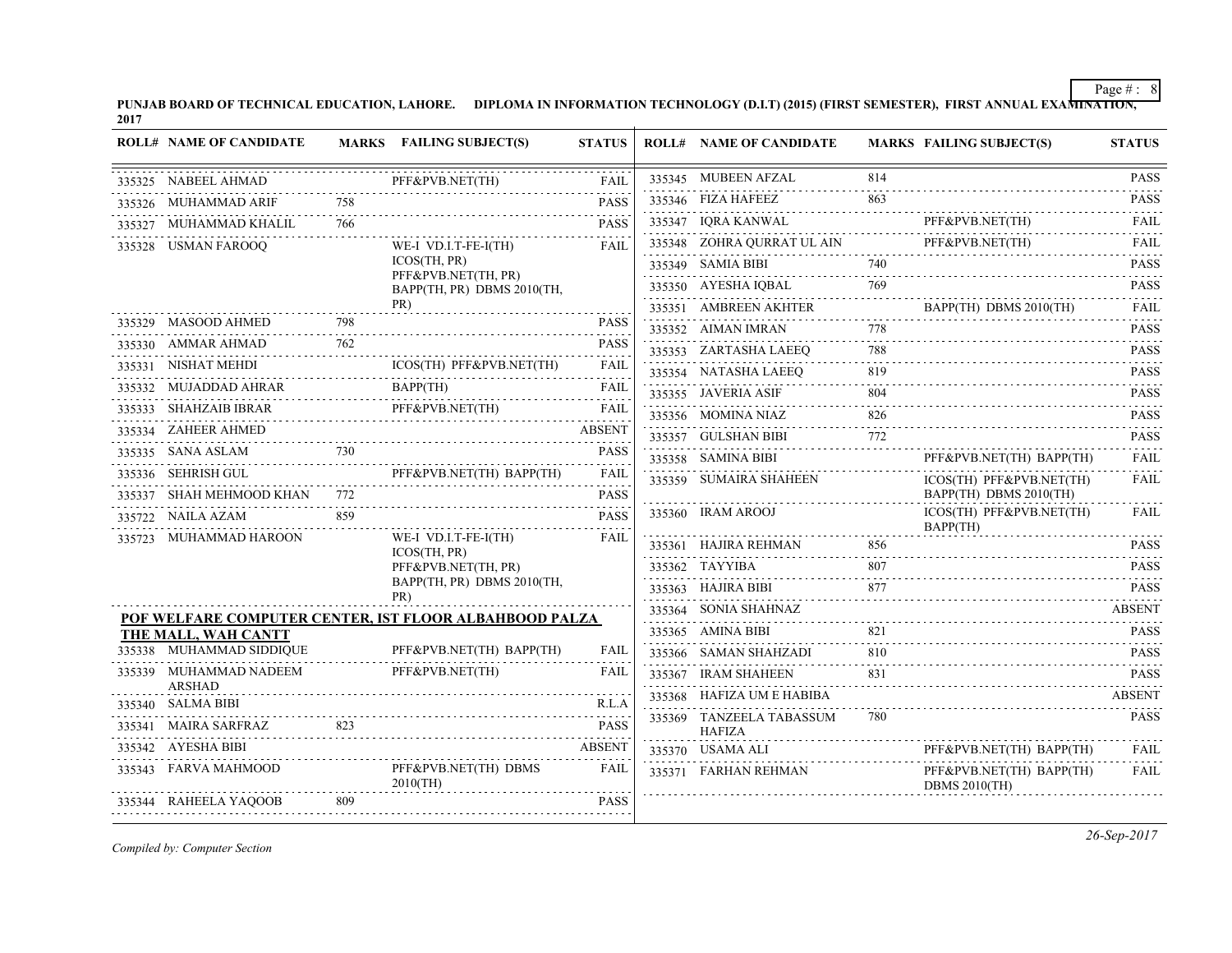**PUNJAB BOARD OF TECHNICAL EDUCATION, LAHORE. DIPLOMA IN INFORMATION TECHNOLOGY (D.I.T) (2015) (FIRST SEMESTER), FIRST ANNUAL EXAMINATION, 2017**

| <b>ROLL# NAME OF CANDIDATE</b>                   |          | MARKS FAILING SUBJECT(S)                                    | <b>STATUS</b>    | <b>ROLL# NAME OF CANDIDATE</b>          |     | <b>MARKS FAILING SUBJECT(S)</b>                                 | <b>STATUS</b> |
|--------------------------------------------------|----------|-------------------------------------------------------------|------------------|-----------------------------------------|-----|-----------------------------------------------------------------|---------------|
| 335372 MUHAMMAD TAHA                             |          | PFF&PVB.NET(TH) BAPP(TH)<br><b>DBMS 2010(TH)</b><br>.       | FAIL             | 335394 AWAIS MAHMOOD                    |     | VD.I.T-FE-I(SE) ICOS(TH, PR,<br>SE) PFF&PVB.NET(PR, SE)         | <b>FAIL</b>   |
| 335373 ABDULLAH QASIM<br>3 ADDULLAH QADIM (2001) | 752      |                                                             | <b>PASS</b>      |                                         |     | BAPP(PR, SE) DBMS 2010(TH,<br>PR, SE)                           |               |
| 335374 ISRAR                                     | 775      |                                                             | <b>PASS</b>      |                                         |     | PFF&PVB.NET(TH)<br>335395 MAQDAD ALI MEHDI PFF&PVB.NET(TH) FAIL |               |
| 335375 MUHAMMAD FURQAN<br>.                      | 776      |                                                             | <b>PASS</b>      | 335396 SHAHZEB                          |     |                                                                 | <b>ABSENT</b> |
| 335376 ALI HAMZA                                 | 829      |                                                             | <b>PASS</b>      | 335397 SHAROOZ ALI SHAH                 |     | PFF&PVB.NET(TH) BAPP(TH)                                        | FAIL          |
| 335377 MUHAMMAD IRFAN                            | 748      |                                                             | <b>PASS</b>      | 335398 ANNAS AHMED                      |     | PFF&PVB.NET(TH) DBMS                                            | <b>FAIL</b>   |
| 335378 ABU BAKAR TARIQ                           |          | VD.I.T-FE-I(TH, SE) ICOS(TH,<br>PR, SE) PFF&PVB.NET(TH, PR, | <b>FAIL</b>      |                                         |     | $2010$ (TH)                                                     |               |
|                                                  |          | SE) BAPP(TH, PR, SE) DBMS                                   |                  | 335399 GHULAM MUJJABA                   |     | PFF&PVB.NET(TH) BAPP(TH)                                        | FAII.         |
|                                                  |          | 2010(TH, PR, SE)                                            |                  | 335400 MUHAMMAD ABDULLAH<br><b>KHAN</b> |     | PFF&PVB.NET(TH) BAPP(TH)<br><b>DBMS 2010(TH)</b>                | FAIL          |
| 335379 WASEEM AHMED KHAN<br><b>BARKI</b>         |          | PFF&PVB.NET(TH)                                             | FAIL             | 335401 MUHAMMAD ASHFAQ                  | 803 |                                                                 | <b>PASS</b>   |
| 335380 MUHAMMAD AHTSHAM 794                      |          |                                                             | <b>PASS</b>      | 335402 NAZAKAT ALI                      |     | PFF&PVB.NET(TH)                                                 | <b>FAIL</b>   |
| 335381 EHTASHAM RASOOL                           |          | PFF&PVB.NET(TH) BAPP(TH)                                    | FAIL             | 335403 RAJA FARHAN ASIM                 |     |                                                                 | <b>PASS</b>   |
| 335382 MUHAMMAD IBRAHIM<br><b>BASHIR</b>         | 749      |                                                             | <b>PASS</b>      | 335404 SIKANDER HABIB                   |     | PFF&PVB.NET(TH) BAPP(TH)<br><b>DBMS 2010(TH)</b>                | <b>FAIL</b>   |
| 335383 UMAIR ALI                                 |          | PFF&PVB.NET(TH) DBMS<br>$2010$ (TH)                         | FAIL             | 335405 MOHSIN ALI                       |     | PFF&PVB.NET(TH) DBMS<br>$2010$ (TH)                             | FAII.         |
| 335384 MUHAMMAD SHEERAZ                          |          | PFF&PVB.NET(TH) BAPP(TH)                                    | FAIL             | 335406 ZAIB ALI                         |     |                                                                 | <b>ABSENT</b> |
| AWAN<br>335385 ABBAS ARSHAD                      |          | <b>DBMS 2010(TH)</b><br>PFF&PVB.NET(TH) DBMS                | FAIL             |                                         |     | PFF&PVB.NET(TH)                                                 | FAIL          |
|                                                  |          | $2010$ (TH)                                                 |                  |                                         |     | 335408 ZUBAIR SAFDAR PFF&PVB.NET(TH) FAIL                       |               |
| 335386 TALAT IQBAL                               |          |                                                             | <b>ABSENT</b>    | 335409 MUHAMMAD HASNAIN 814             |     |                                                                 | <b>PASS</b>   |
| 335387 SHAH ZAIB FAROOQ                          | 814<br>. |                                                             | <b>PASS</b>      | 335410 ASIA BIBI                        |     | PFF&PVB.NET(TH) DBMS<br>$2010$ (TH)                             | FAIL          |
| 335388 ZOHAIB SIKANDER                           |          | PFF&PVB.NET(TH) BAPP(TH)<br><b>DBMS 2010(TH)</b>            | FAIL             | 335411 AYESHA UROOJ KHAN                | 800 |                                                                 | <b>PASS</b>   |
| 335389 HAMZA ALI                                 | 818      | 35389 HAMZA ALI 818 PASS                                    | <b>PASS</b>      | 335412 CHAUDARY USAMA ASIF              |     | PFF&PVB.NET(TH) DBMS                                            | <b>FAIL</b>   |
| 335390 HAFIZ ARSLAN SHAFIQUE<br>SHAFIQUE         |          | PFF&PVB.NET(TH)                                             | <b>FAIL</b><br>. | KHAN<br>.<br>335413 MUHAMMAD SAJJAD     |     | $2010$ (TH)<br>ICOS(TH) PFF&PVB.NET(FINIL(No Chance)            |               |
| 335391 AAQIL MEHMOOD                             |          | PFF&PVB.NET(TH) BAPP(TH)<br><b>DBMS 2010(TH)</b>            | FAIL             |                                         |     | BAPP(TH)                                                        |               |
| 335392 ATTIQ UR REHMAN                           |          | .<br>PFF&PVB.NET(TH)                                        | FAIL             | 335414 QURAT UL AIN                     |     | PFF&PVB.NET(TH)<br>335414 QURAT UL AIN PFF&PVB.NET(TH) FAIL     |               |
| 335393 KHALIL UR REHMAN 745                      |          | N PFF&PVB.NET(TH) FAIL                                      | <b>PASS</b>      |                                         |     | 335415 SAJIDA BEGUM PFF&PVB.NET(TH)                             | FAII.         |
|                                                  |          |                                                             |                  | 335416 BUSHRA GUL TAJ                   | 832 |                                                                 | <b>PASS</b>   |
|                                                  |          |                                                             |                  | 335417 MUNNIBA IFTIKHAR                 |     | PFF&PVB.NET(TH) DBMS<br>$2010$ (TH)                             | FAIL          |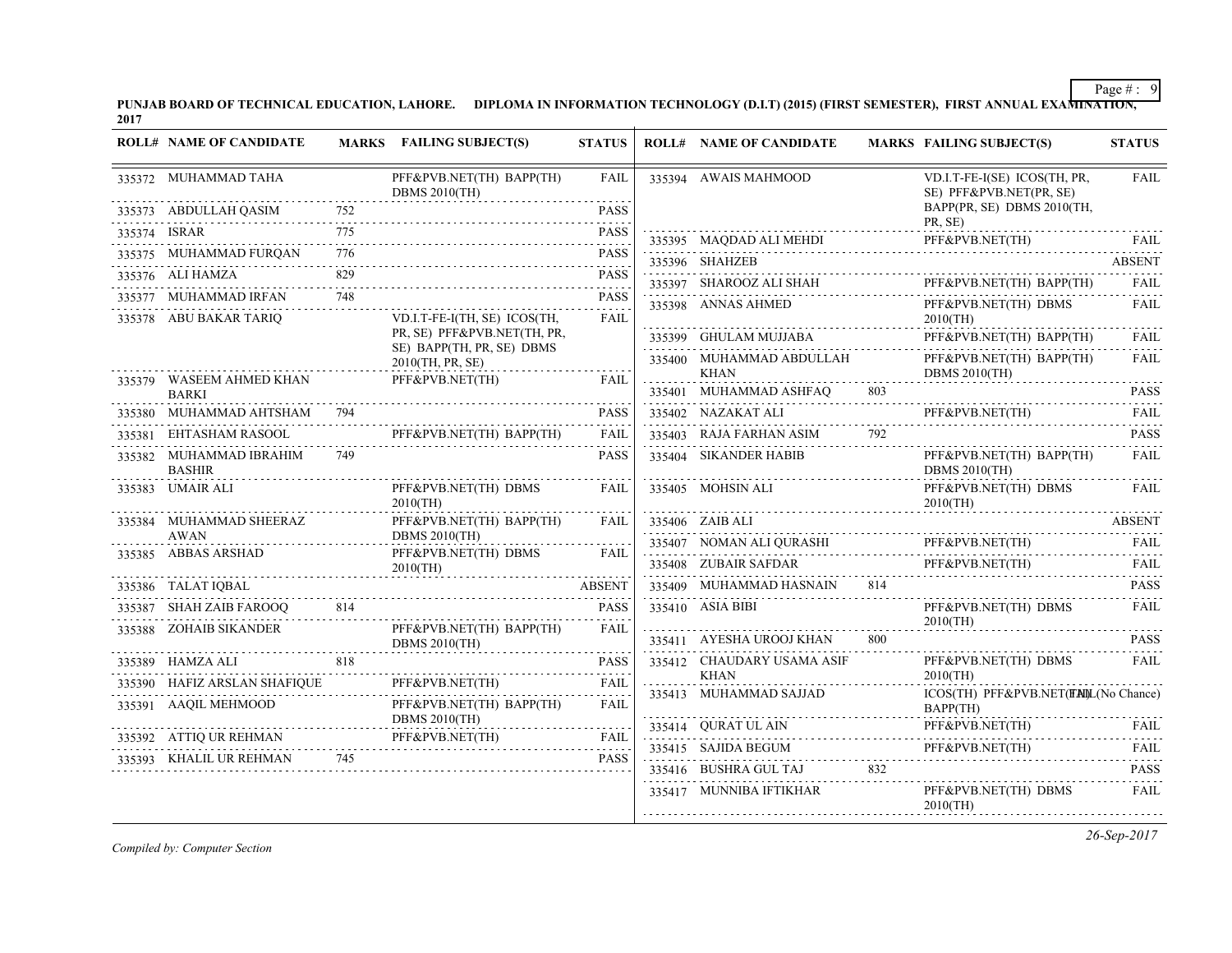**PUNJAB BOARD OF TECHNICAL EDUCATION, LAHORE. DIPLOMA IN INFORMATION TECHNOLOGY (D.I.T) (2015) (FIRST SEMESTER), FIRST ANNUAL EXAMINATION, 2017**

|        | <b>ROLL# NAME OF CANDIDATE</b>               |     | <b>MARKS</b> FAILING SUBJECT(S) | <b>STATUS</b>                                                                                                                                                | <b>ROLL# NAME OF CANDIDATE</b> | <b>MARKS FAILING SUBJECT(S)</b> | <b>STATUS</b> |
|--------|----------------------------------------------|-----|---------------------------------|--------------------------------------------------------------------------------------------------------------------------------------------------------------|--------------------------------|---------------------------------|---------------|
|        | 335418 MAIMOONA BATOOL                       | 734 |                                 | PASS                                                                                                                                                         |                                |                                 |               |
| 335419 | MUHAMMAD ILYAS                               |     | PFF&PVB.NET(TH)                 | FAIL(No Chance)                                                                                                                                              |                                |                                 |               |
| 335420 | MUHAMMAD BILAL KHAN                          |     | DBMS $2010$ (TH)                | FAIL                                                                                                                                                         |                                |                                 |               |
|        | 335421 ZAMEER UL HASSAN                      |     | PFF&PVB.NET(TH)                 | FAIL<br>$\alpha$ is a set                                                                                                                                    |                                |                                 |               |
|        | 335422 MUHAMMAD SOHAIB                       |     | PFF&PVB.NET(TH)                 | FAIL                                                                                                                                                         |                                |                                 |               |
| 335423 | SHAHZAIB HUSSAIN SHAH                        |     | PFF&PVB.NET(TH)                 | FAIL                                                                                                                                                         |                                |                                 |               |
| 335424 | <b>MASNA ZAIB</b>                            |     | PFF&PVB.NET(TH)                 | FAIL                                                                                                                                                         |                                |                                 |               |
|        | 335425 S SULTAN MOUZIM ALI<br><b>HAMDANI</b> | 814 |                                 | <b>PASS</b>                                                                                                                                                  |                                |                                 |               |
| 335426 | HAMZA HABIB ABBASI                           | 763 |                                 | <b>PASS</b><br>.                                                                                                                                             |                                |                                 |               |
| 335427 | <b>FAIZAN TANVEER</b>                        |     | PFF&PVB.NET(TH)                 | FAIL                                                                                                                                                         |                                |                                 |               |
| 335428 | RANA MUHAMMAD<br><b>KHALEEM</b>              | .   | PFF&PVB.NET(TH)                 | FAIL<br>$\sim$ $\sim$ $\sim$ $\sim$                                                                                                                          |                                |                                 |               |
| 335429 | NAYAB HASSAN                                 |     | PFF&PVB.NET(TH)<br>.            | FAIL<br>$\frac{1}{2} \left( \frac{1}{2} \right) \left( \frac{1}{2} \right) \left( \frac{1}{2} \right) \left( \frac{1}{2} \right) \left( \frac{1}{2} \right)$ |                                |                                 |               |
| 335430 | HARIS KHAN                                   |     | .                               | ABSENT                                                                                                                                                       |                                |                                 |               |
|        | 335431 ASAD HUSSAIN                          |     | PFF&PVB.NET(TH)                 | FAIL                                                                                                                                                         |                                |                                 |               |
|        |                                              |     |                                 |                                                                                                                                                              |                                |                                 |               |
|        |                                              |     |                                 |                                                                                                                                                              |                                |                                 |               |
|        |                                              |     |                                 |                                                                                                                                                              |                                |                                 |               |
|        |                                              |     |                                 |                                                                                                                                                              |                                |                                 |               |
|        |                                              |     |                                 |                                                                                                                                                              |                                |                                 |               |
|        |                                              |     |                                 |                                                                                                                                                              |                                |                                 |               |
|        |                                              |     |                                 |                                                                                                                                                              |                                |                                 |               |
|        |                                              |     |                                 |                                                                                                                                                              |                                |                                 |               |
|        |                                              |     |                                 |                                                                                                                                                              |                                |                                 |               |
|        |                                              |     |                                 |                                                                                                                                                              |                                |                                 |               |
|        |                                              |     |                                 |                                                                                                                                                              |                                |                                 |               |
|        |                                              |     |                                 |                                                                                                                                                              |                                |                                 |               |
|        |                                              |     |                                 |                                                                                                                                                              |                                |                                 | $26-Sen-2017$ |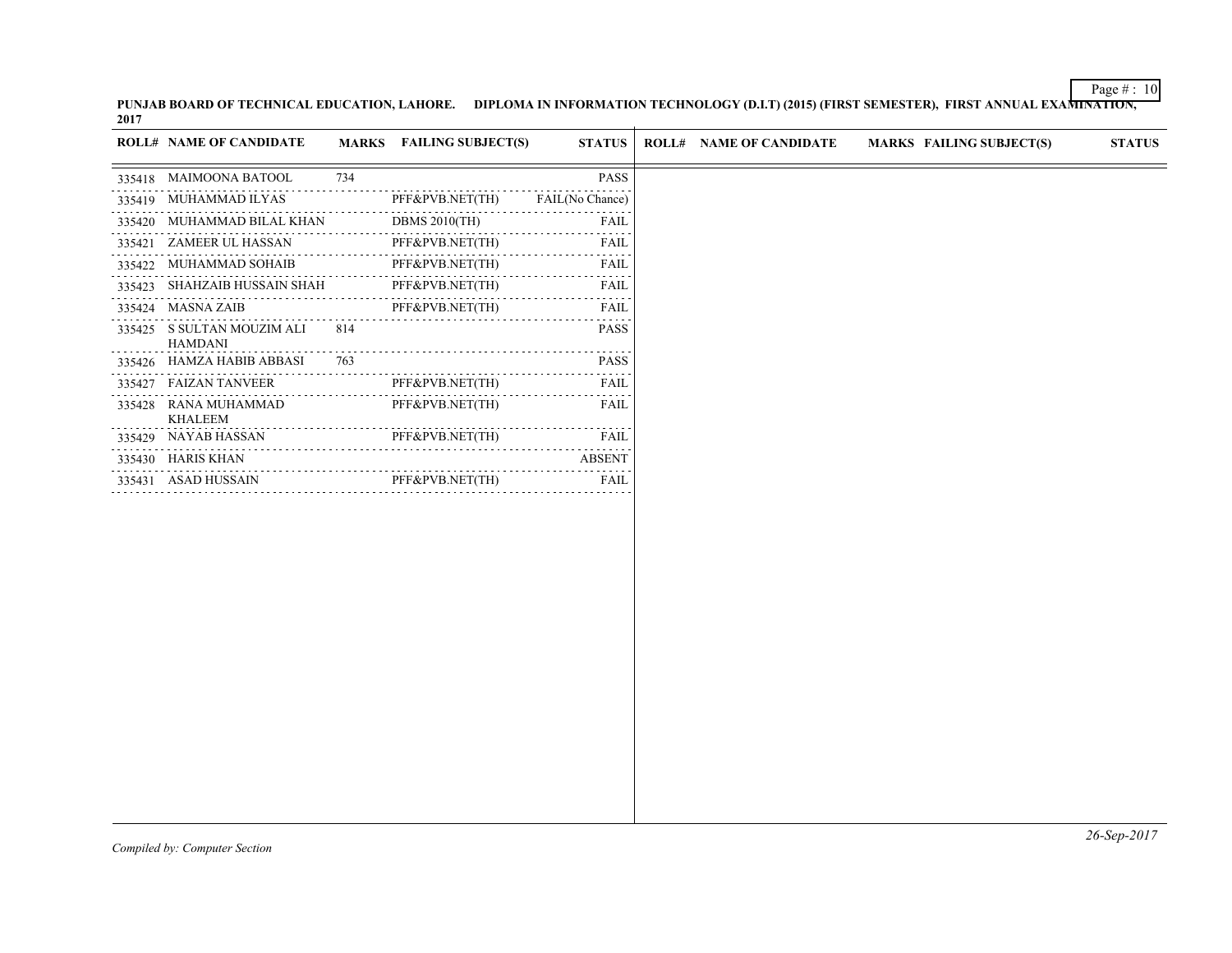## Page # : 11 **PUNJAB BOARD OF TECHNICAL EDUCATION, LAHORE. DIPLOMA IN INFORMATION TECHNOLOGY (D.I.T) (REVISED 2012) (FIRST SEMESTER), FIRST ANNUAL EXAMINATION, 2017**

| <b>ROLL# NAME OF CANDIDATE</b>                                                                                       |     | <b>MARKS</b> FAILING SUBJECT(S) | STATUS    | <b>ROLL# NAME OF CANDIDATE</b> | <b>MARKS FAILING SUBJECT(S)</b> | $\boldsymbol{\text{STATUS}}$       |  |
|----------------------------------------------------------------------------------------------------------------------|-----|---------------------------------|-----------|--------------------------------|---------------------------------|------------------------------------|--|
| <b>GOVERNMENT TECHNICAL TRAINING INSTITUTE, BLOCK 16 NEAR GHQ</b>                                                    |     |                                 |           |                                |                                 |                                    |  |
| <b>HOSPITAL, JOHARABAD (KHUSHAB)</b><br>335000 MUHAMMAD HASSAN                                                       | 729 |                                 | PASS<br>. |                                |                                 |                                    |  |
| WINWARE INSTITUTE OF COMPUTER SCIENCES, NAGRI ABBAS SHAH<br><b>NEAR NADRA OFFICE, TEHSIL OFFICE G.T ROAD, KAMOKE</b> |     |                                 |           |                                |                                 |                                    |  |
| 335724 HAFZA ASIFA                                                                                                   |     |                                 | RL Fee    |                                |                                 |                                    |  |
|                                                                                                                      |     |                                 |           |                                |                                 |                                    |  |
|                                                                                                                      |     |                                 |           |                                |                                 |                                    |  |
|                                                                                                                      |     |                                 |           |                                |                                 |                                    |  |
|                                                                                                                      |     |                                 |           |                                |                                 |                                    |  |
|                                                                                                                      |     |                                 |           |                                |                                 |                                    |  |
|                                                                                                                      |     |                                 |           |                                |                                 |                                    |  |
|                                                                                                                      |     |                                 |           |                                |                                 |                                    |  |
|                                                                                                                      |     |                                 |           |                                |                                 |                                    |  |
|                                                                                                                      |     |                                 |           |                                |                                 |                                    |  |
|                                                                                                                      |     |                                 |           |                                |                                 |                                    |  |
|                                                                                                                      |     |                                 |           |                                |                                 |                                    |  |
|                                                                                                                      |     |                                 |           |                                |                                 |                                    |  |
|                                                                                                                      |     |                                 |           |                                |                                 |                                    |  |
|                                                                                                                      |     |                                 |           |                                |                                 |                                    |  |
|                                                                                                                      |     |                                 |           |                                |                                 |                                    |  |
|                                                                                                                      |     |                                 |           |                                |                                 |                                    |  |
|                                                                                                                      |     |                                 |           |                                |                                 |                                    |  |
|                                                                                                                      |     |                                 |           |                                |                                 | $\sim$ $\sim$ $\sim$ $\sim$ $\sim$ |  |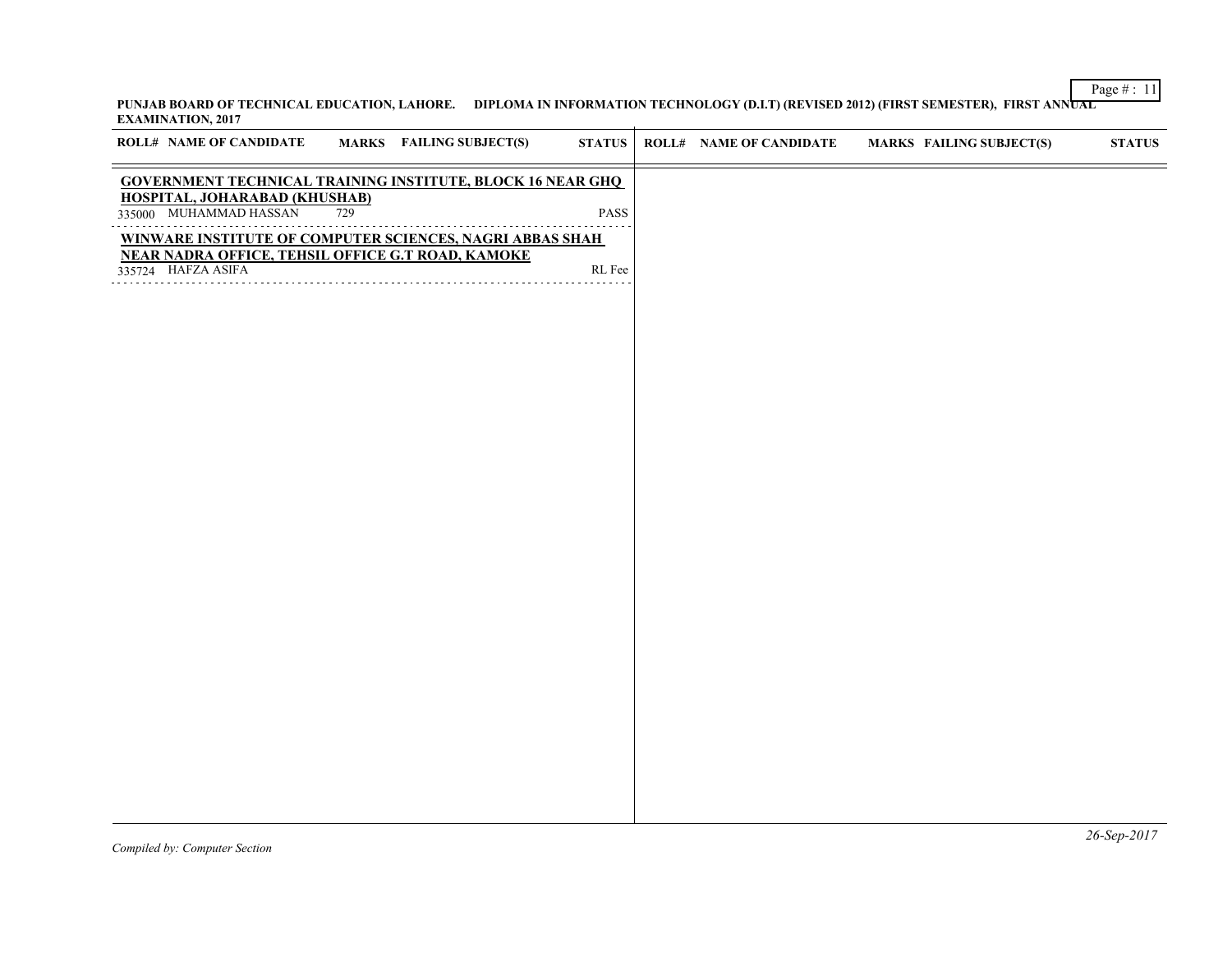**PUNJAB BOARD OF TECHNICAL EDUCATION, LAHORE. DIPLOMA IN INFORMATION TECHNOLOGY (D.I.T) (2015) (SECOND SEMESTER), FIRST ANNUAL EXAMINATION, 2017**

|        | <b>ROLL# NAME OF CANDIDATE</b>                                               | MARKS FAILING SUBJECT(S)                                                                                       | <b>STATUS</b> |           | <b>ROLL# NAME OF CANDIDATE</b>                               | <b>MARKS FAILING SUBJECT(S)</b>                                     | <b>STATUS</b>            |
|--------|------------------------------------------------------------------------------|----------------------------------------------------------------------------------------------------------------|---------------|-----------|--------------------------------------------------------------|---------------------------------------------------------------------|--------------------------|
|        |                                                                              | THE REHMAN COLLEGE, OPP. MUNCIPAL DEGREE COLLEGE                                                               |               |           | 335462 HAMEED ULLAH KHAN                                     |                                                                     | <b>ABSENT</b>            |
|        | <b>JARANWALA ROAD,, FAISALABAD</b>                                           |                                                                                                                |               |           |                                                              | FUTURE COMPUTER COLLEGE, COLLEGE ROAD, JOHARABAD                    |                          |
|        | 335443 JAVAYRIA REHMAN                                                       | GD&A(TH) SA&D(TH)<br>WEBDEV.(TH)                                                                               | FAIL          | (KHUSHAB) | 335463 KINZA AMAL KHAN                                       | $792 + 826 = 1618$                                                  | <b>PASS</b>              |
|        | 335444 SHABAN ALI                                                            | VD.I.T-FE-II(TH) ICNET(TH)<br><b>PROJECT</b>                                                                   | FAIL          |           | 335464 NIMRA AZMAT ALI                                       | $852 + 844 = 1696$                                                  | <b>PASS</b>              |
|        |                                                                              |                                                                                                                | FAIL          |           | 335465 SYED MUHAMMAD                                         | ICNET(TH)                                                           | <b>FAIL</b>              |
|        |                                                                              | 335445 AHTISHAM UL HASSAN ICNET(TH)<br>335446 HAFIZ WAQAS AHMAD 673 + 600 = 1273<br>$AD$ 673 + 600 = 1273 PASS | <b>PASS</b>   |           | <b>IBRAHIM</b>                                               |                                                                     |                          |
|        | 335447 MUHAMMAD HASSAN                                                       | $682 + 668 = 1350$                                                                                             | <b>PASS</b>   |           | 335466 MUHAMMAD YOUSAF                                       | $774 + 833 = 1607$                                                  | <b>PASS</b>              |
|        | <b>NAVEED</b>                                                                |                                                                                                                |               |           | 335467 UMAIR SHAHZAD                                         | $794 + 797 = 1591$                                                  | <b>PASS</b>              |
|        | 335448 SABA RAFIQUE                                                          | E<br>VD.I.T-FE-II(TH) PROJECT                                                                                  | FAIL          |           | 335468 ZAIN MEHDI RAZA                                       | $816 + 809 = 1625$                                                  | <b>PASS</b>              |
|        | 335449 MUHAMMAD FAHAD<br><b>ASLAM</b>                                        | $695 + 692 = 1387$                                                                                             | <b>PASS</b>   |           | 335469 MUHAMMAD SAOIB<br><b>SIKANDAR</b>                     | $779 + 774 = 1553$                                                  | <b>PASS</b>              |
| 335450 | ZUNAIRA SHAHID                                                               | WE-II VD.I.T-FE-II(TH)                                                                                         | FAIL          |           | 335470 ASAD ALI                                              | $785 + 795 = 1580$                                                  | <b>PASS</b>              |
|        |                                                                              | GD&A(TH) ICNET(TH)<br>PROJECT SA&D(TH)                                                                         |               |           | 335471 MUHAMMAD JAHANZEB $718 + 736 = 1454$<br><b>KHALID</b> |                                                                     | .<br><b>PASS</b>         |
|        |                                                                              | WEBDEV.(TH, PR)                                                                                                |               |           | 335472 ROMANA RAFIQ                                          | $861 + 845 = 1706$                                                  | <b>PASS</b>              |
|        |                                                                              | 335451 UMAR FAROOQ 629 + 614 = 1243 PASS                                                                       | <b>PASS</b>   |           | 335473 HUSSAIN RAZA                                          | $840 + 799 = 1639$                                                  | <b>PASS</b>              |
|        | 335453 AHMED ANJUM                                                           | 335452 MUHAMMAD AYUB $705 + 656 = 1361$<br>WE-II VD.I.T-FE-II(TH)                                              | FAIL          |           |                                                              | <b>GOVERNMENT TECHNICAL TRAINING INSTITUTE, BLOCK 16 NEAR GHQ</b>   |                          |
|        |                                                                              | GD&A(PR, SE) ICNET(TH, PR)<br>PROJECT SA&D(PR, SE)                                                             |               |           | HOSPITAL, JOHARABAD (KHUSHAB)<br>335474 MUHAMMAD WAQAS       | $732 + 740 = 1472$                                                  | <b>PASS</b>              |
|        |                                                                              | WEBDEV.(SE)                                                                                                    |               |           |                                                              | 335475 HABIB ULLAH GD&A(TH)                                         | FAIL                     |
|        | 335454 AHSAN KHALID                                                          | $618 + 650 = 1268$                                                                                             | <b>PASS</b>   |           | 335476 YASIR MEHFOOZ                                         | $709 + 759 = 1468$                                                  | <b>PASS</b>              |
|        | 335455 AQSA SADDIQUE<br>$ICMET(TH)$<br>335456 IMRAN IQBAL $582 + 612 = 1194$ | $VD.I.T-FE-II(TH)$ $GD&A(TH)$<br>.                                                                             | FAIL          |           | 335477 MUHAMMAD ZAHID<br><b>MASOOD</b>                       | $669 + 649 = 1318$                                                  | .<br><b>PASS</b>         |
|        |                                                                              |                                                                                                                | <b>PASS</b>   |           | 335478 ISRAR AHMAD                                           | Fail In First Semester + 675                                        | <b>RL FIRST SEMESTER</b> |
| 335457 | ABDULLAH REHMAN                                                              | $751 + 715 = 1466$<br>LLAH REHMAN 751 + 715 = 1466 PASS                                                        | <b>PASS</b>   |           | 335479 MUHAMMAD SAAD UL $716 + 679 = 1395$                   |                                                                     | <b>PASS</b>              |
|        | 335458 MUHAMMAD TALHA<br><b>NISHAT</b>                                       | $632 + 542 = 1174$                                                                                             | <b>PASS</b>   |           | <b>HASSAN</b><br>335480 MUHAMMAD BILAL                       | VD.I.T-FE-II(TH) ICNET(TH)                                          | FAIL                     |
|        | 335459 MUHAMMAD SHAHROZE $631 + 636 = 1267$<br><b>CHEEMA</b>                 |                                                                                                                | <b>PASS</b>   |           | <b>YOUSAF</b>                                                | S A & D(TH)                                                         |                          |
|        |                                                                              | AIMS INSTITUTE OF COMMERCE AND INFORMATION TECHNOLOGY,                                                         |               |           | 335481 MUHAMMAD HAMID                                        | $691 + 634 = 1325$<br>335481 MUHAMMAD HAMID $691 + 634 = 1325$ PASS |                          |
|        |                                                                              | AYUBE CHOWK KACHEHRY ROAD JHANG SADAR, JHANG                                                                   |               |           |                                                              | 335482 QALLAB ABBAS $728 + 700 = 1428$                              | <b>PASS</b>              |
|        | 335460 SALEEM ULLAH                                                          |                                                                                                                | <b>ABSENT</b> |           |                                                              | 335483 MUHAMMAD ADNAN ALI SA&D(TH) FAIL FAIL                        |                          |
|        | MUZAMIL HASNAIN                                                              | $762 + 649 = 1411$                                                                                             | <b>PASS</b>   |           | 335484 ANAM RAUF<br>.                                        | WEBDEV.(TH)                                                         | FAIL                     |
|        |                                                                              |                                                                                                                |               |           | 335485 ARSHIA LARAIB                                         | $748 + 700 = 1448$                                                  | <b>PASS</b>              |

*Compiled by: Computer Section*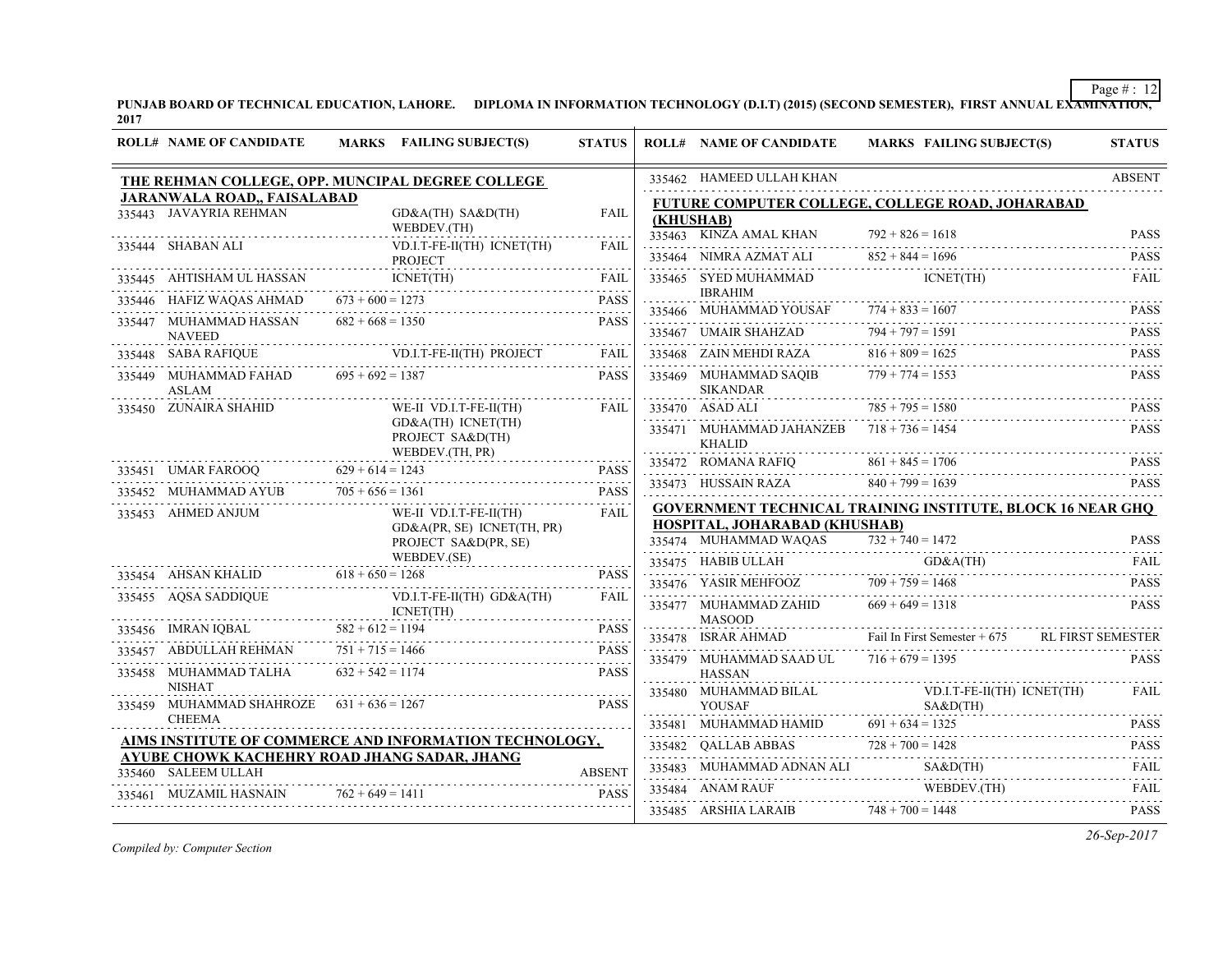**PUNJAB BOARD OF TECHNICAL EDUCATION, LAHORE. DIPLOMA IN INFORMATION TECHNOLOGY (D.I.T) (2015) (SECOND SEMESTER), FIRST ANNUAL EXAMINATION, 2017**

| <b>ROLL# NAME OF CANDIDATE</b>                                                                                                                                                       |                    | MARKS FAILING SUBJECT(S)                                         | <b>STATUS</b>     | <b>ROLL# NAME OF CANDIDATE</b>                            | MARKS FAILING SUBJECT(S)                                                                                                                                                                                                                                                                    | <b>STATUS</b>                   |
|--------------------------------------------------------------------------------------------------------------------------------------------------------------------------------------|--------------------|------------------------------------------------------------------|-------------------|-----------------------------------------------------------|---------------------------------------------------------------------------------------------------------------------------------------------------------------------------------------------------------------------------------------------------------------------------------------------|---------------------------------|
| 335486 FERZEEN FATIMA                                                                                                                                                                | $810 + 743 = 1553$ |                                                                  | <b>PASS</b>       | 335509 ZUBAIR MASEH                                       | SA&D(TH) WEBDEV.(TH)                                                                                                                                                                                                                                                                        | FAIL                            |
| 335487 RIZWANA QADIR $781 + 718 = 1499$                                                                                                                                              |                    |                                                                  | <b>PASS</b>       | 335510 MUHAMMAD ADNAN $655 + 632 = 1287$<br><b>SALEEM</b> |                                                                                                                                                                                                                                                                                             | <b>PASS</b>                     |
| WINWARE INSTITUTE OF COMPUTER SCIENCES, NAGRI ABBAS SHAH                                                                                                                             |                    |                                                                  |                   | 335511 UMAR DARAZ                                         | $798 + 672 = 1470$                                                                                                                                                                                                                                                                          | <b>PASS</b>                     |
| NEAR NADRA OFFICE, TEHSIL OFFICE G.T ROAD, KAMOKE<br>335488 SAIMA                                                                                                                    |                    |                                                                  | FAIL              | 335512 MUHAMMAD FAIZAN $639 + 640 = 1279$                 |                                                                                                                                                                                                                                                                                             | <b>PASS</b>                     |
| ENET(TH) SA&D(TH)<br>WEBDEV.(TH)                                                                                                                                                     |                    |                                                                  |                   | 335513 IQRA KHALID $794 + 789 = 1583$                     |                                                                                                                                                                                                                                                                                             | .<br><b>PASS</b>                |
| 335489 GUHLSHAN BIBI 799 + 726 RL FIRST SEMESTER                                                                                                                                     |                    |                                                                  | RL FIRST SEMESTER | 335514 HUSNAIN NADEEM                                     | VD.I.T-FE-II(SE) GD&A(PR, SE)                                                                                                                                                                                                                                                               | .<br><b>FAIL</b>                |
| 335490 MAHREEN SHAHZADI $727 + 683 = 1410$                                                                                                                                           |                    |                                                                  | <b>PASS</b>       |                                                           | ICNET(TH, PR, SE) PROJECT<br>SA&D(TH, PR, SE) WEBDEV.                                                                                                                                                                                                                                       |                                 |
| $\frac{335491}{335492} \cdot \frac{\text{KOMAL HAMEED}}{\text{SVEDA SABA IMTIAZ}} \cdot \frac{800 + 650}{789 + 687} \cdot \frac{\text{RL FIRST SEMESTER}}{\text{RL FIRST SEMESTER}}$ |                    |                                                                  |                   |                                                           | (TH, PR, SE)                                                                                                                                                                                                                                                                                |                                 |
|                                                                                                                                                                                      |                    |                                                                  |                   | 335515 MAHNOOR                                            | WE-II VD.I.T-FE-II(TH, SE)                                                                                                                                                                                                                                                                  | <b>FAIL</b>                     |
| 335493 MUHAMMAD AWAIS KHAN ICNET(TH) SA&D(TH)                                                                                                                                        |                    | WEBDEV.(TH)                                                      | FAIL              |                                                           | GD&A(TH, PR, SE) ICNET(TH,<br>PR, SE) PROJECT SA&D(PR,                                                                                                                                                                                                                                      |                                 |
| 335494 MUHAMMAD IHTISHAM<br><b>FARID</b>                                                                                                                                             |                    | SA&D(TH) WEBDEV.(TH)                                             | <b>FAIL</b>       |                                                           | $SE$ ) WEBDEV.(TH, PR, SE)<br>335516 BEENISH KHALID 783 + 661 = 1444                                                                                                                                                                                                                        | <b>PASS</b>                     |
| PUNJAB COMPUTER COLLEGE, RAILWAY SOCIETY PLAZA 43 ALLAMA                                                                                                                             |                    |                                                                  |                   |                                                           | 335517 HUSNAIN SABIR $646 + 556 = 1202$                                                                                                                                                                                                                                                     | .<br><b>PASS</b>                |
| <b>IQBAL ROAD, LAHORE</b><br>335495 MUHAMMAD TAYYAB                                                                                                                                  |                    |                                                                  | <b>ABSENT</b>     |                                                           | $\begin{tabular}{c c c c} \hline \textbf{335518} & \textbf{SALMOON MATEED} & \textbf{ICNET(TH) SABD(TH)} \\ \hline \textbf{335519} & \textbf{NADIA ZAFAR} & \textbf{701 + 716 = 1417} \\ \hline \textbf{335519} & \textbf{NADIA ZAFAR} & \textbf{701 + 716 = 1417} \\ \hline \end{tabular}$ | .<br><b>FAIL</b><br>WEBDEV.(TH) |
| 335496 FAHAD MUKHTAR $781 + 694 = 1475$ PASS                                                                                                                                         |                    |                                                                  |                   |                                                           |                                                                                                                                                                                                                                                                                             | <b>PASS</b>                     |
| 335497 ADEEL KHAN $747 + 660 = 1407$ PASS                                                                                                                                            |                    |                                                                  |                   |                                                           | 335520 SALMAN ANWAR $761 + 645 = 1406$                                                                                                                                                                                                                                                      | 1.1.1.1.1.1.1<br><b>PASS</b>    |
| $335498$ NAILA YOUNAS PASS<br>$335498$ NAILA YOUNAS PASS                                                                                                                             |                    |                                                                  |                   |                                                           | 335521 SHAMES ZIA VD.I.T-FE-II(TH) ICNET(TH)                                                                                                                                                                                                                                                | .<br>FAIL<br>$SAA\&D(TH)$       |
| 335499 HAFIZ ABDUL QAYYUM $674 + 681 = 1355$<br><b>LONE</b>                                                                                                                          |                    |                                                                  | <b>PASS</b>       |                                                           | 335522 SUMAIRA KHALID $812 + 758 = 1570$                                                                                                                                                                                                                                                    | <b>PASS</b>                     |
| 335500 ZANAIB RAFIQUE $682 + 576 = 1258$                                                                                                                                             |                    |                                                                  | <b>PASS</b>       |                                                           | 335523 WAQAS YOUSAF $674 + 642 = 1316$ PASS                                                                                                                                                                                                                                                 | .                               |
| 335501 NAUMAN SHAHID $708 + 721 = 1429$                                                                                                                                              |                    | $\overline{AB}$ 682 + 576 = 1258 PASS<br>$708 + 721 = 1429$ PASS |                   |                                                           | 335524 ABDUL AZIZ SA&D(TH) FAIL FAIL                                                                                                                                                                                                                                                        |                                 |
| 335502 ZOHAIB SHAHID $678 + 732 = 1410$                                                                                                                                              |                    |                                                                  | <b>PASS</b>       | 335525 UMAIR                                              |                                                                                                                                                                                                                                                                                             | ABSENT                          |
| 335503 MUHAMMAD AMEER<br>HAMZA                                                                                                                                                       | $733 + 627 = 1360$ | <b>PASS</b>                                                      |                   | 335526 SAJID ALI                                          |                                                                                                                                                                                                                                                                                             | <b>ABSENT</b>                   |
|                                                                                                                                                                                      |                    |                                                                  | <b>ABSENT</b>     | MUGHALPURA, LAHORE                                        | <b>SOCIETY COLLEGE OF COMPUTER SCIENCES., 5-JAHANGIR ROAD, GUNJ</b>                                                                                                                                                                                                                         |                                 |
| $683 + 627 = 1310$<br>335505 ALI HAIDER                                                                                                                                              |                    |                                                                  | <b>PASS</b>       |                                                           | 335527 QAIMAH KALEEM ICNET(TH) SA&D(TH) FAIL                                                                                                                                                                                                                                                |                                 |
| 335506 MUHAMMAD HAMZA                                                                                                                                                                | $685 + 614 = 1299$ | $685 + 614 = 1299$ PASS                                          | <b>PASS</b>       |                                                           | 335528 AYESHA ALI $869 + 819 = 1688$                                                                                                                                                                                                                                                        | <b>PASS</b>                     |
| 335507 MUHAMMAD SHAHEER $796 + 674 = 1470$                                                                                                                                           |                    |                                                                  | <b>PASS</b>       |                                                           | 335529 SADIA NASEER AHMAD Fail In First Semester + 733 RL FIRST SEMESTER                                                                                                                                                                                                                    |                                 |
| <b>ISLAM</b>                                                                                                                                                                         |                    |                                                                  |                   |                                                           | 335530 AYSHA TANVEER $776 + 732 = 1508$ PASS                                                                                                                                                                                                                                                |                                 |
| 335508 MUHAMMAD FAHD ALI                                                                                                                                                             |                    | ICNET(TH) WEBDEV.(TH)                                            | <b>FAIL</b>       | 335531 FAQIHA DAOUD<br>335531 FAQIHA DAOUD ABSENT         |                                                                                                                                                                                                                                                                                             |                                 |

*Compiled by: Computer Section*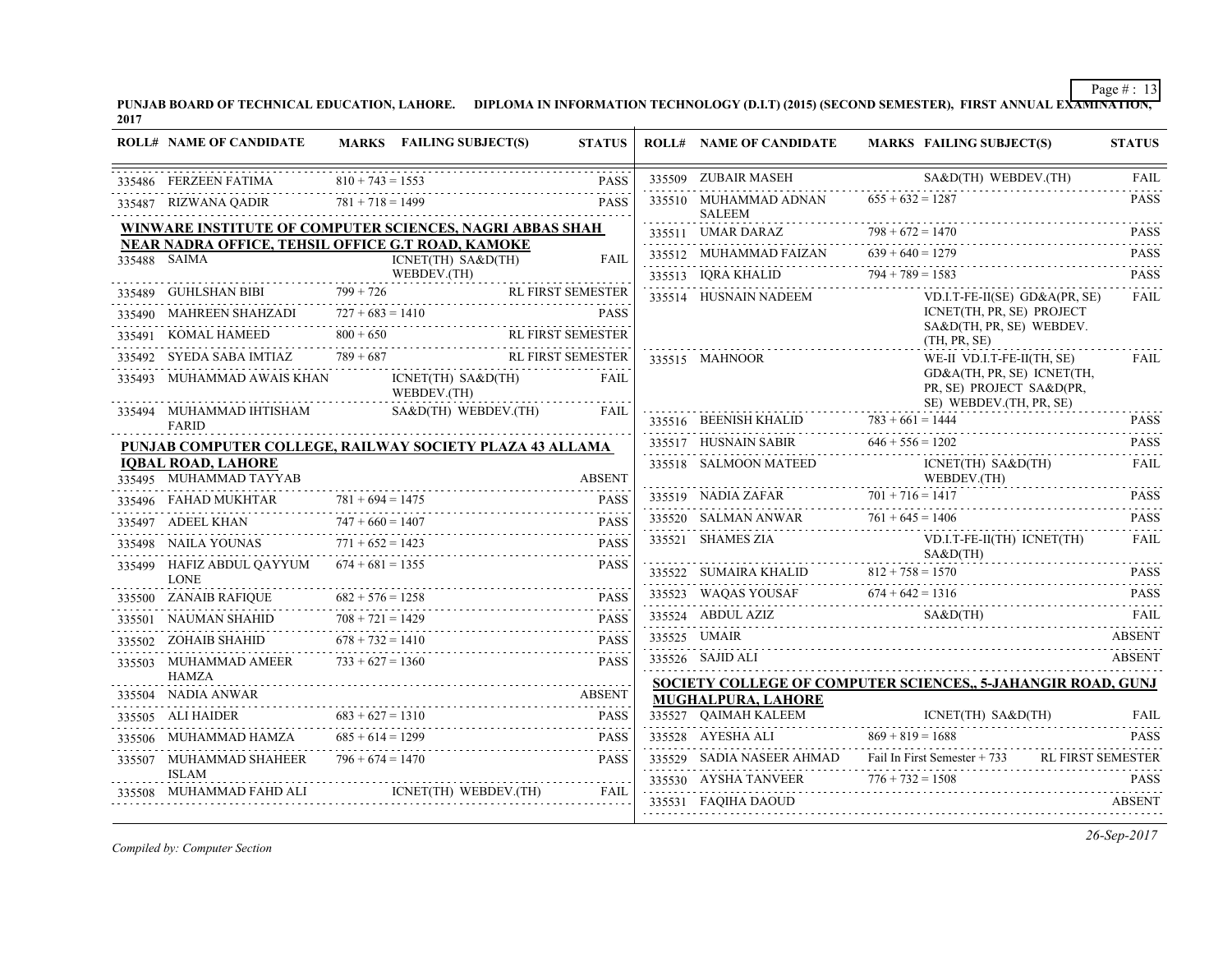**PUNJAB BOARD OF TECHNICAL EDUCATION, LAHORE. DIPLOMA IN INFORMATION TECHNOLOGY (D.I.T) (2015) (SECOND SEMESTER), FIRST ANNUAL EXAMINATION, 2017**

| <b>ROLL# NAME OF CANDIDATE</b>                                                             |                                          | MARKS FAILING SUBJECT(S)                                               | <b>STATUS</b>              | <b>ROLL# NAME OF CANDIDATE</b>        |                    | <b>MARKS FAILING SUBJECT(S)</b>                                              | <b>STATUS</b>    |
|--------------------------------------------------------------------------------------------|------------------------------------------|------------------------------------------------------------------------|----------------------------|---------------------------------------|--------------------|------------------------------------------------------------------------------|------------------|
| 335532 MARYAM ARSHAD<br>335533 MISBAH SAJJAD                                               | $807 + 794 = 1601$<br>$856 + 830 = 1686$ |                                                                        | <b>PASS</b><br><b>PASS</b> | 335553 TAYYAB HUSSAIN BHATTI          |                    | WE-II VD.I.T-FE-II(TH)<br>GD&A(TH, PR) ICNET(PR)<br>PROJECT SA&D(PR)         | <b>FAIL</b>      |
| 335534 UZMA HUSSAIN                                                                        | $795 + 781 = 1576$                       |                                                                        | <b>PASS</b>                |                                       |                    | WEBDEV.(PR)                                                                  |                  |
| THE BRAINS COLLEGE OF INFORMATION TECHNOLOGY & HARDWARE                                    |                                          |                                                                        |                            | 335554 MUHAMMAD WAQAS                 | $749 + 667 = 1416$ |                                                                              | <b>PASS</b>      |
| <b>ENGINEERING, 26 QUEENS ROAD, LAHORE</b><br>335535 SHAMSHAD ALI                          |                                          |                                                                        |                            | 335555 TANVEER AKRAM                  | $667 + 636 = 1303$ |                                                                              | <b>PASS</b>      |
|                                                                                            |                                          | Fail In First Semester + 736                                           | <b>RL FIRST SEMESTER</b>   | 335556 OBAID EMMANUEL                 | $782 + 707 = 1489$ |                                                                              | <b>PASS</b>      |
| 335536 MUHAMMAD ALI HAIDER                                                                 |                                          | WE-II VD.I.T-FE-II(TH)<br>GD&A(TH) ICNET(TH)<br>$SAB(TH)$ WEBDEV. (TH) | FAIL                       | 335557 MUHAMMAD ADEEM                 |                    | WE-II VD.I.T-FE-II(TH)<br>GD&A(TH, PR) ICNET(TH, PR)<br>PROJECT SA&D(TH, PR) | FAIL             |
| 335537 HAMZA TOUSEEF AWAN                                                                  |                                          | WE-II VD.I.T-FE-II(TH)<br>ICNET(TH) SA&D(TH)                           | FAIL                       |                                       |                    | WEBDEV.(TH, PR)                                                              |                  |
|                                                                                            |                                          | WEBDEV.(TH)                                                            |                            | $335558 \quad \text{EJAZ UL HAQ}$     | $632 + 575 = 1207$ |                                                                              | <b>PASS</b>      |
| 335538 SYED ASIF IQBAL $842 + 818 = 1660$                                                  |                                          |                                                                        | <b>PASS</b>                | 335559 MUHAMMAD ALI                   |                    | Fail In First Semester + 551 RL FIRST SEMESTER                               |                  |
| 335539 USMAN JAVED KHAN                                                                    |                                          | VD.I.T-FE-II(TH) GD&A(TH)                                              | <b>FAIL</b>                | 335560 SYED USMAN ALI SHAH            | $645 + 621 = 1266$ |                                                                              | <b>PASS</b>      |
| 335540 SHAHZAD NAZIER                                                                      |                                          | S A & D(TH)<br>WEBDEV.(TH)                                             | FAIL                       | 335561 TANVEER HUSSAIN                |                    | WE-II VD.I.T-FE-II(TH)<br>GD&A(TH, PR) ICNET(TH, PR)<br>PROJECT SA&D(TH, PR) | <b>FAIL</b>      |
| <b>GOVERNMENT INSTITUTE OF INFORMATION TECHNOLOGY, KOHATI</b>                              |                                          |                                                                        |                            |                                       |                    | WEBDEV.(TH, PR)                                                              |                  |
| <b>BAZAR, RAWALPINDI</b><br>335541 SHUMAILA MUGHAL                                         | $737 + 660 = 1397$                       |                                                                        | <b>PASS</b>                | 335562 USAMA SHAHZAD                  | $642 + 601 = 1243$ |                                                                              | <b>PASS</b>      |
| 335542 RAHEELA GUL                                                                         | $664 + 642 = 1306$                       |                                                                        | .<br><b>PASS</b>           | 335563 MANSOOR TARIQ                  | $683 + 642 = 1325$ |                                                                              | <b>PASS</b>      |
| 335543 ERUM NAZ                                                                            | $672 + 662 = 1334$                       |                                                                        | <b>PASS</b>                | 335564 AHMED RAZA                     | $749 + 632 = 1381$ |                                                                              | <b>PASS</b>      |
| 335544 IFRA IRUM                                                                           | .<br>$805 + 743 = 1548$                  |                                                                        | PASS                       | 335565 CORNELIOUS INDERIAS            | $693 + 702 = 1395$ |                                                                              | PASS             |
|                                                                                            | $804 + 759 = 1563$                       |                                                                        | <b>PASS</b>                | 335566 AHMAD SAEED                    | $679 + 657 = 1336$ |                                                                              | <b>PASS</b><br>. |
| 335545 KOMAL SARWAR 8                                                                      |                                          | $04 + 759 = 1563$ PASS                                                 |                            | 335567 JAMSHAID ALI                   | $619 + 570 = 1189$ |                                                                              | <b>PASS</b><br>. |
| 335546 AKIFA IQBAL $778 + 769 = 1547$<br>335547 SUMBAL SHAHZADI                            | $822 + 818 = 1640$                       | $778 + 769 = 1547$ PASS                                                | <b>PASS</b>                | 335568 MUHAMMAD RAFEH<br><b>MASUD</b> | $616 + 665 = 1281$ |                                                                              | <b>PASS</b>      |
| 335548 CHAUDHARY MUHAMMAD                                                                  |                                          | $GD&A(PR)$ $ICNET(PR)$                                                 | <b>FAIL</b>                | 335569 ABDULLAH SHAH                  | $765 + 750 = 1515$ |                                                                              | <b>PASS</b>      |
| <b>USAMA</b>                                                                               |                                          | PROJECT SA&D(PR)                                                       |                            | 335570 SAAD ULLAH SHAH                | $626 + 585 = 1211$ |                                                                              | <b>PASS</b>      |
|                                                                                            |                                          | WEBDEV.(PR)                                                            |                            | 335571 ABDUL REHMAN NOOR              | $663 + 590 = 1253$ |                                                                              | <b>PASS</b>      |
| 335549 MUHAMMAD KALEEM $707 + 681 = 1388$<br>335550 MUHAMMAD USAMA SHAH 628 + 597 = 1225   |                                          | $7 + 681 = 1388$ PASS                                                  |                            | 335572 ARSALAN ALI                    |                    | GD&A(TH)                                                                     | FAIL             |
| 335551 MUHAMMAD ATIF SAEED 703 + 650 = 1353<br>MUHAMMAD ATIF SAEED $703 + 650 = 1353$ PASS |                                          |                                                                        | <b>PASS</b>                | 335573 MUTAHIR ASHRAF                 |                    | $GD&A(PR)$ ICNET(PR)                                                         | .<br>FAIL        |
| 335552 KAMRAN ALI SADIQ $738 + 681 = 1419$                                                 |                                          |                                                                        | <b>PASS</b>                |                                       |                    | PROJECT SA&D(PR)                                                             |                  |
|                                                                                            |                                          |                                                                        |                            | 335574 ARSLAN AHMED                   |                    | $VD.I.T-FE-II(TH) GD&A(PR)$<br>ICNET(PR) PROJECT<br>S A & D(PR)              | FAIL             |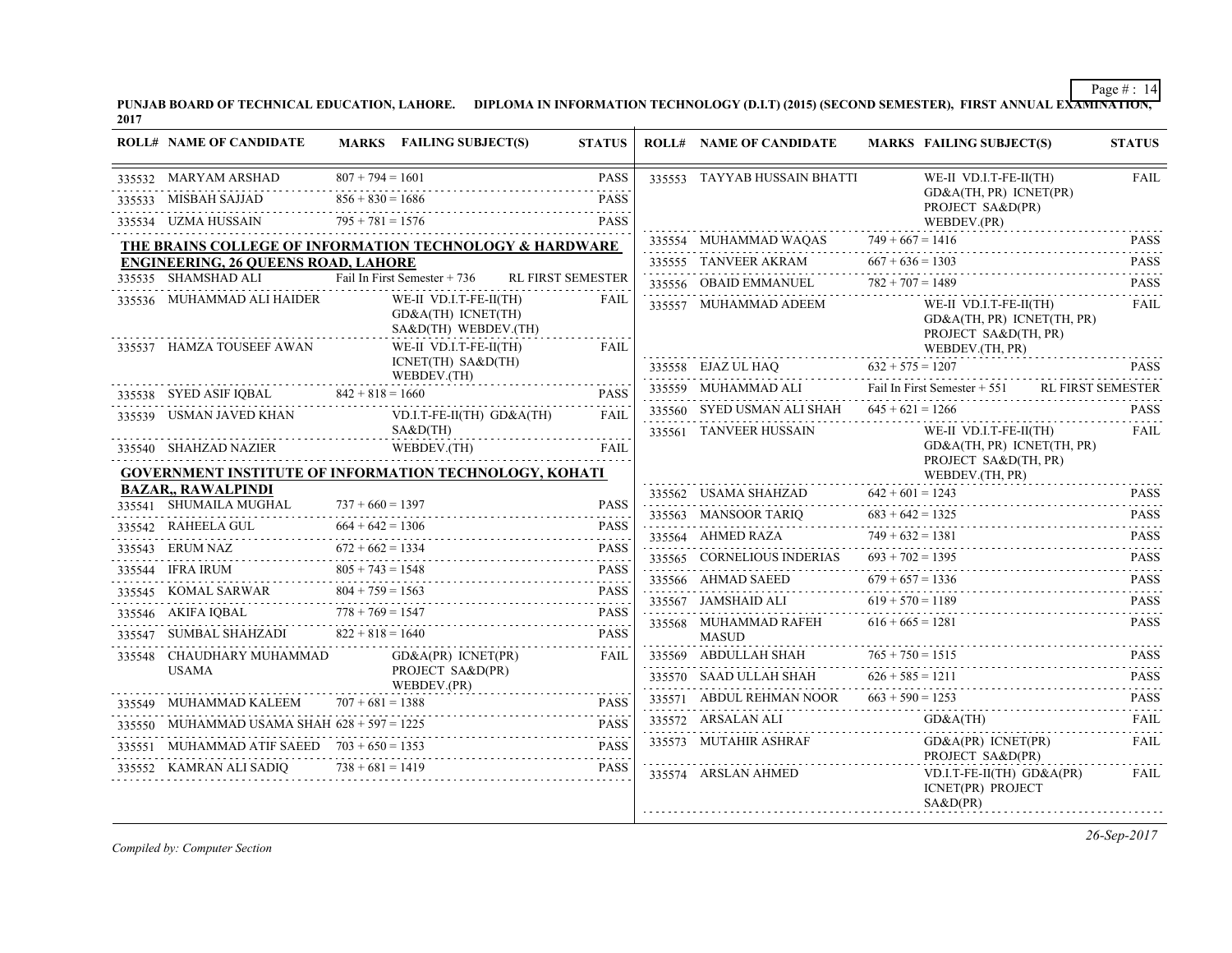**PUNJAB BOARD OF TECHNICAL EDUCATION, LAHORE. DIPLOMA IN INFORMATION TECHNOLOGY (D.I.T) (2015) (SECOND SEMESTER), FIRST ANNUAL EXAMINATION, 2017**

|        | <b>ROLL# NAME OF CANDIDATE</b>             |                    | MARKS FAILING SUBJECT(S)                                                                                                                                                                                                                                                                                                                                                               | <b>STATUS</b> | <b>ROLL# NAME OF CANDIDATE</b>         | <b>MARKS FAILING SUBJECT(S)</b>                                                                                                                                                                                                                                                             | <b>STATUS</b>    |
|--------|--------------------------------------------|--------------------|----------------------------------------------------------------------------------------------------------------------------------------------------------------------------------------------------------------------------------------------------------------------------------------------------------------------------------------------------------------------------------------|---------------|----------------------------------------|---------------------------------------------------------------------------------------------------------------------------------------------------------------------------------------------------------------------------------------------------------------------------------------------|------------------|
|        | 335575 NEGAH AHMAD                         |                    | WE-II VD.I.T-FE-II(TH)                                                                                                                                                                                                                                                                                                                                                                 | FAIL          |                                        | 335598 SURRAYA AZAM 832 + 823 = 1655<br>851 + 826 = 1677 PASS<br>851 + 826 = 1677 PASS                                                                                                                                                                                                      |                  |
|        |                                            |                    | GD&A(TH, PR) ICNET(TH, PR)<br>PROJECT SA&D(TH, PR)                                                                                                                                                                                                                                                                                                                                     |               |                                        |                                                                                                                                                                                                                                                                                             |                  |
|        |                                            |                    | WEBDEV.(TH, PR)                                                                                                                                                                                                                                                                                                                                                                        |               | 335600 SANA PERVEEN                    | $843 + 811 = 1654$                                                                                                                                                                                                                                                                          | <b>PASS</b>      |
|        | 335576 TAYYAB BIN SAJID $630 + 598 = 1228$ |                    |                                                                                                                                                                                                                                                                                                                                                                                        | <b>PASS</b>   |                                        | $848 + 804 = 1652$<br>335601 HIFSA REHMAT 848 + 804 = 1652 PASS                                                                                                                                                                                                                             |                  |
| 335577 | MUHAMMAD ISMAIL $609 + 625 = 1234$         |                    |                                                                                                                                                                                                                                                                                                                                                                                        | <b>PASS</b>   |                                        | ${\bf 335602} \quad {\bf SHAHZAIB}\ {\bf ALL} \qquad {\bf WE-II} \qquad {\bf FAIL} \qquad {\bf FAIL}$                                                                                                                                                                                       |                  |
|        | 335578 DANISH AZEEM                        |                    | $VD.I.T-FE-II(TH)$ $GD&A(PR)$<br>ICNET(PR) PROJECT<br>SA&D(PR) WEBDEV.(PR)                                                                                                                                                                                                                                                                                                             | FAIL          |                                        | $\begin{tabular}{llllllll} \textbf{335603} & \textbf{OWAIS KHAN} & & \textbf{ICNET(TH)} & \textbf{FAIL} \\ \textbf{335604} & \textbf{SAMINA MUNIR} & & \textbf{778 + 678 = 1456} & & \textbf{PASS} \\ \end{tabular}$                                                                        |                  |
|        |                                            |                    | 335580 SAAD ULLAH QURESHI $581 + 542 = 1123$                                                                                                                                                                                                                                                                                                                                           |               |                                        | 335605 MUHAMMAD SUMRAIZ Fail In First Semester + 692 RL FIRST SEMESTER                                                                                                                                                                                                                      |                  |
|        |                                            |                    |                                                                                                                                                                                                                                                                                                                                                                                        |               | <b>MUOEET</b>                          |                                                                                                                                                                                                                                                                                             |                  |
|        | 335581 ZUBAIR HUSSAIN                      | $694 + 655 = 1349$ | ZUBAIR HUSSAIN $694 + 655 = 1349$ PASS                                                                                                                                                                                                                                                                                                                                                 | <b>PASS</b>   | 335606 MUHAMMAD USMAN<br><b>KHALIL</b> | $848 + 779 = 1627$                                                                                                                                                                                                                                                                          | <b>PASS</b>      |
|        | 335582 AHTSHAM ALAM                        | $726 + 687 = 1413$ | ALAM 726 + 687 = 1413 PASS                                                                                                                                                                                                                                                                                                                                                             | <b>PASS</b>   |                                        |                                                                                                                                                                                                                                                                                             |                  |
|        |                                            |                    | ${\small \begin{tabular}{ll} \textbf{335583} & \textbf{MUHAMMAD IBRAHIM} & \textbf{WEBDEV.(TH)}\\ \textbf{1335583} & \textbf{5333} & \textbf{5333} & \textbf{5333} \\ \textbf{13333} & \textbf{1333} & \textbf{1333} & \textbf{1333} \\ \textbf{1333} & \textbf{1333} & \textbf{1333} & \textbf{1333} \\ \textbf{1333} & \textbf{1333} & \textbf{1333} & \textbf{1333} \\ \textbf{133$ |               |                                        | $\begin{tabular}{llllll} \multicolumn{2}{l}{{\textbf{335607}}}\quad {\textbf{MUHAMMAD ZAHID}} & {\textbf{ICNET(TH)}} \quad {\textbf{WEBDEV.(TH)}} & {\textbf{FAIL}} \\ \hline {\textbf{335608}} & {\textbf{HASSAN ALI}} & {\textbf{WEBDEV.(TH)}} & {\textbf{FAIL}} \\ \hline \end{tabular}$ |                  |
|        | 335584 AFSAR KHAN                          | $595 + 508 = 1103$ |                                                                                                                                                                                                                                                                                                                                                                                        | <b>PASS</b>   |                                        | DIGITEC COMPUTER TRAINING CENTER, B-69, NEAR POST OFFICE LALA                                                                                                                                                                                                                               |                  |
|        |                                            |                    | <b>NATIONAL INSTITUTE OF COMPUTER SCIENCES, BILAL PLAZA HAIDER</b>                                                                                                                                                                                                                                                                                                                     |               | <b>RUKH, WAH CANTT</b>                 |                                                                                                                                                                                                                                                                                             |                  |
|        | <b>SADAR, RAWALPINDI</b>                   |                    |                                                                                                                                                                                                                                                                                                                                                                                        |               | 335609 DANYAAL SHAHID                  | ICNET(TH) SA&D(TH)                                                                                                                                                                                                                                                                          | FAIL             |
|        | 335585 MANSOOR AHMAD                       | $645 + 544 = 1189$ | HMAD $645 + 544 = 1189$ PASS                                                                                                                                                                                                                                                                                                                                                           | <b>PASS</b>   | 335610 MUHAMMAD ATTIQ 748 + 689 = 1437 |                                                                                                                                                                                                                                                                                             | <b>PASS</b><br>. |
|        |                                            |                    | 335586 NAVEED AHMED GD&A(TH) WEBDEV.(TH) FAIL                                                                                                                                                                                                                                                                                                                                          | FAIL          | 335611 MUJADDAD AHRAR                  | VD.I.T-FE-II(TH) ICNET(TH)<br>SA&D(TH) WEBDEV.(TH)                                                                                                                                                                                                                                          | FAIL             |
| 335587 | BILAL HUSSAIN $705 + 605 = 1310$           |                    | $103 + 605 = 1310$<br>VZ KHAN $633 + 618 = 1251$                                                                                                                                                                                                                                                                                                                                       |               | 335612 SHAHZAIB IBRAR                  | GD&A(TH) ICNET(TH)                                                                                                                                                                                                                                                                          | FAIL             |
|        | 335588 ZAHID NAWAZ KHAN                    |                    |                                                                                                                                                                                                                                                                                                                                                                                        |               |                                        | SA&D(TH) WEBDEV.(TH)                                                                                                                                                                                                                                                                        |                  |
|        |                                            |                    | 335589 BILAL HUSSAIN $700 + 635 = 1335$ PASS                                                                                                                                                                                                                                                                                                                                           | <b>PASS</b>   | 335613 ZAHEER AHMED                    | WE-II VD.I.T-FE-II(TH)<br>GD&A(TH, PR) ICNET(TH, PR)                                                                                                                                                                                                                                        | FAIL             |
|        |                                            |                    | 335590 SANA SHAHZADI $761 + 709 = 1470$ PASS                                                                                                                                                                                                                                                                                                                                           |               |                                        | PROJECT SA&D(TH, PR)                                                                                                                                                                                                                                                                        |                  |
|        | 335591 ADNAN PERVEZ                        | $691 + 668 = 1359$ |                                                                                                                                                                                                                                                                                                                                                                                        | <b>PASS</b>   |                                        | WEBDEV.(TH, PR)                                                                                                                                                                                                                                                                             |                  |
|        | 335592 MUHAMMAD BILAL                      | $763 + 724 = 1487$ |                                                                                                                                                                                                                                                                                                                                                                                        | <b>PASS</b>   |                                        | $335614$ MUHAMMAD IRTIZA $823 + 759 = 1582$                                                                                                                                                                                                                                                 | <b>PASS</b>      |
|        | <b>REHMAN</b><br>335593 ABDULLAH           |                    |                                                                                                                                                                                                                                                                                                                                                                                        | FAIL          |                                        | SA&D(TH) WEBDEV.(TH)                                                                                                                                                                                                                                                                        | FAIL             |
|        |                                            |                    | 335594 NABEEL AHMED $601 + 605 = 1206$                                                                                                                                                                                                                                                                                                                                                 | <b>PASS</b>   | 335616 UMAIR MUSHTAQ                   | $VD.I.T-FE-II(TH)$ $GD&A(TH)$<br>ICNET(TH) SA&D(TH)<br>WEBDEV.(TH)                                                                                                                                                                                                                          | <b>FAIL</b>      |
|        |                                            |                    | <b>CYBRONIC COMPUTER INSTITUTE, ALBEHBOOD PLAZA, WAH CANTT</b>                                                                                                                                                                                                                                                                                                                         |               |                                        |                                                                                                                                                                                                                                                                                             | <b>PASS</b>      |
|        | 335595 HALEEMA JAVAID                      |                    | A JAVAID 801 + 740 = 1541 PASS                                                                                                                                                                                                                                                                                                                                                         |               | 335618 SADIA WAHEED $837 + 799 = 1636$ |                                                                                                                                                                                                                                                                                             | .<br><b>PASS</b> |
|        |                                            |                    | $790 + 688 = 1478$<br>PASS<br>PASS = 1478                                                                                                                                                                                                                                                                                                                                              | <b>PASS</b>   | 335619 SEHRISH GUL                     | VD.I.T-FE-II(TH) GD&A(TH)                                                                                                                                                                                                                                                                   | .<br><b>FAIL</b> |
|        | HUMAIRA AZAM                               | $848 + 841 = 1689$ |                                                                                                                                                                                                                                                                                                                                                                                        | <b>PASS</b>   |                                        | WEBDEV.(TH)                                                                                                                                                                                                                                                                                 |                  |
|        |                                            |                    |                                                                                                                                                                                                                                                                                                                                                                                        |               | 335620 SUNDAS SHABBIR                  | WE-II VD.I.T-FE-II(TH)                                                                                                                                                                                                                                                                      | <b>FAIL</b>      |

*Compiled by: Computer Section*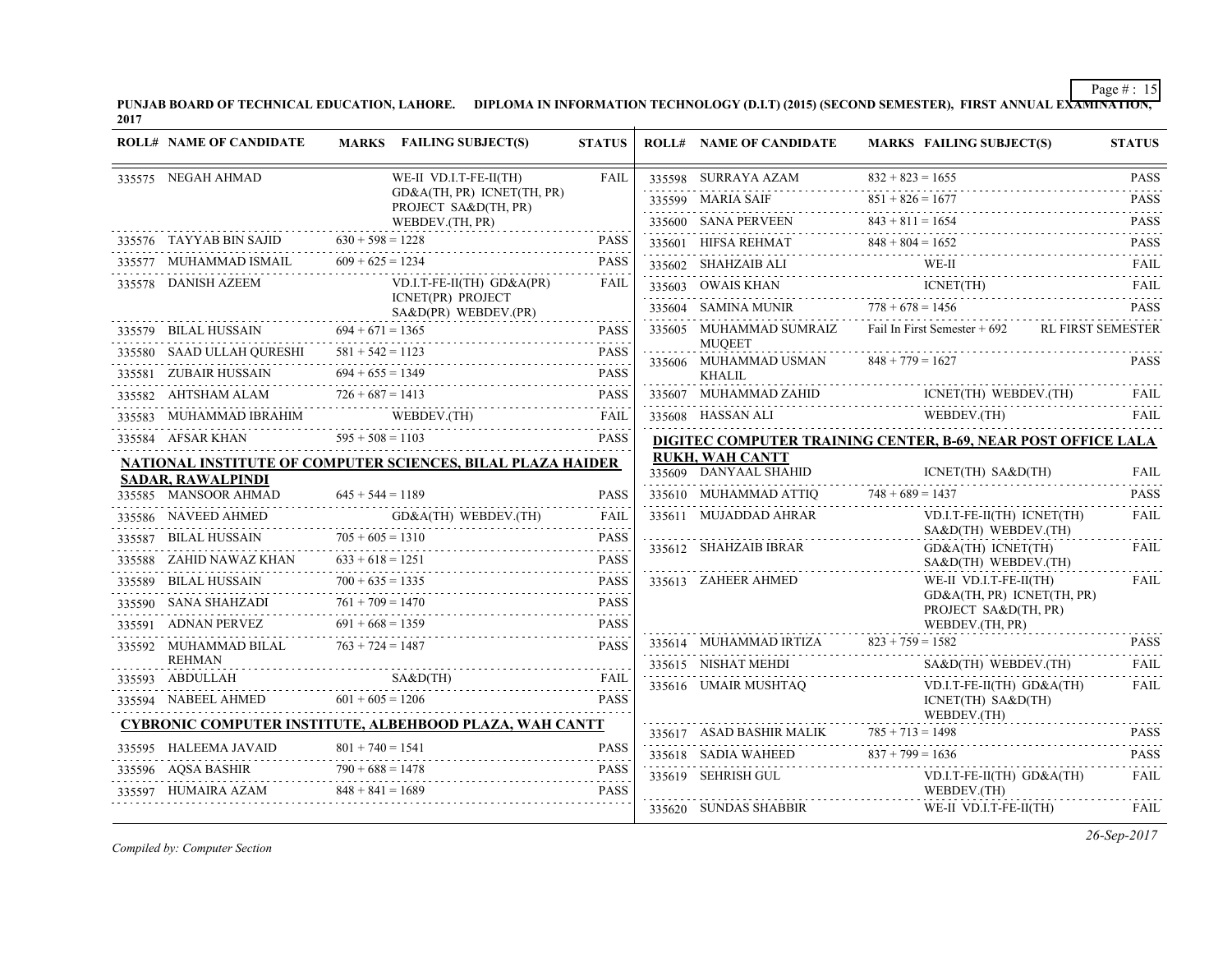**PUNJAB BOARD OF TECHNICAL EDUCATION, LAHORE. DIPLOMA IN INFORMATION TECHNOLOGY (D.I.T) (2015) (SECOND SEMESTER), FIRST ANNUAL EXAMINATION, 2017**

|        | <b>ROLL# NAME OF CANDIDATE</b> | MARKS FAILING SUBJECT(S)                               | <b>STATUS</b> |        | <b>ROLL# NAME OF CANDIDATE</b>                | <b>MARKS FAILING SUBJECT(S)</b> | <b>STATUS</b>                                                       |
|--------|--------------------------------|--------------------------------------------------------|---------------|--------|-----------------------------------------------|---------------------------------|---------------------------------------------------------------------|
|        | 335621 RAHEELA NOUREEN         | $788 + 731 = 1519$                                     | <b>PASS</b>   |        | 335647 PASHMINA ANWAR                         | $884 + 851 = 1735$              | <b>PASS</b>                                                         |
|        | 335622 SONIA BIBI              | $756 + 705 = 1461$                                     | <b>PASS</b>   |        | 335648 NAEEM MUJTABA                          | $823 + 777 = 1600$              | <b>PASS</b><br>.                                                    |
|        | 335623 BAD E SABA              | $798 + 780 = 1578$                                     | <b>PASS</b>   |        | 335649 SHAHNAZ AKHTAR                         | $836 + 787 = 1623$              | <b>PASS</b><br>.                                                    |
|        | 335624 ASIMA FAROOQ            | $860 + 792 = 1652$                                     | <b>PASS</b>   |        | 335650 MUHAMMAD IJAZ                          | $787 + 735 = 1522$              | <b>PASS</b>                                                         |
|        | 335625 SHEHLA TABASSUM         | $868 + 809 = 1677$                                     | <b>PASS</b>   |        | 335651 HALEEMA TANYA                          | $860 + 805 = 1665$              | <b>PASS</b><br>د عام ماه د                                          |
|        | 335626 SANA ASLAM              | $730 + 724 = 1454$                                     | <b>PASS</b>   |        | 335652 SAHIBA SHABBIR                         | $756 + 714 = 1470$              | <b>PASS</b>                                                         |
|        | 335627 AMNA BIBI               | $883 + 810 = 1693$                                     | <b>PASS</b>   |        | 335653 RANA MUHAMMAD                          | GD&A(TH) ICNET(TH)              | <b>FAIL</b>                                                         |
|        | 335628 USMAN SIDDIQUE          | VD.I.T-FE-II(TH) ICNET(TH)<br>SA&D(TH) WEBDEV.(TH)     | FAIL          |        | <b>KHALEEM</b><br>335654 FARAZ TARIQ KHAN     | $796 + 771 = 1567$              | <b>PASS</b>                                                         |
|        | 335629 MUHAMMAD UMER           | $739 + 720 = 1459$                                     | <b>PASS</b>   |        | 335655 ZAMEER UL HASSAN                       | WEBDEV.(TH)                     | <b>FAIL</b><br>$\alpha$ , $\alpha$ , $\alpha$ , $\alpha$ , $\alpha$ |
|        | 335630 AMMAR AHMAD             | $762 + 701 = 1463$                                     | <b>PASS</b>   |        | 335656 SAIQUA HANIF                           | $832 + 789 = 1621$              | <b>PASS</b><br>د د د د د د                                          |
|        | 335631 MASOOD AHMED            | $798 + 733 = 1531$                                     | <b>PASS</b>   | 335657 | IQRA NAHEED AKRAM                             | $849 + 761 = 1610$              | <b>PASS</b>                                                         |
| 335632 | SHAH MEHMOOD KHAN              | $772 + 715 = 1487$                                     | <b>PASS</b>   |        | 335658 SAIFOOR TARIQ                          | SA&D(TH) WEBDEV.(TH)            | <b>FAIL</b>                                                         |
|        | .<br>335633 MUSHTAQ            | $758 + 718 = 1476$                                     | <b>PASS</b>   |        | 335659 HAMZA HABIB ABBASI                     | $763 + 726 = 1489$              | <b>PASS</b><br>.                                                    |
|        | 335634 WAQAR AHMAD             | GD&A(TH)                                               | <b>FAIL</b>   |        | 335660 GOHAR MANNAN                           | $794 + 712 = 1506$              | <b>PASS</b>                                                         |
|        | 335635 MUHAMMAD ARSLAN         | $870 + 820 = 1690$                                     | <b>PASS</b>   |        | 335661 HASSAM ALI                             | $822 + 741 = 1563$              | <b>PASS</b><br><u>.</u>                                             |
|        | <b>OAMAR</b>                   |                                                        |               |        | 335662 ALI AHMAR                              | $819 + 791 = 1610$              | <b>PASS</b><br>.                                                    |
|        | 335636 SHEHZAIB SALEEM         | $825 + 763 = 1588$                                     | <b>PASS</b>   |        | 335663 FARRAH HANEEF                          | $823 + 752 = 1575$              | <b>PASS</b>                                                         |
|        | 335637 ATIQ UR REHMAN          | $793 + 723 = 1516$                                     | <b>PASS</b>   |        | 335664 IZZA KHURAM                            | $805 + 733 = 1538$              | <b>PASS</b><br>$- - - - -$                                          |
|        | 335638 TAHIR MEHMOOD           | WEBDEV.(TH)                                            | <b>FAIL</b>   | 335665 | <b>SIDRA MAHBOOB</b>                          | $836 + 784 = 1620$              | <b>PASS</b><br>.                                                    |
|        | THE MALL, WAH CANTT            | POF WELFARE COMPUTER CENTER, IST FLOOR ALBAHBOOD PALZA |               |        | 335666 MEHWISH SULTANA                        | $852 + 810 = 1662$              | <b>PASS</b>                                                         |
|        | 335639 MUHAMMAD FAHEEM         | $800 + 771 = 1571$                                     | <b>PASS</b>   |        | 335667 GUL SABA                               | $858 + 798 = 1656$              | <b>PASS</b>                                                         |
|        | <b>YOUSAF</b>                  |                                                        |               |        | 335668 KAINAT SARFRAZ                         | $838 + 831 = 1669$              | <b>PASS</b><br>.                                                    |
|        | 335640 SHABANA SIDDIQUE        | $862 + 808 = 1670$                                     | <b>PASS</b>   |        | 335669 MUHAMMAD SIDDIQUE                      | $794 + 764 = 1558$              | <b>PASS</b>                                                         |
|        | 335641 MUHAMMAD BASIT          | $815 + 748 = 1563$                                     | <b>PASS</b>   |        | 335670 SANA SHEIKH                            | $850 + 783 = 1633$              | <b>PASS</b>                                                         |
|        | 335642 FAIZAN TANVEER          | WEBDEV.(TH)                                            | FAIL          |        | 335671 IFFAT ALI                              | $832 + 750 = 1582$              | <b>PASS</b><br>$\mathbb{Z}$ is a second set of $\mathbb{Z}$         |
|        | 335643 MASNA ZAIB              | VD.I.T-FE-II(TH) ICNET(TH)<br>WEBDEV.(TH)              | FAIL          |        | 335672 BUSHRA GUL TAJ                         | $832 + 822 = 1654$              | <b>PASS</b>                                                         |
|        | 335644 HUFSA SABA              | $832 + 787 = 1619$                                     | <b>PASS</b>   |        | 335673 QURAT UL AIN                           | $834 + 751 = 1585$              | <b>PASS</b>                                                         |
|        | 335645 MUHAMMAD TAUSEEF        | $883 + 848 = 1731$                                     | <b>PASS</b>   |        | 335674 KIRAN AFZAL                            | $835 + 803 = 1638$              | <b>PASS</b><br>د د د د د د د                                        |
|        | 335646 MUHAMMAD NAWAZ          | $759 + 724 = 1483$                                     | <b>PASS</b>   |        | 335675 AMTAL DUR E SHEHWAR $854 + 775 = 1629$ |                                 | <b>PASS</b>                                                         |
|        |                                |                                                        |               |        |                                               |                                 |                                                                     |

*Compiled by: Computer Section*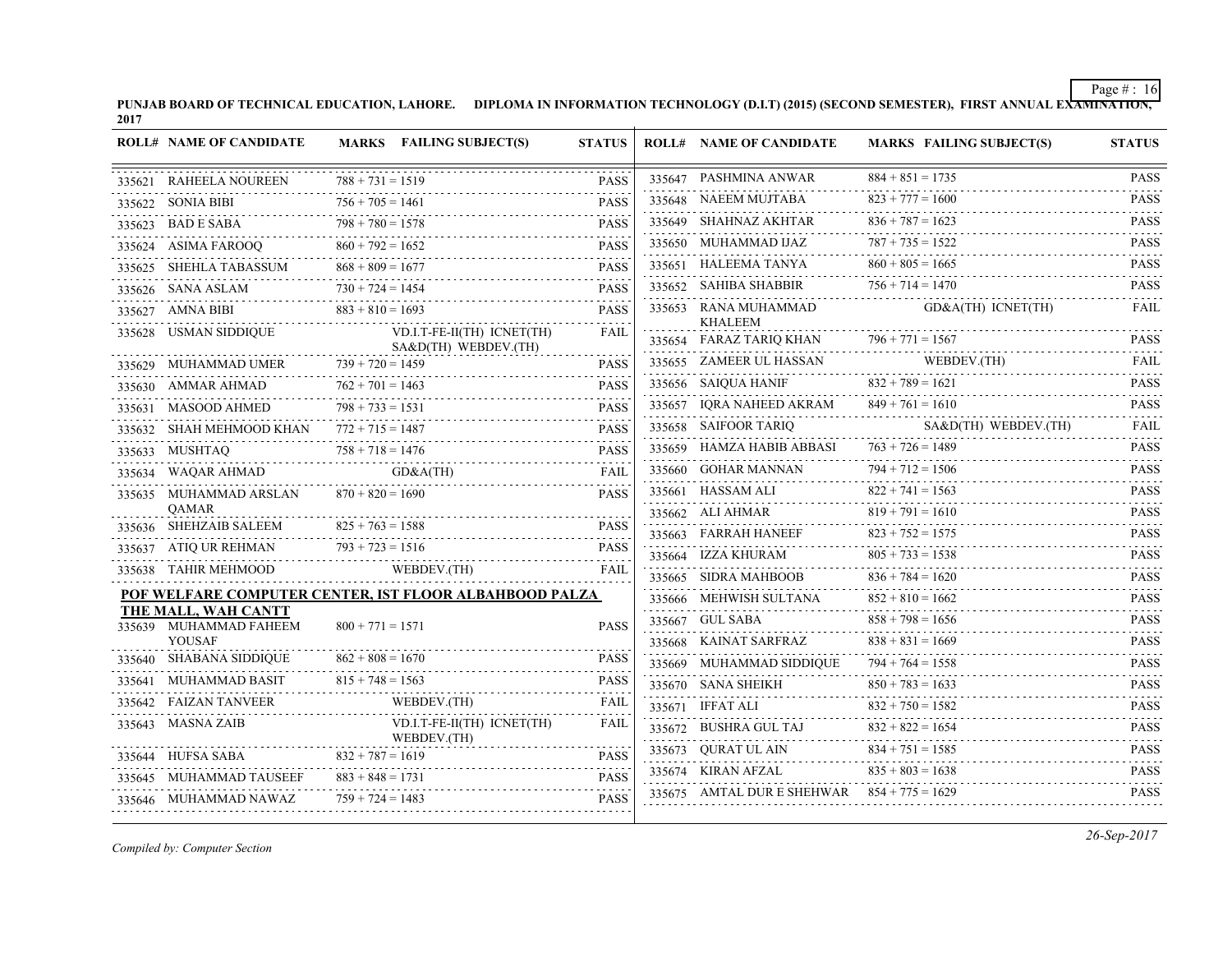**PUNJAB BOARD OF TECHNICAL EDUCATION, LAHORE. DIPLOMA IN INFORMATION TECHNOLOGY (D.I.T) (2015) (SECOND SEMESTER), FIRST ANNUAL EXAMINATION, 2017**

| $805 + 760 = 1565$<br>$855 + 802 = 1657$<br><b>PASS</b><br>335703 GHAZALA BANO<br>335676 MOEEN UD DIN<br>Fail In First Semester + 730<br><b>RL FIRST SEMESTER</b><br>335704 SHAKEEL ABBAS<br>$770 + 737 = 1507$<br>335677 SAJIDA BEGUM<br>EGUM Fail In First Semester + 730<br>XTIF SA&D(TH) WEBDEV.(TH) FAIL<br>335705 AFSHEEN BIBI<br>WEBDEV.(TH)<br>335678 SOBIA LATIF<br>$874 + 824 = 1698$<br>335706 MUHAMMAD SAJJAD<br>GD&A(TH) SA&D(TH)<br>335679 IQRA EJAZ<br><b>PASS</b><br>WEBDEV.(TH)<br>$814 + 801 = 1615$<br>335680 S SULTAN MOUZIM ALI<br><b>PASS</b><br>335707 SUMAYYA FIAZ<br>WEBDEV.(TH)<br>WEBDEV.(TH)<br><b>HAMDANI</b><br>$734 + 702 = 1436$<br>335708 MARIA ARSHAD NIAZI<br>$850 + 854 = 1704$<br>335681 MAIMOONA BATOOL<br><b>PASS</b><br>$875 + 850 = 1725$<br>335709 MISHAL FAZAL HAFEEZ $862 + 810 = 1672$<br>335682 SAIMA MATLOOB<br><b>PASS</b><br>$832 + 769 = 1601$<br>$814 + 737 = 1551$<br><b>PASS</b><br>335683 MARIA UZMA<br>335710 MEHIK ARZOO<br>$785 + 719 = 1504$<br>$818 + 808 = 1626$<br><b>PASS</b><br>MUHAMMAD AWAIS<br>335711 MUHAMMAD MEHRAN<br>335684<br>D AWAIS 785 + 719 = 1504 PASS<br><b>KHALID</b><br>$786 + 741 = 1527$<br>335685 HYDER ALI KHAN<br><b>PASS</b><br>N $786 + 741 = 1527$ PASS<br>335712 MUHAMMAD MUBASHER<br>WEBDEV.(TH)<br>335686 SHEIKH AKASH AFUNDI $837 + 794 = 1631$<br><b>PASS</b><br><b>HAROON</b><br>335687 SHAHZAIB HUSSAIN SHAH SA&D(TH) WEBDEV.(TH)<br>335713 MUHAMMAD ZEESHAN<br>FAIL<br>WEBDEV.(TH)<br>0.000 model in management in the manufacturer of the manufacturer of the manufacturer of the manufacturer of t<br><b>NAZIR</b><br>$832 + 788 = 1620$<br>335688 MEHSHAN IDREES<br><b>PASS</b><br>$832 + 788 = 1620$ PASS<br>$766 + 719 = 1485$<br>335714 BABAR ALI<br>$812 + 749 = 1561$<br>REMSHA MEHNAZ<br><b>PASS</b><br>335689<br>335715 MUHAMMAD NAEEM<br>WEBDEV.(TH)<br>WEBDEV.(TH) FAIL<br>$787 + 765 = 1552$<br><b>PASS</b><br>335690 MUHAMMAD ADNAN<br>335716 AMJAD ALI $825 + 757 = 1582$<br><b>MUBARAK</b><br>Fail In First Semester + 708<br>335691 ASAD HUSSAIN<br><b>RL FIRST SEMESTER</b><br>335717 MUHAMMAD ZEESHAN<br>VD.I.T-FE-II(TH) WEBDEV.<br>AFAO<br>(TH)<br>(TH)<br>$853 + 790 = 1643$<br><b>PASS</b><br>335692 NOSHEEN NAZ<br>335718 ALMAS HAIDER $777 + 728 = 1505$ PASS<br>$815 + 754 = 1569$<br>335693 MAZHAR ALI<br><b>PASS</b><br>RALI 815 + 754 = 1569 PASS<br>$788 + 719 = 1507$<br>335719 ABDULLAH KHAN<br>RIZWAN ZAHID $781 + 744 = 1525$ PASS<br>335694 RIZWAN ZAHID<br><b>PASS</b><br>335720 WAQAR HUSSAIN $852 +$<br>$852 + 808 = 1660$<br>$786 + 744 = 1530$<br>335695 BILAL AHMED<br><b>PASS</b><br>335721 MUHAMMAD INSHAL $787 + 740 = 1527$<br>$\alpha$ , $\alpha$ , $\alpha$ , $\alpha$ , $\alpha$<br>335696 MUHAMMAD SOHAIB<br>VD.I.T-FE-II(TH) ICNET(TH)<br>FAIL<br><b>TUFAIL</b><br>WEBDEV.(TH)<br>$843 + 781 = 1624$<br>335697 SANUM SAIRA<br>PASS<br>WEBDEV.(TH)<br>335698 SYED MUHAMMAD<br>FAIL<br><b>SABTAIN MEHDI</b><br>335699 NAYAB HASSAN<br>$VD.I.T-FE-II(TH) SA&D(TH)$<br>FAIL<br>WEBDEV.(TH)<br>N<br>Fail In First Semester + 716 RL FIRST<br>335700 QURAT UL AIN<br><b>RL FIRST SEMESTER</b> | <b>ROLL# NAME OF CANDIDATE</b> | MARKS FAILING SUBJECT(S) | <b>STATUS</b> | <b>ROLL# NAME OF CANDIDATE</b> | <b>MARKS FAILING SUBJECT(S)</b> | <b>STATUS</b>    |
|------------------------------------------------------------------------------------------------------------------------------------------------------------------------------------------------------------------------------------------------------------------------------------------------------------------------------------------------------------------------------------------------------------------------------------------------------------------------------------------------------------------------------------------------------------------------------------------------------------------------------------------------------------------------------------------------------------------------------------------------------------------------------------------------------------------------------------------------------------------------------------------------------------------------------------------------------------------------------------------------------------------------------------------------------------------------------------------------------------------------------------------------------------------------------------------------------------------------------------------------------------------------------------------------------------------------------------------------------------------------------------------------------------------------------------------------------------------------------------------------------------------------------------------------------------------------------------------------------------------------------------------------------------------------------------------------------------------------------------------------------------------------------------------------------------------------------------------------------------------------------------------------------------------------------------------------------------------------------------------------------------------------------------------------------------------------------------------------------------------------------------------------------------------------------------------------------------------------------------------------------------------------------------------------------------------------------------------------------------------------------------------------------------------------------------------------------------------------------------------------------------------------------------------------------------------------------------------------------------------------------------------------------------------------------------------------------------------------------------------------------------------------------------------------------------------------------------------------------------------------------------------------------------------------------------------------------------------------------------------------------------------------------------------------------------------------------------------------------------------------------------------|--------------------------------|--------------------------|---------------|--------------------------------|---------------------------------|------------------|
|                                                                                                                                                                                                                                                                                                                                                                                                                                                                                                                                                                                                                                                                                                                                                                                                                                                                                                                                                                                                                                                                                                                                                                                                                                                                                                                                                                                                                                                                                                                                                                                                                                                                                                                                                                                                                                                                                                                                                                                                                                                                                                                                                                                                                                                                                                                                                                                                                                                                                                                                                                                                                                                                                                                                                                                                                                                                                                                                                                                                                                                                                                                                          |                                |                          |               |                                |                                 | <b>PASS</b>      |
|                                                                                                                                                                                                                                                                                                                                                                                                                                                                                                                                                                                                                                                                                                                                                                                                                                                                                                                                                                                                                                                                                                                                                                                                                                                                                                                                                                                                                                                                                                                                                                                                                                                                                                                                                                                                                                                                                                                                                                                                                                                                                                                                                                                                                                                                                                                                                                                                                                                                                                                                                                                                                                                                                                                                                                                                                                                                                                                                                                                                                                                                                                                                          |                                |                          |               |                                |                                 | <b>PASS</b><br>. |
|                                                                                                                                                                                                                                                                                                                                                                                                                                                                                                                                                                                                                                                                                                                                                                                                                                                                                                                                                                                                                                                                                                                                                                                                                                                                                                                                                                                                                                                                                                                                                                                                                                                                                                                                                                                                                                                                                                                                                                                                                                                                                                                                                                                                                                                                                                                                                                                                                                                                                                                                                                                                                                                                                                                                                                                                                                                                                                                                                                                                                                                                                                                                          |                                |                          |               |                                |                                 | FAIL             |
|                                                                                                                                                                                                                                                                                                                                                                                                                                                                                                                                                                                                                                                                                                                                                                                                                                                                                                                                                                                                                                                                                                                                                                                                                                                                                                                                                                                                                                                                                                                                                                                                                                                                                                                                                                                                                                                                                                                                                                                                                                                                                                                                                                                                                                                                                                                                                                                                                                                                                                                                                                                                                                                                                                                                                                                                                                                                                                                                                                                                                                                                                                                                          |                                |                          |               |                                |                                 | FAIL             |
|                                                                                                                                                                                                                                                                                                                                                                                                                                                                                                                                                                                                                                                                                                                                                                                                                                                                                                                                                                                                                                                                                                                                                                                                                                                                                                                                                                                                                                                                                                                                                                                                                                                                                                                                                                                                                                                                                                                                                                                                                                                                                                                                                                                                                                                                                                                                                                                                                                                                                                                                                                                                                                                                                                                                                                                                                                                                                                                                                                                                                                                                                                                                          |                                |                          |               |                                |                                 | FAIL             |
|                                                                                                                                                                                                                                                                                                                                                                                                                                                                                                                                                                                                                                                                                                                                                                                                                                                                                                                                                                                                                                                                                                                                                                                                                                                                                                                                                                                                                                                                                                                                                                                                                                                                                                                                                                                                                                                                                                                                                                                                                                                                                                                                                                                                                                                                                                                                                                                                                                                                                                                                                                                                                                                                                                                                                                                                                                                                                                                                                                                                                                                                                                                                          |                                |                          |               |                                |                                 | <b>PASS</b>      |
|                                                                                                                                                                                                                                                                                                                                                                                                                                                                                                                                                                                                                                                                                                                                                                                                                                                                                                                                                                                                                                                                                                                                                                                                                                                                                                                                                                                                                                                                                                                                                                                                                                                                                                                                                                                                                                                                                                                                                                                                                                                                                                                                                                                                                                                                                                                                                                                                                                                                                                                                                                                                                                                                                                                                                                                                                                                                                                                                                                                                                                                                                                                                          |                                |                          |               |                                |                                 | .<br><b>PASS</b> |
|                                                                                                                                                                                                                                                                                                                                                                                                                                                                                                                                                                                                                                                                                                                                                                                                                                                                                                                                                                                                                                                                                                                                                                                                                                                                                                                                                                                                                                                                                                                                                                                                                                                                                                                                                                                                                                                                                                                                                                                                                                                                                                                                                                                                                                                                                                                                                                                                                                                                                                                                                                                                                                                                                                                                                                                                                                                                                                                                                                                                                                                                                                                                          |                                |                          |               |                                |                                 | <b>PASS</b>      |
|                                                                                                                                                                                                                                                                                                                                                                                                                                                                                                                                                                                                                                                                                                                                                                                                                                                                                                                                                                                                                                                                                                                                                                                                                                                                                                                                                                                                                                                                                                                                                                                                                                                                                                                                                                                                                                                                                                                                                                                                                                                                                                                                                                                                                                                                                                                                                                                                                                                                                                                                                                                                                                                                                                                                                                                                                                                                                                                                                                                                                                                                                                                                          |                                |                          |               |                                |                                 | <b>PASS</b>      |
|                                                                                                                                                                                                                                                                                                                                                                                                                                                                                                                                                                                                                                                                                                                                                                                                                                                                                                                                                                                                                                                                                                                                                                                                                                                                                                                                                                                                                                                                                                                                                                                                                                                                                                                                                                                                                                                                                                                                                                                                                                                                                                                                                                                                                                                                                                                                                                                                                                                                                                                                                                                                                                                                                                                                                                                                                                                                                                                                                                                                                                                                                                                                          |                                |                          |               |                                |                                 | FAIL             |
|                                                                                                                                                                                                                                                                                                                                                                                                                                                                                                                                                                                                                                                                                                                                                                                                                                                                                                                                                                                                                                                                                                                                                                                                                                                                                                                                                                                                                                                                                                                                                                                                                                                                                                                                                                                                                                                                                                                                                                                                                                                                                                                                                                                                                                                                                                                                                                                                                                                                                                                                                                                                                                                                                                                                                                                                                                                                                                                                                                                                                                                                                                                                          |                                |                          |               |                                |                                 |                  |
|                                                                                                                                                                                                                                                                                                                                                                                                                                                                                                                                                                                                                                                                                                                                                                                                                                                                                                                                                                                                                                                                                                                                                                                                                                                                                                                                                                                                                                                                                                                                                                                                                                                                                                                                                                                                                                                                                                                                                                                                                                                                                                                                                                                                                                                                                                                                                                                                                                                                                                                                                                                                                                                                                                                                                                                                                                                                                                                                                                                                                                                                                                                                          |                                |                          |               |                                |                                 | <b>FAIL</b>      |
|                                                                                                                                                                                                                                                                                                                                                                                                                                                                                                                                                                                                                                                                                                                                                                                                                                                                                                                                                                                                                                                                                                                                                                                                                                                                                                                                                                                                                                                                                                                                                                                                                                                                                                                                                                                                                                                                                                                                                                                                                                                                                                                                                                                                                                                                                                                                                                                                                                                                                                                                                                                                                                                                                                                                                                                                                                                                                                                                                                                                                                                                                                                                          |                                |                          |               |                                |                                 | <b>PASS</b>      |
|                                                                                                                                                                                                                                                                                                                                                                                                                                                                                                                                                                                                                                                                                                                                                                                                                                                                                                                                                                                                                                                                                                                                                                                                                                                                                                                                                                                                                                                                                                                                                                                                                                                                                                                                                                                                                                                                                                                                                                                                                                                                                                                                                                                                                                                                                                                                                                                                                                                                                                                                                                                                                                                                                                                                                                                                                                                                                                                                                                                                                                                                                                                                          |                                |                          |               |                                |                                 | <b>FAIL</b>      |
|                                                                                                                                                                                                                                                                                                                                                                                                                                                                                                                                                                                                                                                                                                                                                                                                                                                                                                                                                                                                                                                                                                                                                                                                                                                                                                                                                                                                                                                                                                                                                                                                                                                                                                                                                                                                                                                                                                                                                                                                                                                                                                                                                                                                                                                                                                                                                                                                                                                                                                                                                                                                                                                                                                                                                                                                                                                                                                                                                                                                                                                                                                                                          |                                |                          |               |                                |                                 | <b>PASS</b>      |
|                                                                                                                                                                                                                                                                                                                                                                                                                                                                                                                                                                                                                                                                                                                                                                                                                                                                                                                                                                                                                                                                                                                                                                                                                                                                                                                                                                                                                                                                                                                                                                                                                                                                                                                                                                                                                                                                                                                                                                                                                                                                                                                                                                                                                                                                                                                                                                                                                                                                                                                                                                                                                                                                                                                                                                                                                                                                                                                                                                                                                                                                                                                                          |                                |                          |               |                                |                                 | FAIL             |
|                                                                                                                                                                                                                                                                                                                                                                                                                                                                                                                                                                                                                                                                                                                                                                                                                                                                                                                                                                                                                                                                                                                                                                                                                                                                                                                                                                                                                                                                                                                                                                                                                                                                                                                                                                                                                                                                                                                                                                                                                                                                                                                                                                                                                                                                                                                                                                                                                                                                                                                                                                                                                                                                                                                                                                                                                                                                                                                                                                                                                                                                                                                                          |                                |                          |               |                                |                                 |                  |
|                                                                                                                                                                                                                                                                                                                                                                                                                                                                                                                                                                                                                                                                                                                                                                                                                                                                                                                                                                                                                                                                                                                                                                                                                                                                                                                                                                                                                                                                                                                                                                                                                                                                                                                                                                                                                                                                                                                                                                                                                                                                                                                                                                                                                                                                                                                                                                                                                                                                                                                                                                                                                                                                                                                                                                                                                                                                                                                                                                                                                                                                                                                                          |                                |                          |               |                                |                                 | <b>PASS</b>      |
|                                                                                                                                                                                                                                                                                                                                                                                                                                                                                                                                                                                                                                                                                                                                                                                                                                                                                                                                                                                                                                                                                                                                                                                                                                                                                                                                                                                                                                                                                                                                                                                                                                                                                                                                                                                                                                                                                                                                                                                                                                                                                                                                                                                                                                                                                                                                                                                                                                                                                                                                                                                                                                                                                                                                                                                                                                                                                                                                                                                                                                                                                                                                          |                                |                          |               |                                |                                 | <b>PASS</b>      |
|                                                                                                                                                                                                                                                                                                                                                                                                                                                                                                                                                                                                                                                                                                                                                                                                                                                                                                                                                                                                                                                                                                                                                                                                                                                                                                                                                                                                                                                                                                                                                                                                                                                                                                                                                                                                                                                                                                                                                                                                                                                                                                                                                                                                                                                                                                                                                                                                                                                                                                                                                                                                                                                                                                                                                                                                                                                                                                                                                                                                                                                                                                                                          |                                |                          |               |                                |                                 | <b>PASS</b>      |
|                                                                                                                                                                                                                                                                                                                                                                                                                                                                                                                                                                                                                                                                                                                                                                                                                                                                                                                                                                                                                                                                                                                                                                                                                                                                                                                                                                                                                                                                                                                                                                                                                                                                                                                                                                                                                                                                                                                                                                                                                                                                                                                                                                                                                                                                                                                                                                                                                                                                                                                                                                                                                                                                                                                                                                                                                                                                                                                                                                                                                                                                                                                                          |                                |                          |               |                                |                                 |                  |
|                                                                                                                                                                                                                                                                                                                                                                                                                                                                                                                                                                                                                                                                                                                                                                                                                                                                                                                                                                                                                                                                                                                                                                                                                                                                                                                                                                                                                                                                                                                                                                                                                                                                                                                                                                                                                                                                                                                                                                                                                                                                                                                                                                                                                                                                                                                                                                                                                                                                                                                                                                                                                                                                                                                                                                                                                                                                                                                                                                                                                                                                                                                                          |                                |                          |               |                                |                                 |                  |
|                                                                                                                                                                                                                                                                                                                                                                                                                                                                                                                                                                                                                                                                                                                                                                                                                                                                                                                                                                                                                                                                                                                                                                                                                                                                                                                                                                                                                                                                                                                                                                                                                                                                                                                                                                                                                                                                                                                                                                                                                                                                                                                                                                                                                                                                                                                                                                                                                                                                                                                                                                                                                                                                                                                                                                                                                                                                                                                                                                                                                                                                                                                                          |                                |                          |               |                                |                                 |                  |
|                                                                                                                                                                                                                                                                                                                                                                                                                                                                                                                                                                                                                                                                                                                                                                                                                                                                                                                                                                                                                                                                                                                                                                                                                                                                                                                                                                                                                                                                                                                                                                                                                                                                                                                                                                                                                                                                                                                                                                                                                                                                                                                                                                                                                                                                                                                                                                                                                                                                                                                                                                                                                                                                                                                                                                                                                                                                                                                                                                                                                                                                                                                                          |                                |                          |               |                                |                                 |                  |
|                                                                                                                                                                                                                                                                                                                                                                                                                                                                                                                                                                                                                                                                                                                                                                                                                                                                                                                                                                                                                                                                                                                                                                                                                                                                                                                                                                                                                                                                                                                                                                                                                                                                                                                                                                                                                                                                                                                                                                                                                                                                                                                                                                                                                                                                                                                                                                                                                                                                                                                                                                                                                                                                                                                                                                                                                                                                                                                                                                                                                                                                                                                                          |                                |                          |               |                                |                                 |                  |
|                                                                                                                                                                                                                                                                                                                                                                                                                                                                                                                                                                                                                                                                                                                                                                                                                                                                                                                                                                                                                                                                                                                                                                                                                                                                                                                                                                                                                                                                                                                                                                                                                                                                                                                                                                                                                                                                                                                                                                                                                                                                                                                                                                                                                                                                                                                                                                                                                                                                                                                                                                                                                                                                                                                                                                                                                                                                                                                                                                                                                                                                                                                                          | 335701 HARIS KHAN              |                          | <b>ABSENT</b> |                                |                                 |                  |
| $865 + 806 = 1671$<br>IORA MUBEEN<br><b>PASS</b><br>335702                                                                                                                                                                                                                                                                                                                                                                                                                                                                                                                                                                                                                                                                                                                                                                                                                                                                                                                                                                                                                                                                                                                                                                                                                                                                                                                                                                                                                                                                                                                                                                                                                                                                                                                                                                                                                                                                                                                                                                                                                                                                                                                                                                                                                                                                                                                                                                                                                                                                                                                                                                                                                                                                                                                                                                                                                                                                                                                                                                                                                                                                               |                                |                          |               |                                |                                 |                  |